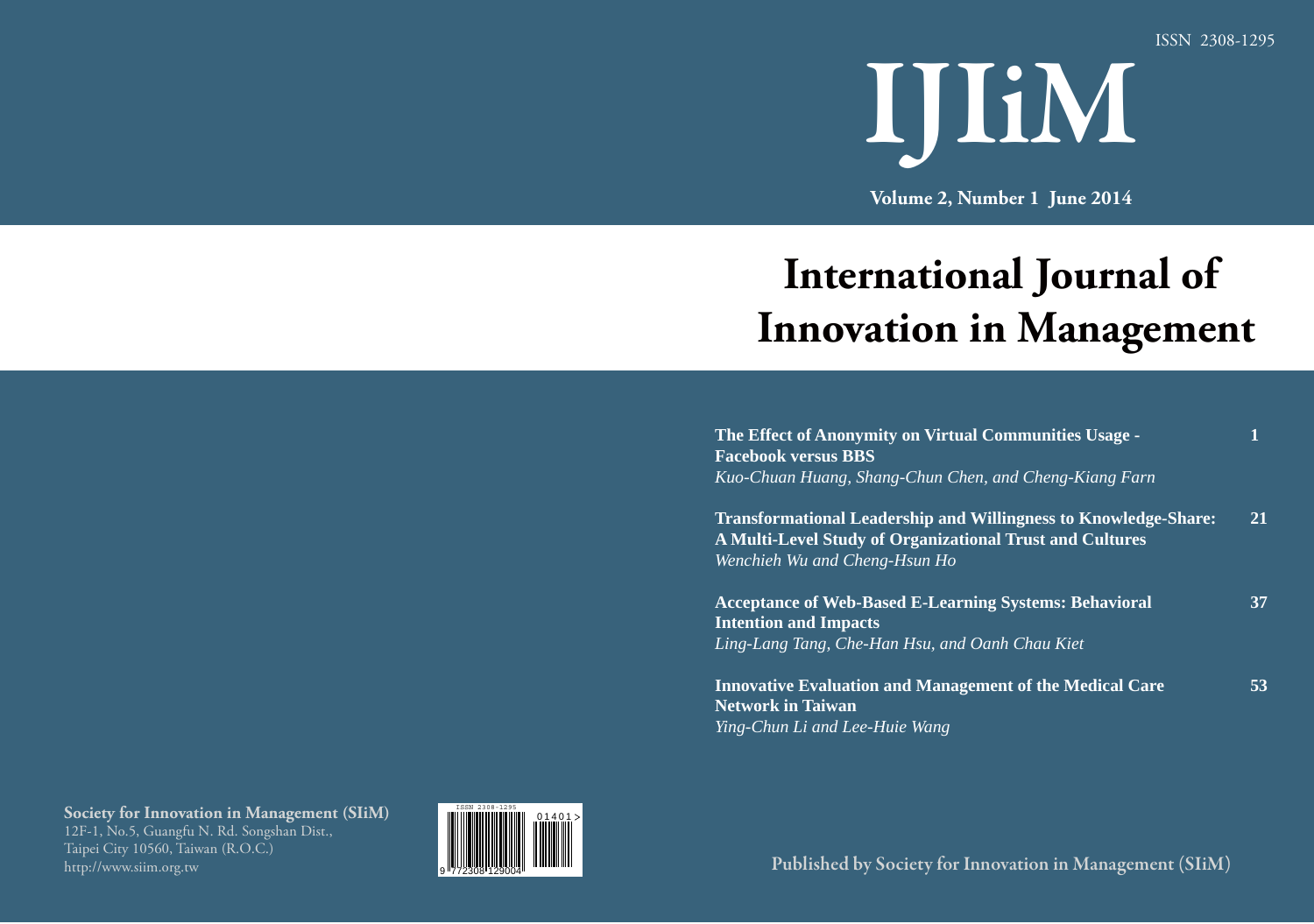# IJIiM

# International Journal of Innovation in Management

## Publisher

Kuang Hui Chiu

# Published By

Society for Innovation in Management

# Editor-in-Chief

**Farn, Cheng-Kiang** National Central University, Taiwan

# Executive Editors

**Wang, Kai**  National University of Kaohsiung, Taiwan **Yang, Shu-Chen**  National University of Kaohsiung, Taiwan

# Executive Secretary

**Chiang, Ching-Chih**  Society for Innovation in Management, Taiwan

### Editorial Board

Taiwan

**Borres, Isaias Lagsa**  Our Lady of Fatima University, Philippines **Farn, Cheng-Kiang**  National Central University, Taiwan **Hwang, Syming**  National Chengchi University, Taiwan **Lin, James T.**  National Tsing-Hua University, Taiwan **Azuma, Tomohiro**  Kanto Gakuen University, Japan **Wang, Kai**  National University of Kaohsiung, Taiwan **Yaacob, Zulnaidi**  University Sains Malaysia, Malaysia **Yang, Shu-Chen**  National University of Kaohsiung,

# Call for Papers

# Scope

International Journal of Innovation in Management (IJIiM) is an international, refereed, and semiannual journal published by the Society for Innovation in Management (SIiM). IJIiM aims to describe, assess and foster understanding of the role of innovative technologies, managerial practices and theories. Original and Unpublished manuscripts that investigate theoretical issues or report empirical findings in all aspects of innovation in various management areas are welcomed. Topics of interest include, but are not limited to, the following:

- General innovation and management issues in enterprises.
- Comparative studies of innovation across enterprises, countries, or cultures.
- The role of information technologies in innovation management.
- A cross-disciplinary approach to the study of innovation in marketing management, supply chain management, knowledge management, and information systems management.
- Financial issues in the commercialization of innovation.
- Human resource issues in innovation and management.
- Intellectual property issues in innovation and management.
- Project management issues in innovation and management.
- Innovation at various levels of analysis, such as technological innovation, product innovation, and industrial innovation.
- Innovation in emerging areas such as environment and energy, healthcare, and service management.

Full paper manuscripts must be in English. In principle, manuscripts should not exceed 8,500 words, inclusive of references, tables, figures, and appendices. An Article Title Page indicating article title, author details (full name, affiliation, and e-mail of each author, with the corresponding author indicated), and acknowledge information should be included in the submission with the manuscript. All papers are double blind reviewed by at least two experts in the field. The review will be based on the rigor, relevance, originality, significance, quality, and clarity of the submitted manuscript to be considered for publication.

# Deadline and Submission

We cordially invite you to consider submitting your research work to IJIiM. Please send your manuscript to  $IJIiM@siim.org.tw$  for submission.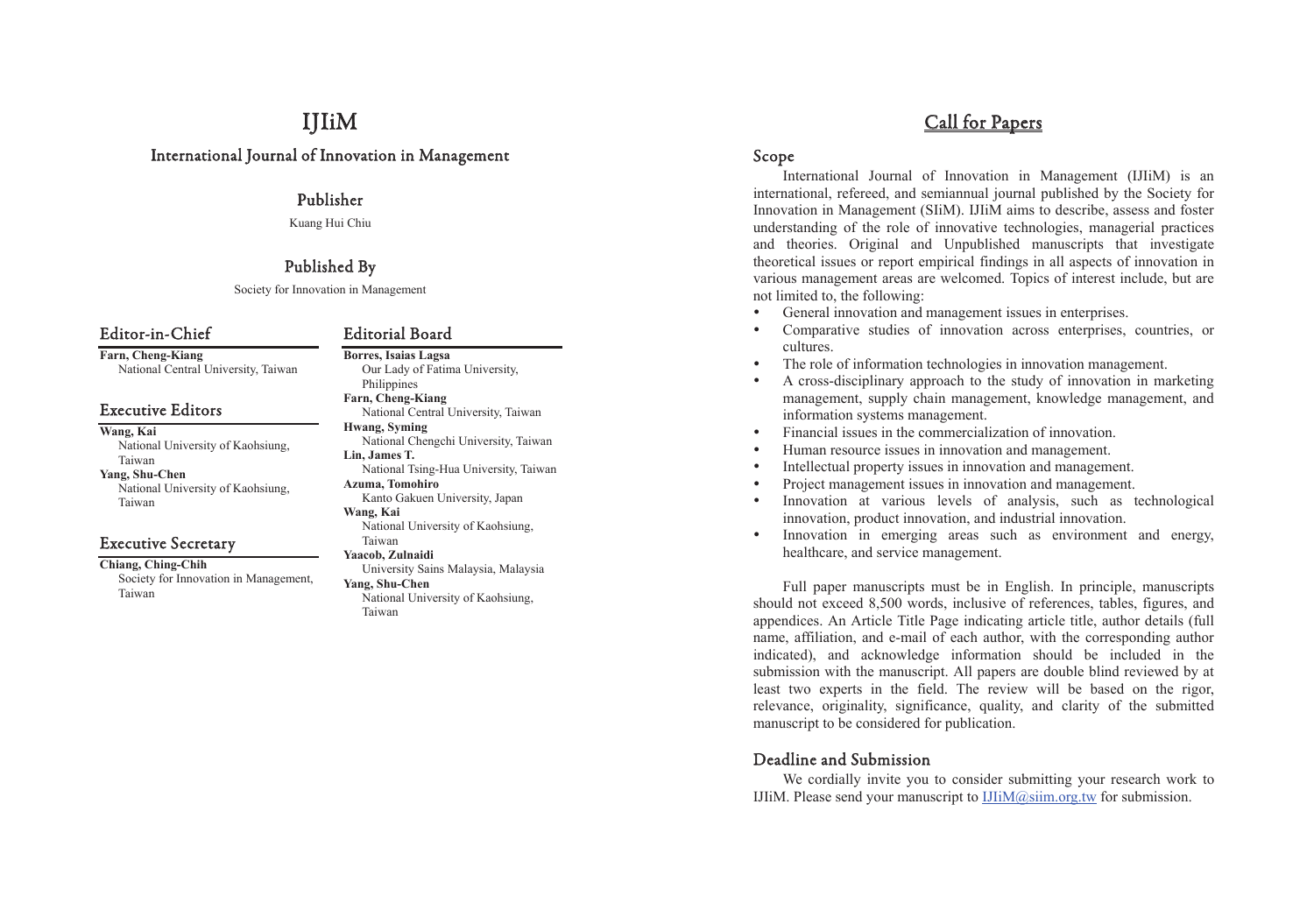# **The Effect of Anonymity on Virtual Communities Usage - Facebook versus BBS**

Kuo-Chuan Huang<sup>1\*</sup>, Shang-Chun Chen<sup>2</sup>, and Cheng-Kiang Farn<sup>3</sup> Department of Information Management, National Central University, Taiwan  $\alpha$ ckhuang913@gmail.com<sup>1</sup>, lag0203@gmail.com<sup>2</sup>, ckfarn@mgt.ncu.edu.tw<sup>3</sup> *\*Corresponding Author* 

Received 6 February 2014; received in revised form 16 April 2014; accepted 18 April 2014

#### **Abstract**

Social Network Services (SNS) have developed rapidly in recent years, making many virtual communities become insignificant. The traditional virtual communities of the past almost always allowed members to post their works or articles anonymously. However, SNS works differently, requiring members to register and login using their real names. In order to research the influence of anonymity on the willingness of a virtual community member to publish an article, this study is based on social influence factors. Furthermore, the motivational factor of "desire" is added into the model of goal-directed behavior (MGB) as are the "social influence factor" and the intermediary factor of "on-going willingness to publish an article" incorporated too. This study adopts the articles "Facebook community to represent non-anonymity" and the "PTT community to represent anonymity" as the research samples, to discuss the influence of anonymity on social influence factors, desire and the willingness to publish an article by community members with anonymity as a moderating variable.

The results show that anonymity has an obvious moderating effect on the desire to publish an article. Although the relationship between cause and effect is changed by anonymity, it does not influence the intention to continue posting articles. In other words, anonymity is not the key issue influencing members' decisions to post articles.

*Keywords: Anonymity, social influence, desire, virtual community* 

#### **1. Introduction**

#### **1.1 Background and Research Objectives**

While innovations in virtual communities on the Internet are occurring regularly, in Taiwan, however, the BBS has been largely unaffected. Looking at Taiwan's largest BBS website "PTT" as an example, thousands of people visit the site at the same time every day. While the biggest feature of PTT is the same as other communities, a big difference is that people can post articles and responses anonymously. Because of this anonymity, the PTT community often has a lot of articles, and since the community is "people" oriented, there are many discussion boards for every possible interest to be found on PTT. The three most famous features of PTT are anonymity, first-hand information, and the number of articles; these are important factors that have promoted Taiwan's BBS boom.

In addition to BBS, the rapid development of global social network services (SNS) in recent years has also influenced Taiwan's virtual communities. SNS is the most popular Web 2.0 product after blogging and Wikipedia. Community members can conduct real-time interaction, share photos and communicate with each other. These core values of SNS are rapidly developing on the Internet. Facebook is the world's most representative SNS, which itself has a very important feature, the "real-name system", which means that members must apply for the account using their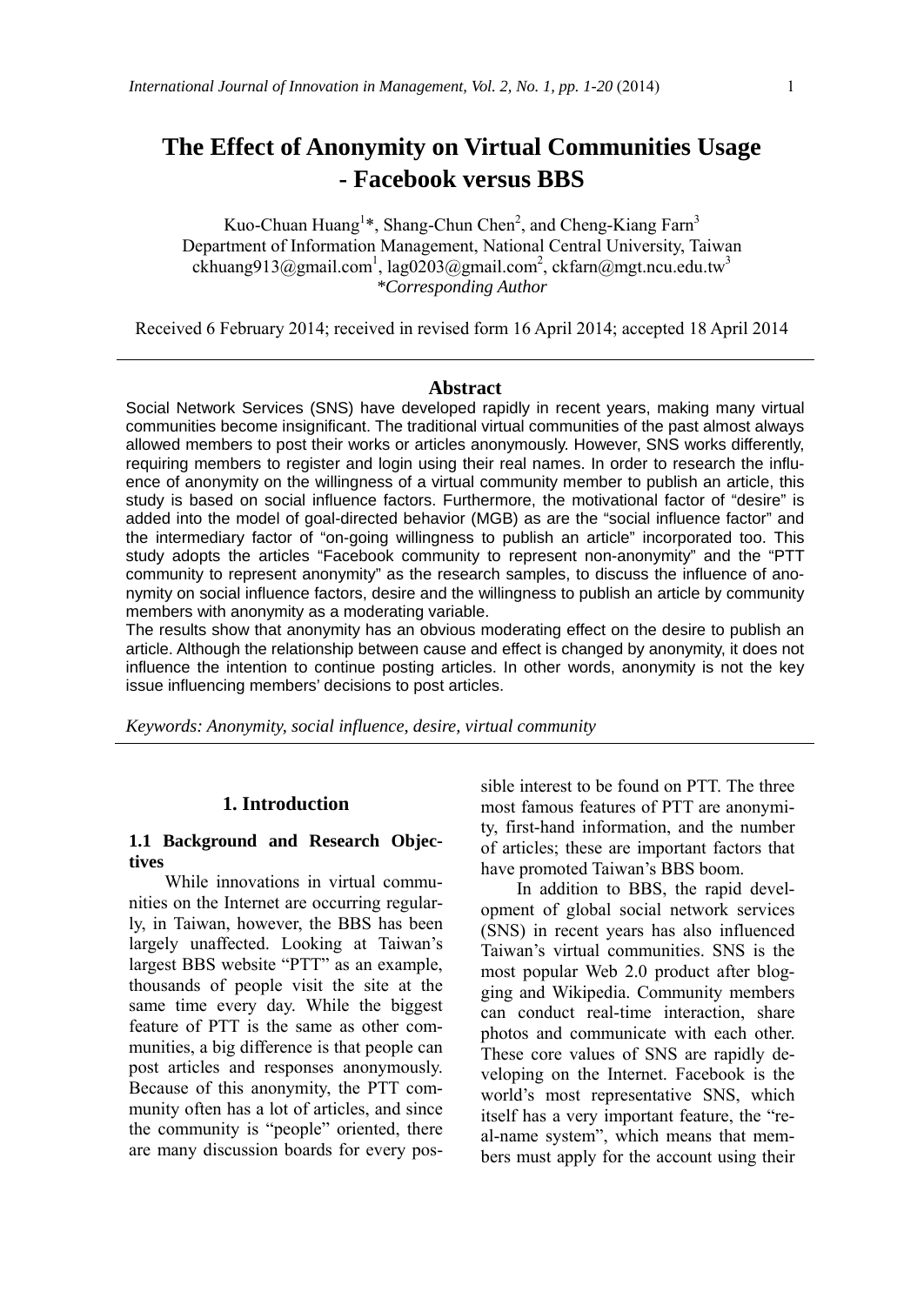real names and friends on the web are mutually aware of each other's identities. Since Facebook requires members to use their real names, the more information a member discloses, the more the members see their virtual identity as their real "self", making interaction among members easier.

Although more traditional anonymous settings allow community members to actively express their views and discuss them with others, Facebook's rapid development and its real-name system has left other community sites feeling relatively confused. In order to understand whether anonymity affects virtual community members' posting intentions, this study has adopted two hypothetical situations representing anonymous and not anonymous: "PTT" and "Facebook," respectively, as research objects.

In the past, Perugini and Bagozzi (2001) explained that the behavior of people is not only affected by "intention", but also by "motivation". The present study also used the Model of Goal-directed Behavior (MGB) developed by Perugini and Bagozzi (2001) to determine whether the "posting motivation" of community members is likely to affect their "continuous posting intentions". This study also wanted to understand the influence of social factors on the posting intention of community members within situational changes, with the influence of social factors on posting motivation as the basis, and the different contextual factors (anonymous and non-anonymous) as moderator variables. Therefore, this study used "anonymity" as the operating situation and aims to answer the following questions:

- 1. Does "anonymity" affect the virtual community members' motives and intentions to publish articles?
- 2. What are the different social impact types on the community as experienced by members?

#### **2. Literature Review**

#### **2.1 MGB Related Research**

The Model of Goal-directed Behavior (MGB) proposed by Perugini and Bagozzi in 2001 is based on the Theory of Planned Behavior (TPB) by Ajzen (1985). Thus, a thorough understanding of the concept of TPB is required before furthering our knowledge of MGB. Ajzen officially raised the framework for TPB in 1991 to explain how humans systematically collate information affecting their personality before deciding on their actions and behavior, with their intentions being the best way to predict their behavior. Therefore, one's "behavior" is mainly influenced by "intention", and the said "intention" is influenced by one's "attitude", "subjective norm", and "perceived behavioral control".

Bagozzi and Dholakia (2002) applied social influence theory and personal factors to explore the intentions of people joining a virtual community. Dholakia, Bagozzi and Pearo (2004) further incorporated two key factors of social influence theory into the MGB, namely group norms and social identity, in order to understand the reasons why members participate in a virtual community. Carrus, Passafaro and Bonnes (2008) used the MGB Model to predict the intentions of people using public transportation to commute to work instead of the family car. Lee, Song, Bendle, Kim and Han (2011) used the MGB Model to explain the influence of non-pharmaceutical interventions (NPI) on the travelling intentions of international tourists during the H1N1 flu outbreak. Past studies have pointed out that "social influence theory" has affected the intentions of members to join and continuously participate in virtual communities. A virtual community is different from an information system executed independently by a single individual in that its establishment, development, and maintenance depend on common use by many people (groups) for its continuous existence. Compared to the traditional attitude theory framework that holds the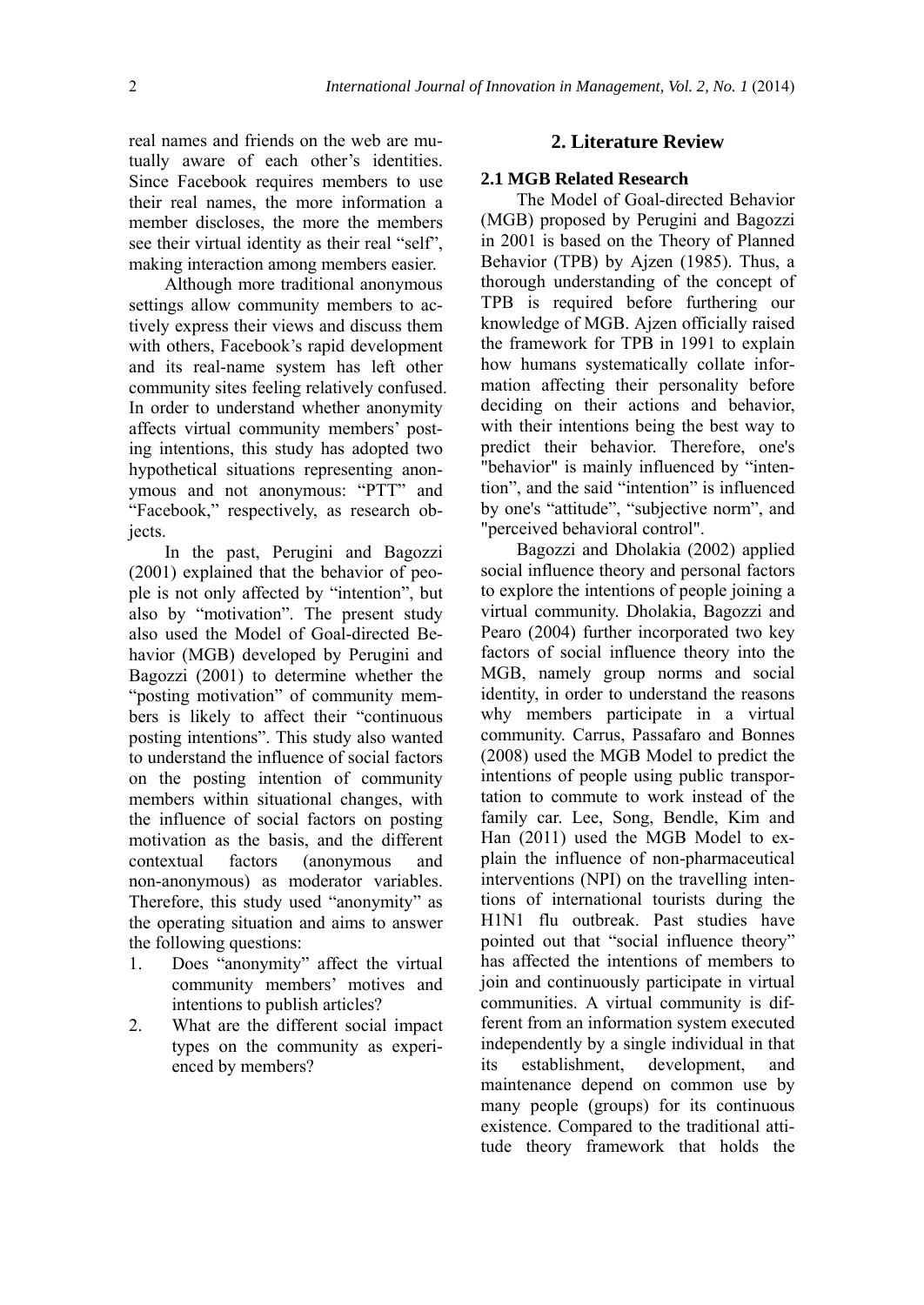I-Intention opinion and adopts new skills only by relying on personal factors (attitude or social pressure), engaging in discussion/exploration by accepting and adopting collaborative skills through the method of We-Intention is better. Therefore, this study has decided to exclude individual factors and only discusses the influence of social influence theory on desire and intention. A schematic representation of MGB is shown in Figure 1.



#### **2.2 Social Influence**

Social influence refers to the influence that some external factors have on behavior, with the exception of personal factors; such external factors may include peer pressure, group norms, community cohesion, community classification, etc., and are likely to have a significant influence on an individual's decisions. Furthermore, social influence consists of the degree to which people are influenced by social interactions (Rice et al., 1990). Past researchers of social influence have said that compliance, acknowledgment, and internalization cause the individual behavior models of persuading another or accepting another's opinions (Kelman, 1961). After an individual forms a cognitive critical mass, they will influence the trends of which system is used because the critical masses are simultaneously affected by the social influence factors of both informational and normative influences (Lou et al., 2000).

Venkatesh's (2003) studies have shown that the perspective of social influence has a positive relationship with behavioral intention. The social influence of external factors on individual behavior can be categorized into informational influence and normative influence (Venkatesh, 2003). Informational influence means that a user believes that the information offered by other people or groups is reliable and is willing to accept this information as true. Normative influence means that a user complies with the expectations of other people or groups in order to acquire the acknowledgment of others. In the TPB model, the subjective norms are the social factors used to explain the intention and behavior predictors. Ajzen (1985) believed that certain types of social pressure would cause people to change their intentions and behavior. Furthermore, Wellman & Wortley (1990) explained that strong community ties were a very important factor for knowledge sharing. Some studies have supported the concept finding that social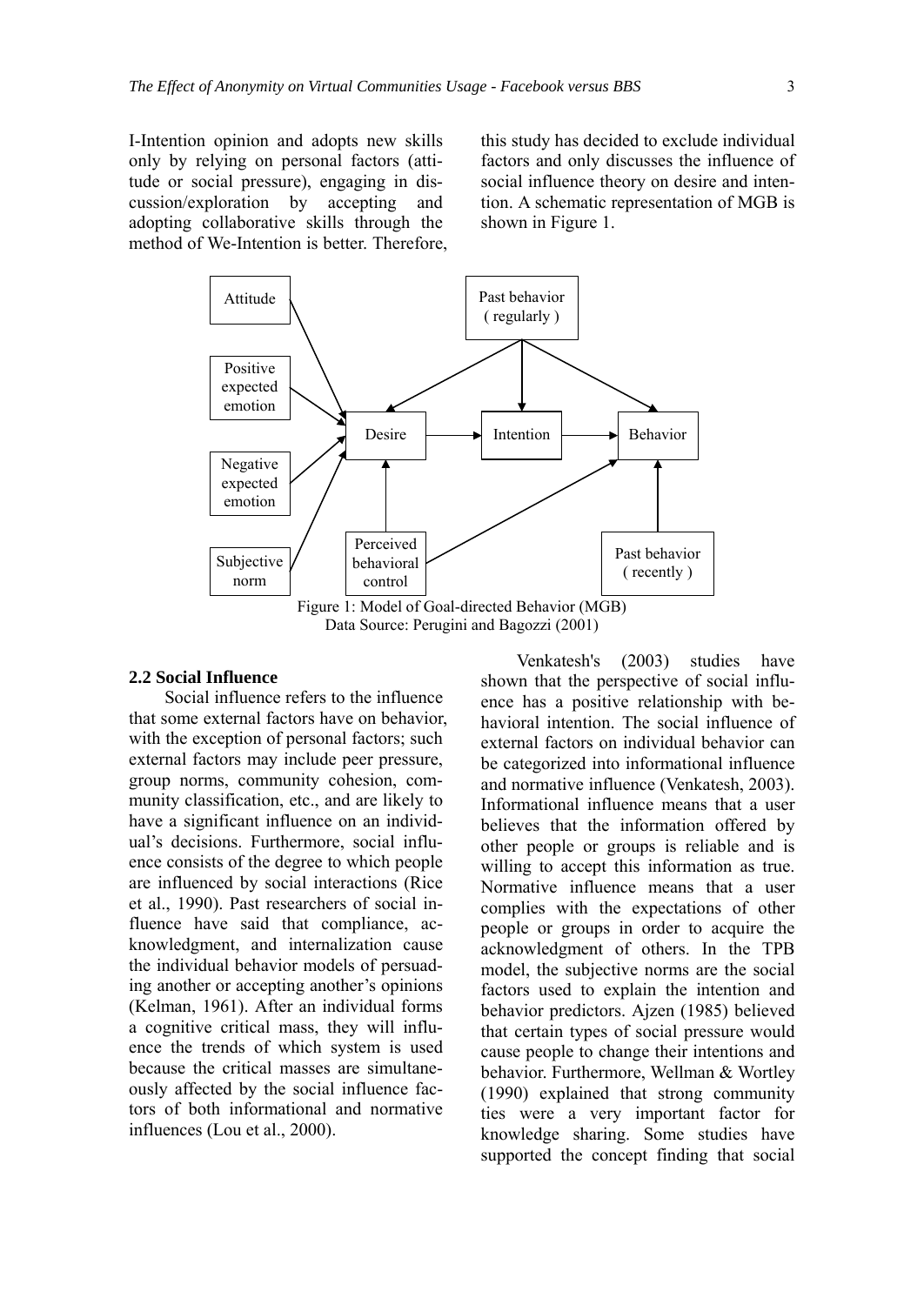identity encourages members to make a contribution to and participate in the community to which they belong (Dholakia, Bagozzi, & Pearo, 2004). Therefore, this study used the social influence research of past scholars to understand which factors affect the posting intentions of members in a virtual community.

Bagozzi and Dholakia (2002) also based their research on the MGB Model, including three social factors that affect members' participation in the virtual community, that is, "group norms", "subjective norms" and "social identity". Bagozzi and Dholakia (2002) explained that social identity had the greatest influence on the desire to participate. In addition to social identity, the authors concluded that subjective norms as a social factor should have a certain influence on this research purpose. Bock, Zmud, Kim and Lee (2005) considered that subjective norms had a positive effect on knowledge sharing. Although the TPB model used subjective norms as the social influence factor, many previous studies had pointed at a redefinition of the "norms", including the "descriptive norms", to increase the explanatory power of norms. In addition to "social identity", "subjective norms" and "descriptive norms", the study also included a fourth social influence factor, "social interaction ties". The authors believed that the interaction between members of the virtual community increased or the members retained a close relationship with each other, thus enhancing the posting motivation of the community members.

The social interaction tie is a structural dimension developed from the social capital theory, which refers to the personal or social relation network. In addition to being the main resource in the network, it strongly influences the occurrence of knowledge sharing behavior between people (Nahapiet & Ghoshal, 1998). They also defined social capital theory as consisting of the following three dimensions:

- 1. Structural dimension: the connection of each behavior in one's overall environment
- 2. Relational dimension: relationships produced by the interaction between people
- 3. Cognitive dimension: manifestation patterns of acts of resource sharing

The social interaction tie falls within the structural dimensions of the social capital theory and refers to the strength, depth, and width of the connection of each member to their respective environment.

#### **2.3 Anonymity**

Anonymity refers to individuals doing something without using their real name or letting others know who they are; in other words, individuals can perform certain tasks without revealing their true identities (Nissenbaum, 1999). This is one of the principal differences between virtual communities and real communities. Most members of a virtual community are nameless and are free to conduct various activities anonymously, such as posting, responding, online trading, playing games, etc. The anonymous features allow members of the virtual community to deal with matters without others knowing their true identities.

Some researchers also believe that if meetings implemented an anonymous system, group members would speak more actively and express their views more freely. Since, in such a situation, the members could not see each other and would not know each others' true identities, the pressure of group consistency would be reduced (Nunamaker, Dennis, Valacich, Vogel, & George, 1991). However, in the virtual community, identities are separate from real world identities. In other words, members are able to create a different role and use this role to do something that they would usually not dare to do or are unable to do if they had to use their real name. Most online forums now use anonymity in order to allow members to discuss each other and speak on a highly free platform.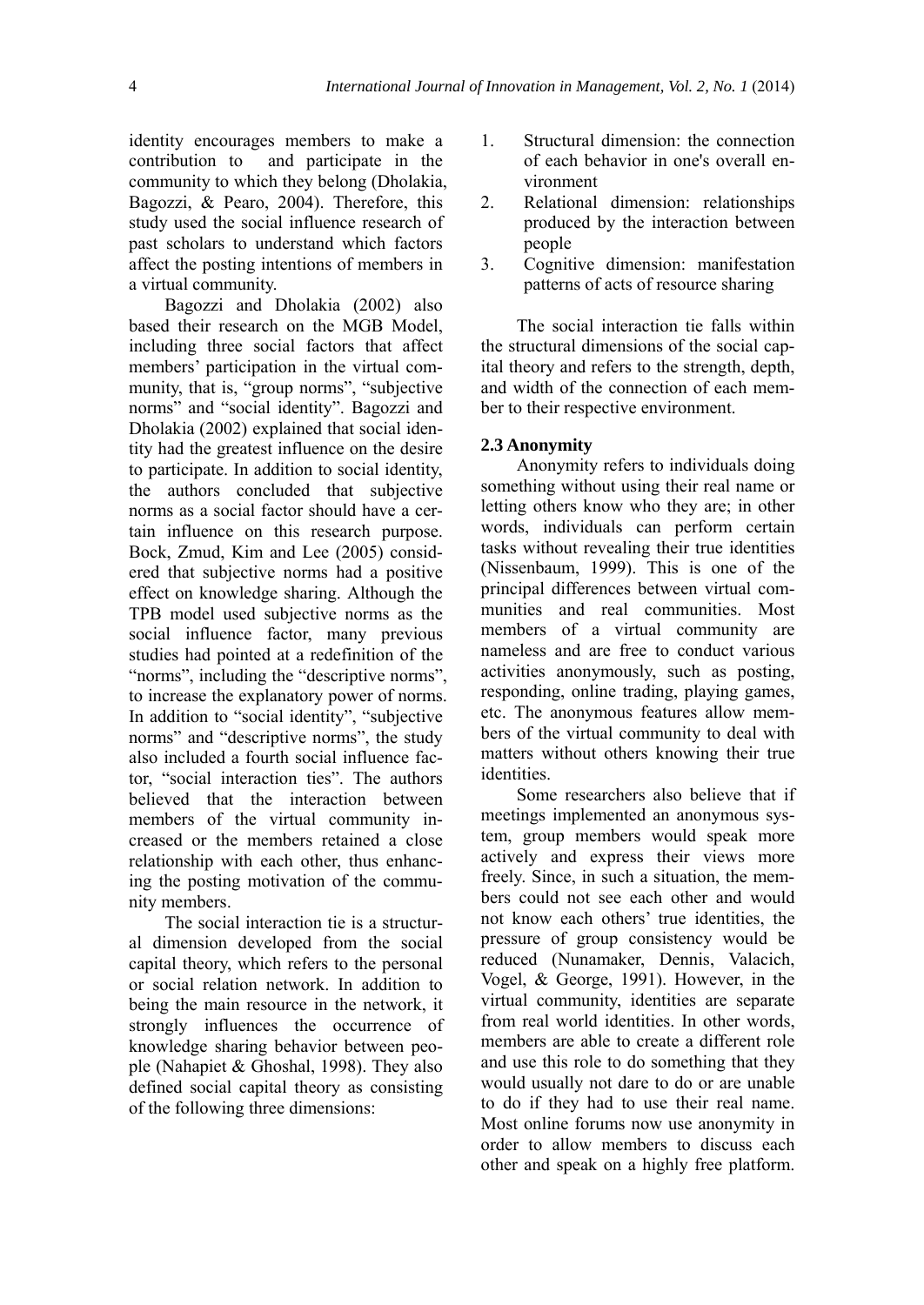Because online forums need more members to provide more knowledge on the platform, anonymity may allow members to have more opportunities to discuss topics with each other on the forum itself.

Grijpink and Prins (2001) divided anonymity into three categories: whether the self-imposed pseudonym had, in any way, to create a personal identity; whether the pseudonym was allocated by a third party organization; or whether the personal identity was verified by a third party organization. However, this study focused on the posting intention of members on Facebook and PTT, using Facebook as the same name object and PTT as the different name object. Although Facebook claims to be a real-name platform, the majority of members do not use their real name on the platform. Nevertheless, community friends are familiar with each other. However, in the PTT community, members do not know the true identity of other members. Chesney and Su (2010) conducted an anonymous blog and blogger-related study and found that, anonymous or not, the credibility of the blogs and the bloggers showed no significant differences. Valkenburg, Peter and Schouten (2006) explained that young people in an anonymous network environment are less concerned about their appearance, and the anonymous system helps young people to disclose personal information on the network.

#### **3. Methods**

#### **3.1 Research Framework and Hypotheses**

This study was in response to Facebook's recent real-name system investigation of whether the anonymous system would have an impact on the posting intention of community members and aims to understand whether or not the system would change, increase or decrease the posting intentions of community members, with social factors as the moderating variables. In addition to the above factors, the author also references the MGB Model, stating "desire" as the behavioral intention antecedent for understanding the posting motivation of community users. Regarding operational anonymity, this study used the Facebook community to represent non-anonymity and the PTT community to represent anonymity so as to explain the relationships between the social factors, desire and posting intentions in the two different situations.

This study's hypothesis considers the entire virtual community as the research mainline and anonymity as the moderator variable in order to compare the two representative communities of Facebook and PTT and to understand the influence of anonymity on the posting motivation and intention of community members.

This study utilized four social factors as the desire antecedents: social interaction ties, subjective norms, descriptive norms and social identity, to boost the personal potential motives, and included "anonymity" as the control variable in order to analyze the posting intention of users. Therefore, the purpose of this study was to explore, in different situations (anonymous and non-anonymous), whether these social influence factors would change members' posting motivations and intentions, that is, whether anonymity and non-anonymity are important influencing factors for members in the current virtual communities. This study, therefore proposed the following framework, as shown in Figure 2: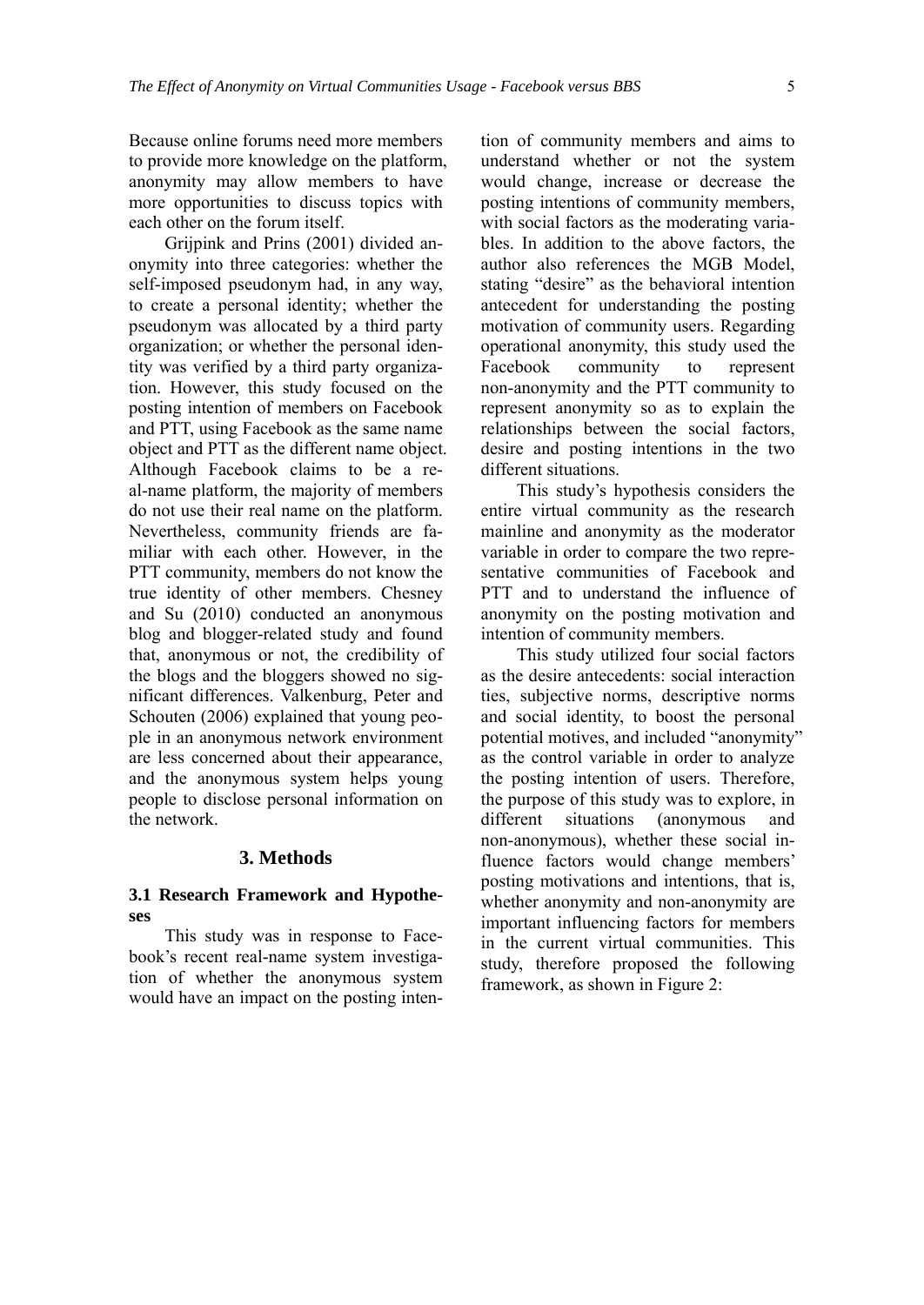

Figure 2: Framework of the Study

#### *3.1.1 Social influence factors and desire*

#### *3.1.1.1 Social interaction ties*

Nahapiet and Ghoshal (1998) suggested that social interaction ties linked two points through constant interaction, so the higher the social interaction ties, the higher the degree of information-sharing. Granovetter (1973) suggested that the strength of this relationship could be used to display the members' time spent, emotional consistency, closeness and reciprocal services during the social interaction. By referring to Chiu's (2006) and other scholars' definitions of social interaction ties and the above results, this study defined social interaction ties in the community as, "the strength of a relationship between community members, the time spent on communication with each other, and the number of communications." Tsai and Ghoshal (1998) also believe that stronger social interaction ties between members could promote the exchange and combination of resources. Other studies have also agreed that the high degree of the social interaction environment could encourage community members to acquire better knowledge-exchange behavior (Chiu, et al., 2006; Wellman & Wortley, 1990). Although the present study has taken "posting motivation and intention" as its research theme, the authors believe

that emotional communication also belongs among information-sharing and knowledge-exchange. The research conclusions thus reference previous literature regarding information-sharing and knowledge-exchange. Therefore, this study suggests that stronger social interaction ties provide members with a greater desire to post.

*H1: The stronger the social interaction ties, the higher the posting desire motivation of community members.* 

#### *3.1.1.2 Social identity*

Social identity allows members to maintain a positive identity in the community and to have more motivation to participate in community activities. Based on past research, social identity was broadly categorized into members who have a sense of belonging to the community and community members who associate "social characteristics" with "self-concept". Nahapiet and Ghoshal (1998) also mentioned that social identity involved a process through which individuals identified themselves and other members or groups as belonging to the same group. Based on the historical definition of social identity, the author of this study defined social identity as "individuals with a sense of belonging to virtual communities and a positive feeling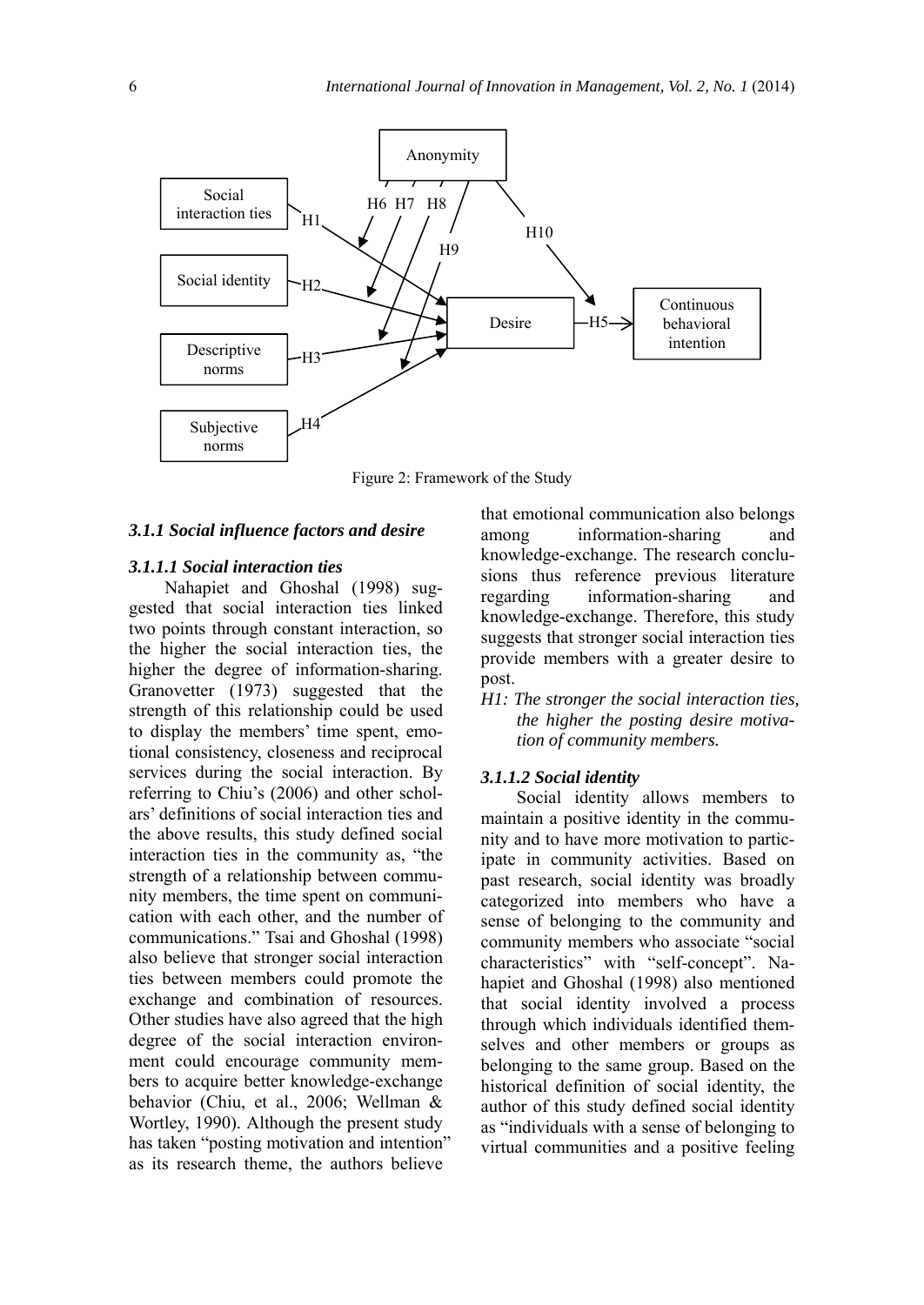regarding the virtual community." By using the MGB Model to explore the factors affecting community members involved in the community, Bagozzi and Dholakia (2002) also believed that social identity was an important factor. Nahapiet and Ghoshal (1998) stated that social identity was a motive for promoting the exchange of knowledge among members. Chiu et al. (2006) suggested that the stronger the community identity was, the more knowledge-sharing behavior occurred. This study's aim was to explore whether social factors affect the continuous posting intention of community members, and, because the virtual community has different kinds of members, the authors concluded that community members could find like-minded companions or interested community groups within this community. Therefore, they would post more, thus creating a sense of belonging, as well as positive feelings toward the community. Moreover, posting was also a way to participate in community activities and share information among members. Therefore, this study concluded that the greater the social identity, the higher the posting motivation of community members.

*H2: The higher the social identity, the higher the posting desire motivation of community members.* 

#### *3.1.1.3 Subjective norms and descriptive norms*

Descriptive norms refer to individuals observing whether the people around them participate in a particular behavior and how these people or groups do it. Rivis and Sheeran (2003) also believe that the TPB model can include descriptive norms as social factors. Although the MGB Model does not include descriptive norms as an antecedent, Fishbein and Yer (2003) indicated that the model should have included both imperative norms and descriptive norms in order to increase the explanatory power of the norms. However, imperative norms do not exist in the community. Therefore, this study defined the descriptive norm as when people observe others in

the community who are important to them, and these people are doing something, they will think that they ought to do the same. Therefore, according to past studies on descriptive norms, the study included them to increase the power of norms to explain community members' posting habits.

Based on the above discussion, this study deduced the following hypothesis:

*H3: The higher the descriptive norms, the higher the posting desire motivation of community members.* 

Subjective norms refer to the perceived social pressure of individuals developing certain behavioral intentions. The higher the social pressure support or agreement, the higher the behavioral intention (Ajzen, 1985). According to the antecedents of the MGB Model, Perugini and Bagozzi (2001) suggested that the agreement or support of the people close to us was another factor affecting motivation. This study used the motivation factor of the MGB Model to better understand the antecedents of the posting intention of community members and concluded that, when the community members adapted certain behavior, the higher the perceived social pressure, the higher the posting motivation.

Based on the above discussion, this study deduced the following hypothesis:

*H4: The higher the subjective norms, the higher the posting desire motivation of community members.* 

#### *3.1.2 Desire and continuous behavioral intention*

Based on the MGB Model of Perugini and Bagozzi (2001), desire provided the most direct motivation for behavioral intentions and was an important motivational factor in the decision-making process. Bagozzi and Dholakia (2002) also used desire as the mediator of the social influence factor and intention to explain why people joined virtual communities. Dholakia, Bagozzi and Pearo (2004) also explored why virtual community members initially join a community and suggested that desire was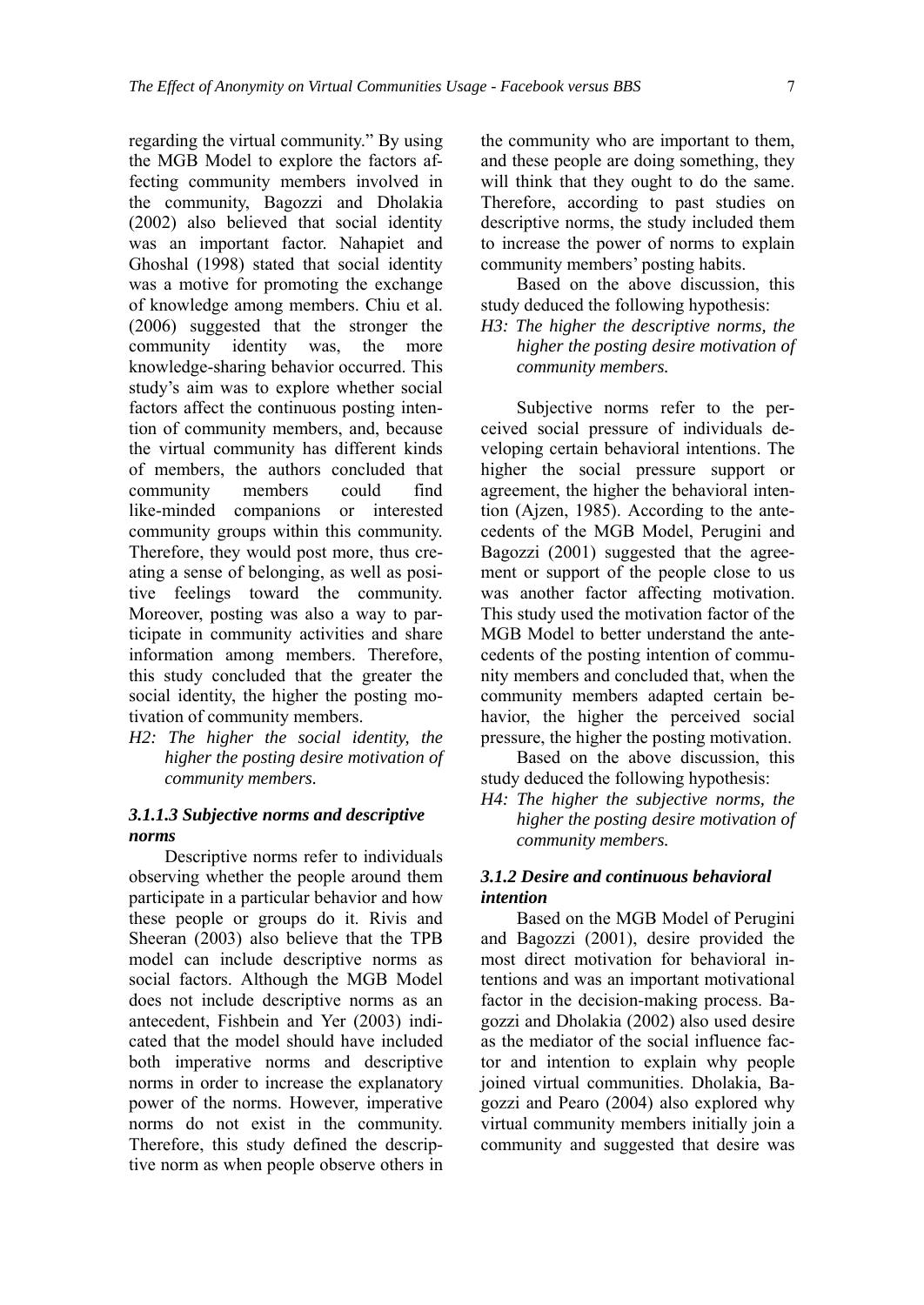the important mediating factor affecting members and compelling them to join.

Studies in the past have suggested that intention and desire were two different levels of feeling. Desire involved personal motivational factors, that is, people had a strong desire to do something, but did not have any plans or planned actions; Intention involves a strong personal purpose, that is, people already had the planned intention or at least the definite idea to want to do something.

To better distinguish between intention and desire, the present study defined intention as planned or continuous, that is, the continuous posting intention of a community member; desire was defined as when members want to do something due to a certain motivation.

Therefore, community members were assumed to already have some motivational factors before having continuous posting intention, that is, people wanted other community members to have a better understanding of them through their posted articles and then had a continuous posting intention. Therefore, this study suggests that a higher motivation would have a higher influence on continuous posting intention.

Based on the above discussion, this study developed the following hypothesis:

*H5: The higher the posting desire motivation of community members, the higher the continuous posting intention will be* 

#### *3.1.3 Anonymity and social influence factors*

The authors of this study used the anonymity definition of Jane Hanson (1998) to distinguish the virtual community. Whether anonymous or not, in this study it was defined as "different name" and "real name". The different name refers to community members who use another identity in the virtual world, so that other community members do not know their true identities. The real name refers to a community member who will use their real identity in the virtual world, but only their community of friends will know it. The study considered the entire virtual community as its research subject and anonymity as the moderating variable to compare the two representative communities of "Facebook" (real-name) and "PTT" (different name) in order to understand the influence of anonymity on the posting motivation and intention of community members.

Nissenbaum (1999) defined anonymity as "people being able to do something without disclosing their personal identity". Many experimental studies have shown that anonymity changes the intention of "social influence" (Postmes, Spears, Sakhel, & De Groot, 2001; Postmes, Spears, Lee, & Novak, 2005). Nunamaker et al. (1991) suggested that anonymity reduces the pressure caused by group consistency, so members would be able to speak more freely. Zhang Xiuhua, Zeng Hualien and Zhouhui Wen (2007) also indicated that, whether introverted or extroverted members, anonymity would make it easier for all users to express their opinions. In other words, anonymity enhanced posting intention. Therefore, based on the conclusions of previous research, anonymity would mediate social influence and posting intention would be changed by whether an anonymous system was adopted or not. Therefore, this study determined the following hypothesis:

*H6: Anonymity will affect the overall research model of causality.* 

#### **3.2 Operationalization of Research Variables**

#### *3.2.1 Social identity*

This study used social identity as defined by Chen (2008) and the social identity scale modified by Chiu et al. (2006). Chiu et al. (2006) suggested that social identity referred to a sense of belonging and the subsequent positive feeling of the individuals towards the virtual community. Chen (2008) explored the knowledge-sharing behavior of the Fashion Guide virtual community, while Chiu et al. (2006) explored the knowledge-sharing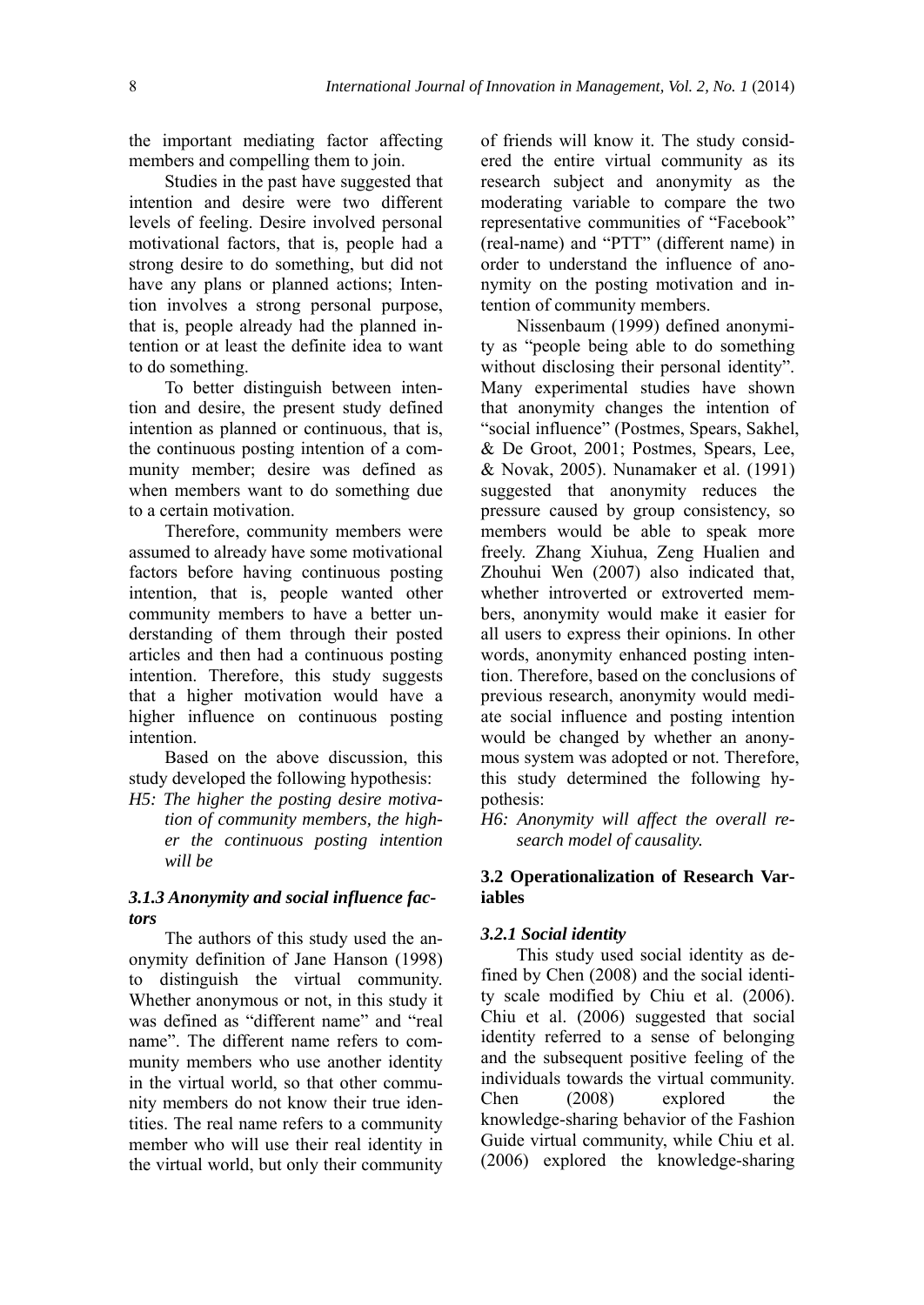behavior of the BlueShop virtual community. This study references the questionnaire scales developed by the two aforementioned studies and adapted the scales based on the two different situations of this study.

#### *3.2.2 Subjective norms*

This study references the definition of subjective norms by Ajzen (2002) and Yang (2006); Yang (2006) defined subjective norms as "Members felt that some people within the group were important to themselves, and that these people thought that they should share knowledge." Therefore, this study referenced the questionnaire scale developed by Yang (2006) and adapted the scales to the situations of this study.

#### *3.2.3 Descriptive norms*

Descriptive norms refer to individuals observing whether the people around them participate in a particular behavior and how these people or groups do so. This study references the questions of the descriptive norms developed by Yang (2006) and adapts them to meet the situations of this study.

#### *3.2.4 Social interaction ties*

In this study, social interaction ties are defined as the interactive relationship between community members and its intensity. This item further used social interaction ties as defined by Chiu et al. (2006) and Chen (2008), as "the relationship strength between virtual community members, the time spent communicating with each other and the communication frequency." Therefore, the operationalization was based on Chen (2008) for the design of the questions related to social interaction ties.

#### *3.2.5 Desire*

Perugini and Bagozzi (2001) defined desire as individuals' motivation before creating a behavioral intention, and determined that this was the key condition influencing policymakers' behavioral intentions. This study defines desire as the following: "the posting motivation of the virtual community members to let other members have a better understanding of themselves". Therefore, the operationalization was based on the desire questionnaire of Perugini and Bagozzi (2001).

#### *3.2.6 Continuous posting intention*

According to Perugini and Bagozzi (2001), intention meant that the individuals had a planned idea before doing something, and would have a series of continuous behavior during the predetermined period. Meanwhile, desire meant that the individuals had strong motivation without any planned ideas before doing something. This study defines "continuous behavioral intentions" as the intention of members to continue to post articles.

Therefore, the operationalization was based on the scales of Chen (2007) and Zhang, Fang, Wei, and Chen (2010). Zhang et al. (2010) explored the knowledge-sharing intention of the virtual community with an objective similar to that of this study.

#### **3.3 Questionnaire Design and Sample**

This study's questionnaire used questions from past research with good reliability and validity and determined the most appropriate questions based on the virtual communities' (Facebook and PTT) situations and operationalization constructs. Every item has been discussed and adapted by a group consisting of one professor from an information technology institute, five doctoral students from an information technology institute, and three postgraduates. All these questions were measured using a seven-point Likert scale. This study's aim was to explore whether anonymity would have a moderating effect on the influence of social factors regarding the posting intention of community members, with the virtual community as the study object and anonymity as the moderating variable. Therefore, this study chose Facebook as the non-anonymous (real name) virtual community object and Taiwan's largest BBS website, PTT, as the anony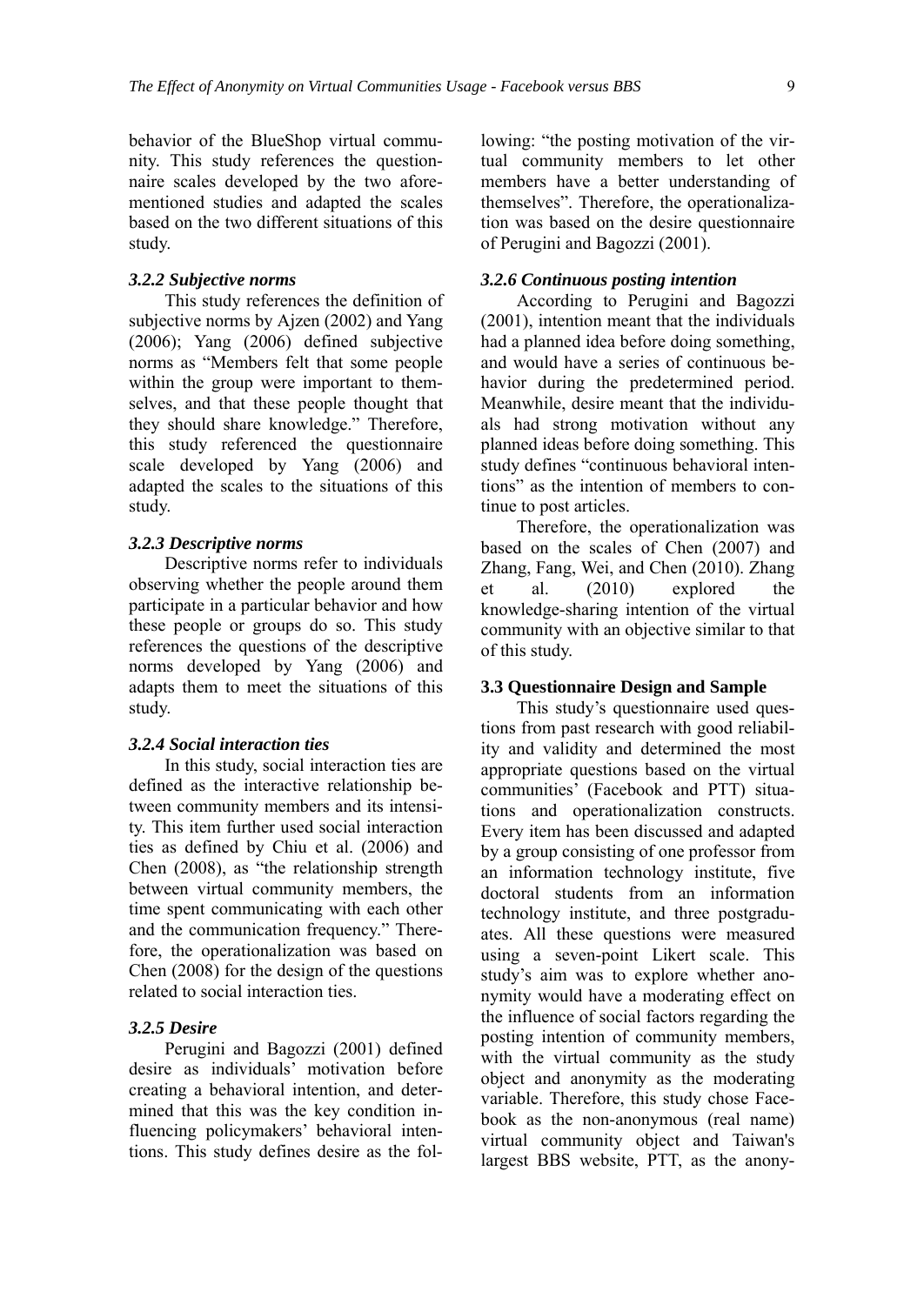mous (different name) virtual community object.

#### **4. Data Analysis**

#### **4.1 Sample Basic Data Analysis**

The questionnaire for this study was distributed from March 12 to April 3, 2011, a period of 23 days. This study adopted the convenience sampling method with two main sample sources: Facebook and PTT. A total of 785 valid questionnaires were returned, and the following texts conduct a narrative statistical analysis of the valid samples and discuss the two communities, respectively.

In the valid samples, regarding gender, the ratio of males (49.29%) was slightly lower than the ratio of females (50.7%). Regarding occupation, most subjects were students (63.44%) and office workers (22.93%), the total population of those two groups accounted for more than 80% of the total sample. Regarding academic qualification, most participants had university degrees (69.17%), followed by institute qualifications (25.86%); the university degree ratio for PTT was higher than for Facebook (73%:62%), while the institute qualification ratio of PTT was lower than Facebook (20%:36%). The daily time spent on the forums was mainly 1 to 2 hours at most (34.52%), followed by 2 to 4 hours (27.39%); a single login time on the forums was mainly for 10 to 20 minutes at most  $(25.6\%)$ , followed by 5 to 10 minutes (21.4%). Finally, most of the members rarely posted articles on the forums (50.32%); more than half of the Facebook members would post articles at least once every one or two days (53%), while the PTT members scarcely posted articles at all  $(66\%)$ .

In addition to demographics, the questionnaire also included the following community question: "Most of my friends know my true identity," to determine the two varieties of community hypothesis: real name and different name. The results were generally in line with the proposed expectations (Table 1).

| Table 1: The Statistical Analysis of the Members' |
|---------------------------------------------------|
| Representative Identities in the Community        |

| <b>Hypothesis</b>       | <b>PTT</b> | Facebook |
|-------------------------|------------|----------|
| Know my identity        | 33         | 292      |
| Do not know my identity | 493        | 16       |

#### **4.2 Questionnaire Reliability and Validity Testing**

This study used Cronbach's  $\alpha$  and composite reliability (CR) to ensure the accuracy of the measurements. With regards to validity, this study used both convergent validity and discriminant validity. The measurement methods of convergent validity were factor loadings and average variance extracted (AVE); the greater the AVE, the smaller the relative measurement error. The judgement criterion of the discriminant validity was the square root of the construct AVE, which was greater than the correlation coefficients between constructs.

#### *4.2.1 Reliability analysis*

Reliability refers to the consistency or stability between the measurements, meaning that the scores for the same questionnaire among the same group must be consistent. Reliability is usually measured by Cronbach's α, composite reliability (CR) and the average variance extracted (AVE). Table 2 below lists the reliability measurement scores of the various constructs used in this study.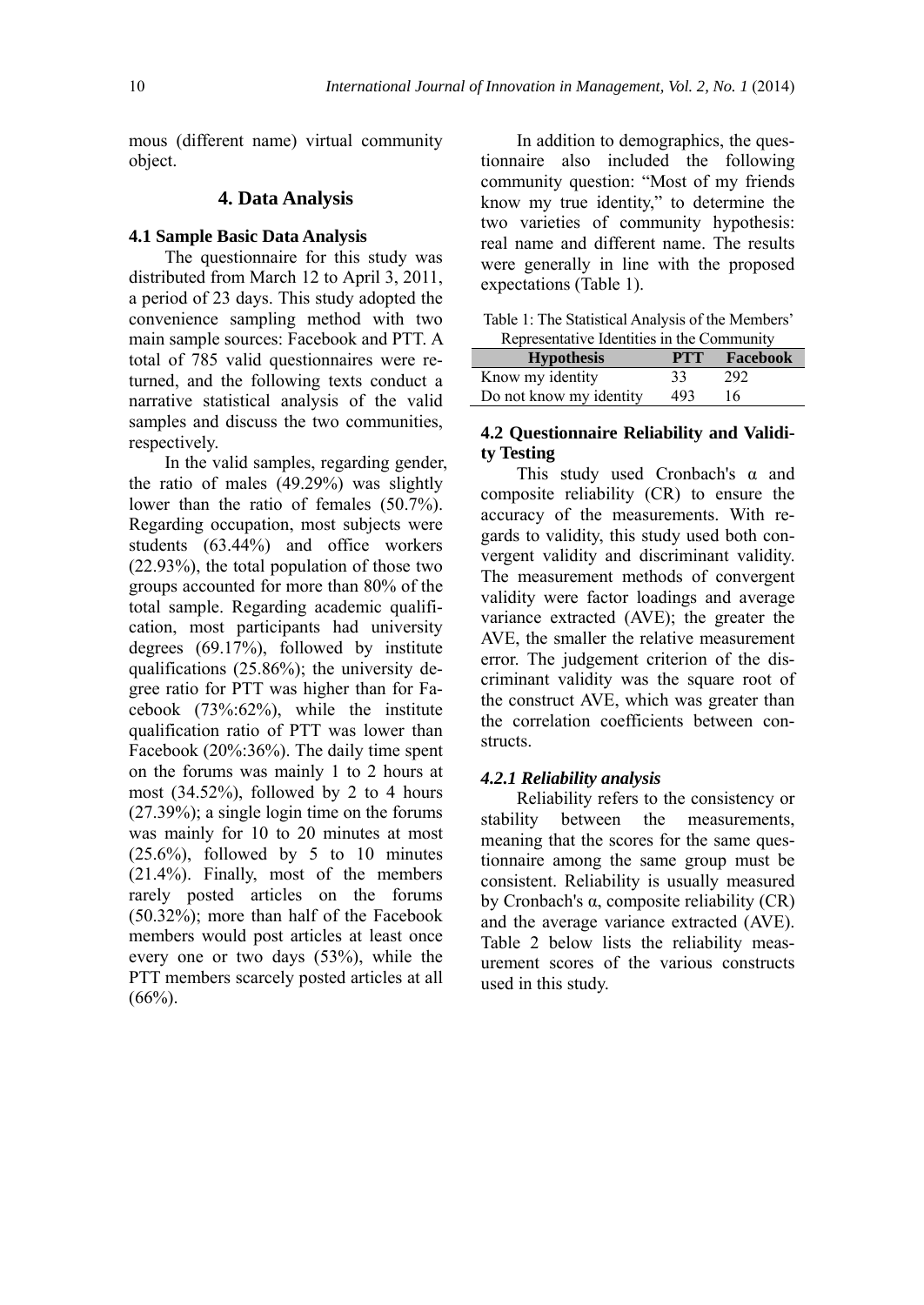| Tuble 2. Cronouviro a, Civilados, Aviz and Testing Results of Various Constructs |                     |       |            |
|----------------------------------------------------------------------------------|---------------------|-------|------------|
| <b>Constructs</b>                                                                | Cronbach's $\alpha$ | CR    | <b>AVE</b> |
| Social interaction ties                                                          | 0.937               | 0.955 | 0.841      |
| Social identity                                                                  | 0.855               | 0.897 | 0.636      |
| Descriptive norms                                                                | 0.905               | 0.892 | 0.805      |
| Subjective norms                                                                 | 0.758               | 0.955 | 0.931      |
| Desire                                                                           | 0.880               | 0.926 | 0.807      |
| Continuous intentions                                                            | 0.912               | 0.939 | 0.796      |

Table 2: Cronbach's α; CR values; AVE and Testing Results of Various Constructs

Source: This Study

#### *4.2.2 Validity analysis*

This study used confirmatory factor analysis (CFA) to determine the convergent validity, and the results showed that the factor loadings of all variables were greater than 0.5, proving that the factor loadings of the questions were not too low, so this study did not have to remove any questions. Consequently, the questionnaire had good convergent validity. Table 3 shows that the square roots of all the constructs' AVEs were greater than the correlation coefficients between constructs. Therefore, the questionnaire had good discriminant validity.

| Table 3: Correlation Coefficient Matrix of Different Constructs |  |  |  |  |  |  |
|-----------------------------------------------------------------|--|--|--|--|--|--|
|-----------------------------------------------------------------|--|--|--|--|--|--|

| <b>Constructs</b> | <b>SIT</b> | SI       | DN       | <b>SN</b> | DE       | <b>INS</b> |
|-------------------|------------|----------|----------|-----------|----------|------------|
| <b>SIT</b>        | (0.9171)   |          |          |           |          |            |
| SI                | 0.5534     | (0.7975) |          |           |          |            |
| DN                | 0.7244     | 0.5450   | (0.8972) |           |          |            |
| <b>SN</b>         | 0.7359     | 0.5714   | 0.7169   | (0.9649)  |          |            |
| DE                | 0.3863     | 0.5243   | 0.3985   | 0.4171    | (0.8983) |            |
| <b>INS</b>        | 0.4103     | 0.5392   | 0.4183   | 0.4137    | 0.7297   | (0.8922)   |

#### **4.3 Results**

#### *4.3.1 Goodness of fit test of the overall model*

This study used LISREL 8.7, maximum likelihood estimation (MLE) and structural equation modeling (SEM) to obtain the parameter estimations. Table 4 shows that the results for this study are CFI  $= 0.98$ , NFI  $= 0.98$ , NNFI  $= 0.97$ , GFI  $=$ 0.89, and  $AGFI = 0.84$ . These values are in line with the recommended standard values from previous literature. Therefore, the theoretical model of this study has a considerable goodness of fit.

| Table 4: The Goodness of Fit Indicator of the Overall Model |                           |                           |                               |
|-------------------------------------------------------------|---------------------------|---------------------------|-------------------------------|
| <b>Indicator</b>                                            | <b>Measurement values</b> | <b>Recommended values</b> | Sources of recommended values |
| <b>CFI</b>                                                  | 0.98                      | > 0.9                     | <b>Bentler</b> (1986)         |
| <b>NFI</b>                                                  | 0.98                      | > 0.9                     | Hair et al. (1998)            |
| <b>NNFI</b>                                                 | 0.97                      | > 0.9                     | Hair et al. (1998)            |
| <b>GFI</b>                                                  | 0.89                      | > 0.8                     | Browne & Cudeck (1993)        |
| AGFI                                                        | 0.84                      | > 0.8                     | Hu $&$ Bentler (1999)         |
|                                                             |                           |                           |                               |

|  |  | Table 4: The Goodness of Fit Indicator of the Overall Model |
|--|--|-------------------------------------------------------------|
|--|--|-------------------------------------------------------------|

Source: This Study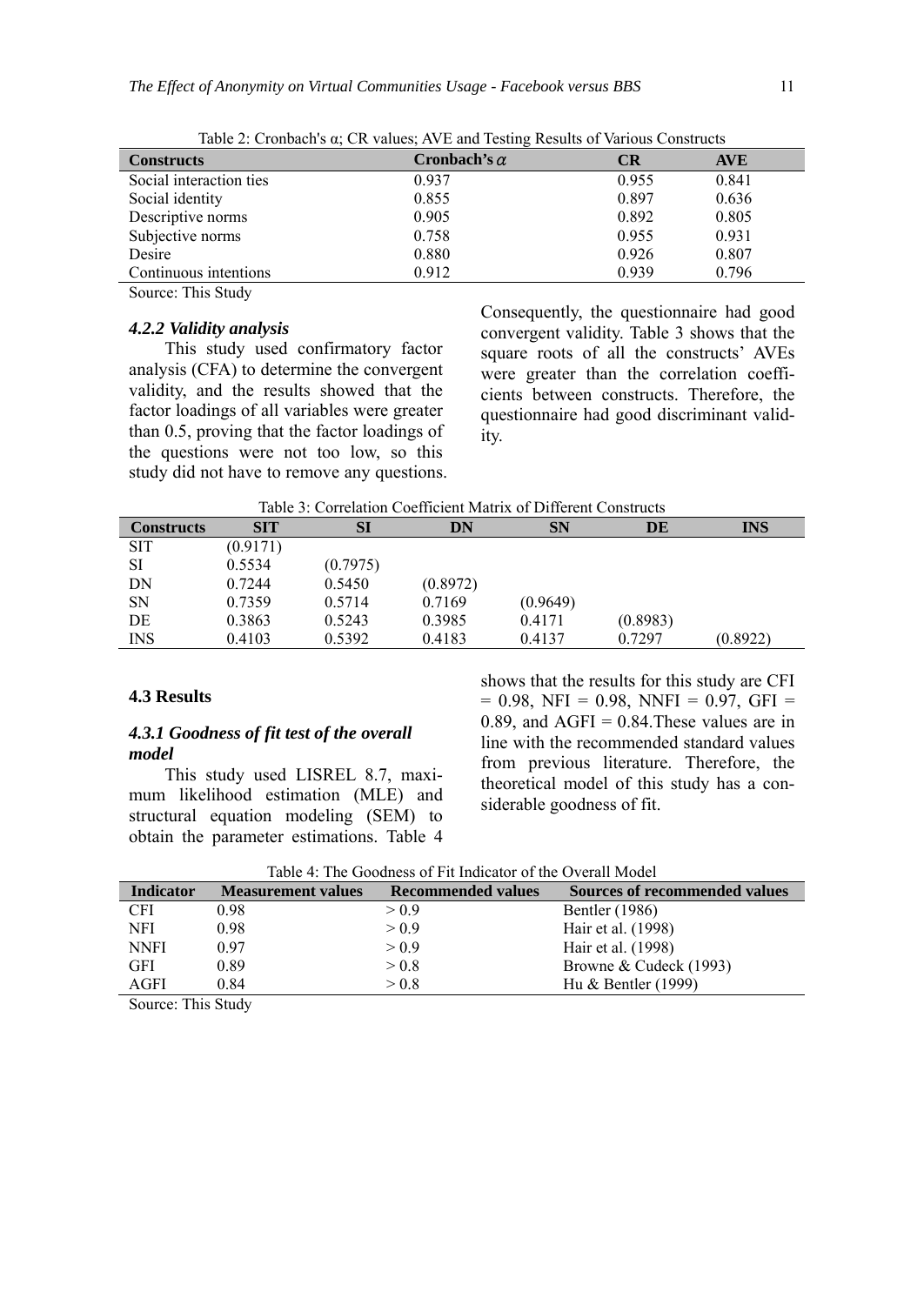

Figure 3: The Complete Standardized Structural Equation Modeling Results of all the Samples (PTT and FB) Source: This Study



Figure 4: The Complete Standardized Structural Equation Modeling Results of Facebook Samples Source: This Study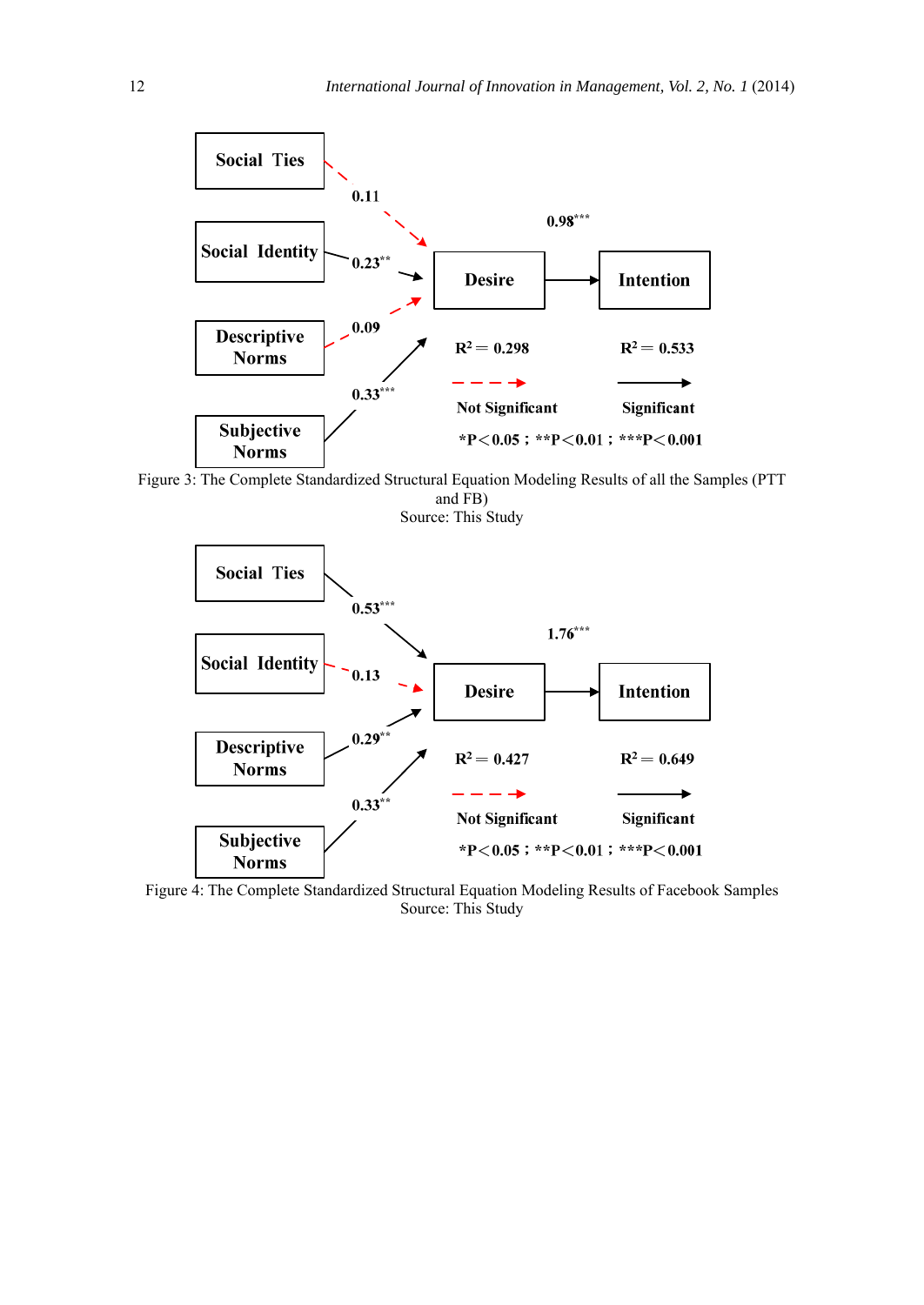

Figure 5: The Complete Standardized Structural Equation Modeling Results of PTT Samples Source: This Study

#### **4.4 Brief Summary**

Using the virtual community as its basis, this study compared the two representative communities of Facebook and PTT to explore the influence of anonymity on posting desire and continuous posting intention. According to the above tests and analyses, the goodness of fit in this study was within the acceptable range, and all hypotheses had a significant influence, with the exception of H<sub>2</sub> and H<sub>6</sub> (Table 5).

| Table 5: Hypothesis Test Results |                                                                     |                  |  |
|----------------------------------|---------------------------------------------------------------------|------------------|--|
| <b>Hypothesis</b>                | <b>Description</b>                                                  | Supported or not |  |
| H1                               | The stronger the social interaction ties, the higher the posting    | Not Supported    |  |
|                                  | desire motivation of community members.                             |                  |  |
| H <sub>2</sub>                   | The higher the social identity, the higher the posting desire moti- | Supported        |  |
|                                  | vation of community members.                                        |                  |  |
| H <sub>3</sub>                   | The higher the descriptive norms, the higher the posting desire     | Not Supported    |  |
|                                  | motivation of community members.                                    |                  |  |
| H4                               | The higher the subjective norms, the higher the posting desire      | Supported        |  |
|                                  | motivation of community members.                                    |                  |  |
| H <sub>5</sub>                   | The higher the posting desire motivation of community members,      | Supported        |  |
|                                  | the higher the continuous posting intention.                        |                  |  |
| H <sub>6</sub>                   | Anonymity has a moderating effect on the relationship between       | Supported        |  |
|                                  | social interaction ties and posting desire.                         |                  |  |

Source: This Study

#### **5. Conclusions and Recommendations**

#### **5.1 Results and Discussions**

#### *5.1.1 Overall virtual community*

The results have determined that social identity and subjective norms of the social influence factors affect the posting desire motivation of members, showing that subjective norms and social identity have a positive influence on posting desire motivation. This is consistent with the research of both Bagozzi and Dholakia (2002) and Perugini and Bagozzi (2001), who suggested that a sense of belonging and the importance of people's support would positively encourage members of the virtual community to post articles.

The posting desire motivation was found to influence continuous posting intention, which was consistent with the ma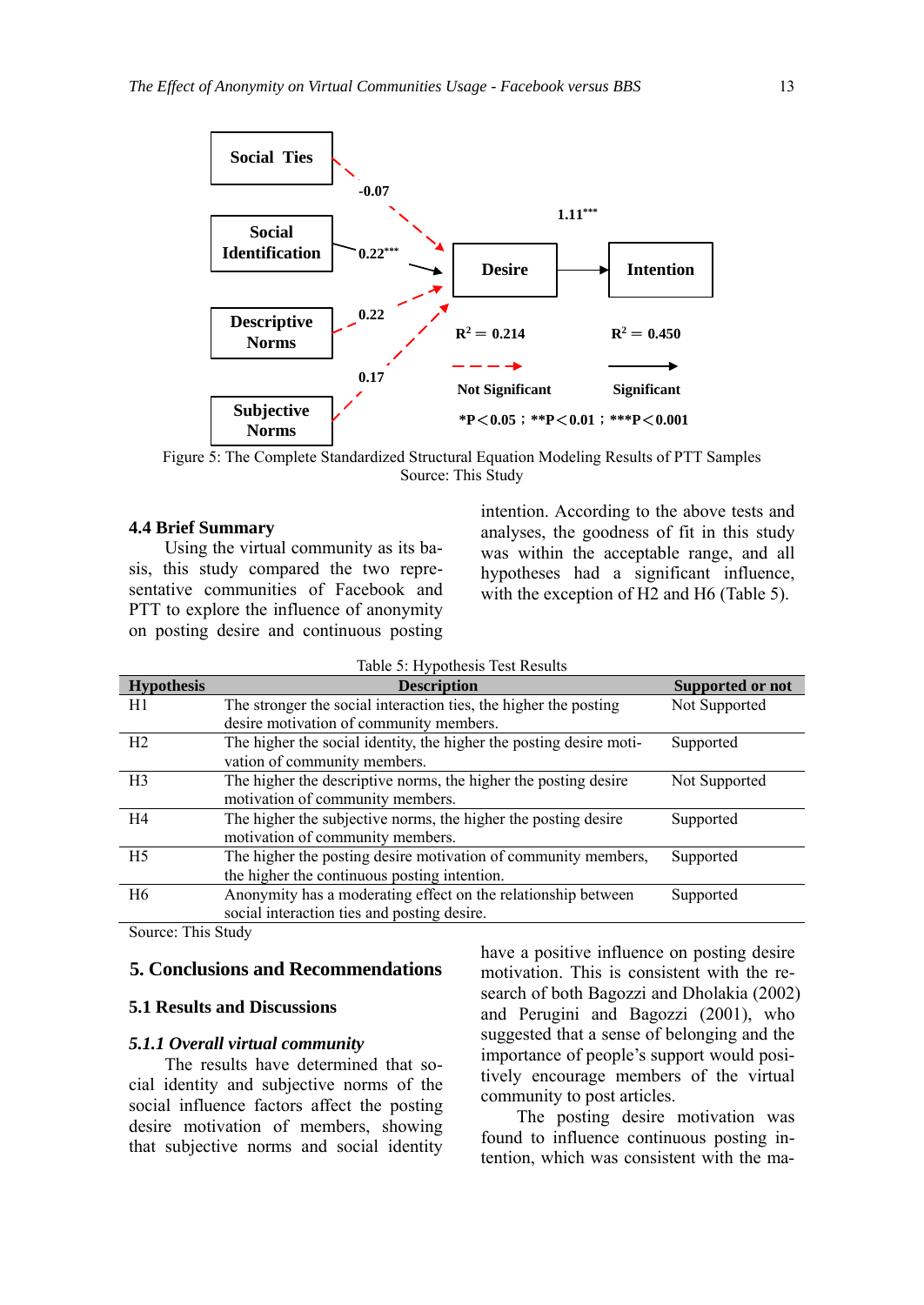jority of previous studies that used the MGB research model (Bagozzi & Dholakia, 2002; Dholakia et al., 2004; Carrus et al., 2008; Lee et al., 2011). In other words, the higher the posting desire motivation, the higher the continuous posting intention.

In this study, social interaction ties and descriptive norms were not supported. Social interaction ties were defined as "the relationship strength between virtual community members, the time spent communicating with each other and the communication frequency", and descriptive norms were defined as "individuals observing whether the people around them participate with a particular behavior and how these people do so". These definitions were not supported by the entire virtual community in this study, and the authors have speculated that these results might be due to the two different virtual communities and the different sample size obtained by this study. Consequently, the following texts first explore the moderating effect of anonymity on the research model and then discuss the two different communities individually.

#### *5.1.2 The moderating effect of anonymity*

This study uses two different virtual communities to explore the effects of anonymity. Hypothesis H6 proposed in this study had significant support, showing that anonymity can mediate the influence of the four social influence factors of social interaction ties, social identity, descriptive norms and subjective norms, on posting desire. In other words, whether the community is anonymous or not affects the influence of social factors on the posting desire motivation of members of the virtual community. This result is consistent with the results of many past studies related to anonymity, which have indicated that anonymity had a moderating effect on the strength of social influence factors (Postmes et al., 2001; Postmes et al., 2005).

This study also explains that anonymity does not affect the relationship between posting desire and continuous posting intention, so hypothesis H10 was not significantly supported. Based on this result, the authors speculated the following:

First, this study focused on the influence of anonymity on the members of virtual communities to post articles, but the results of the present study show that anonymity does not affect members' posting intentions. Although previous studies have shown that anonymous situations make people more willing to speak out, no such strengths were found in the virtual community. Regarding members' speaking or posting intentions, anonymity is no longer one of the major reasons members join a community or participate in community activities. Therefore, this study has reasoned that anonymity does not receive sufficient attention in today's virtual community, and thus does not have a considerable moderating effect.

Second, this study chose two different kinds of communities rather than a single kind, and the members of the two different communities might have diverse community perceptions. For example, Facebook is a virtual community dominated by a social network, in which community members want to pursue links between friends and family members or express their opinions on a community platform. In other words, for this kind of SNS platform, the majority of the community members participate in most of the activities for the purpose of achieving "emotional communication", such as posting articles, replying to articles, expressing support, playing games, and so on. On the other hand, regarding PTT, this kind of BBS community has members that mostly want to search for information or knowledge on the platform, in other words, this type of platform is a tool. These types of BBS communities are based on group billboards or common purpose billboards; for example, e-shopping focuses on online shopping, so members do not express personal feelings on the integrated platform. However, because of the anonymous system, they are willing to post first-hand information, or initiate group activities on the platform. The members of this platform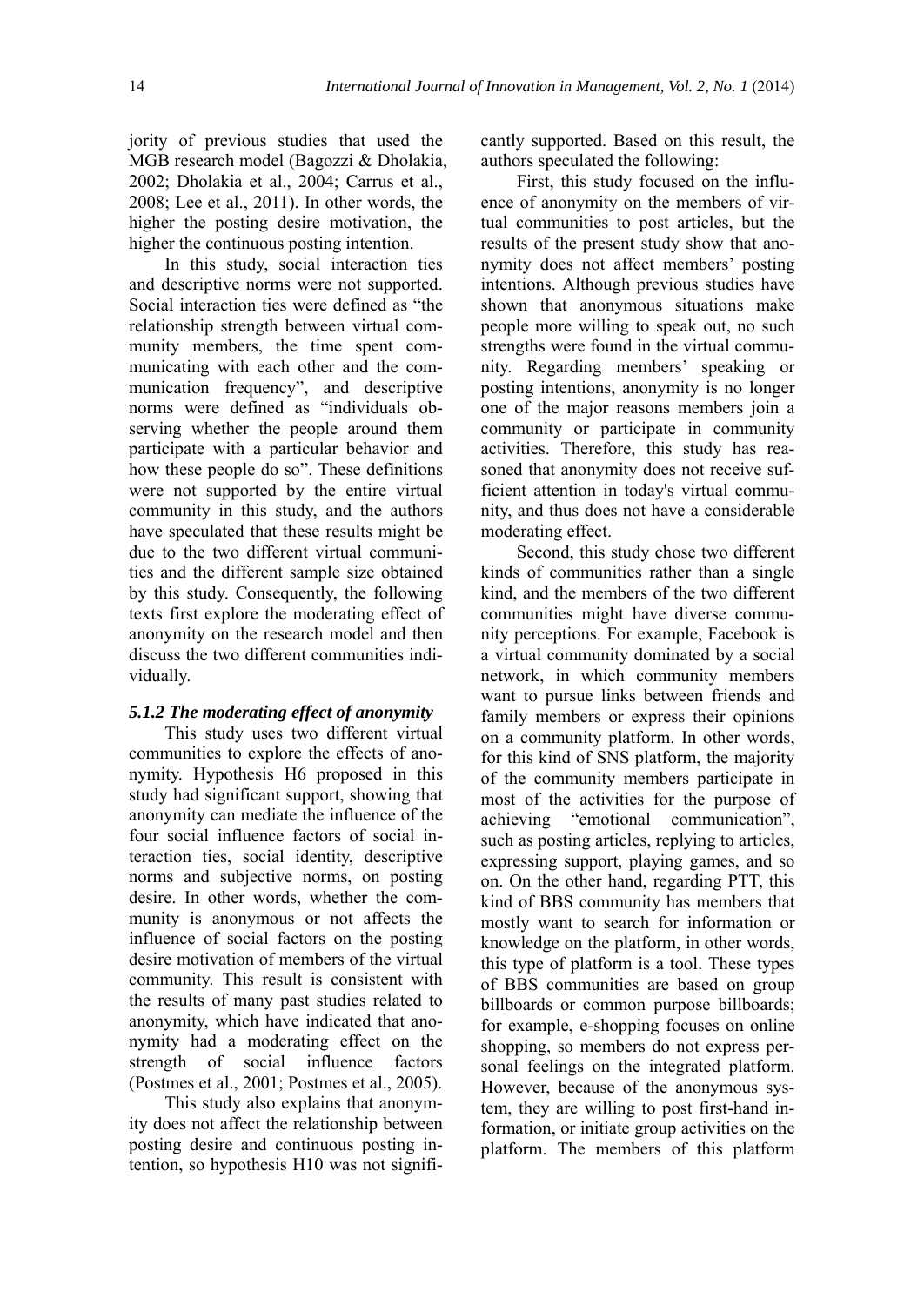participate in activities for the purpose of information exchange. Consequently, this platform is not the same as those of the SNS community, such as Facebook. Therefore, this study has concluded that anonymity has no significant moderating effect on posting desire or continuous posting intention.

#### *5.1.3 Facebook*

This study discussed the social influence factor on posting desire, but found no significant relationship between community identity and posting desire in the Facebook community. However, the other three social factors proposed in this study, social interaction ties, descriptive norms and subjective norms, had a significant effect on posting desire, which caused the author to conclude that:

First, as previously mentioned, the Facebook community is a SNS platform based on emotional communication, so the results showed that social interaction ties had a strong influence on posting intention. However, the Facebook community is not a "purposeful" community, meaning that the main reason members join the community is not because they have a common goal. Therefore, such communities may just be a platform for current community members to contact or communicate emotionally with each other. They leave posts, but not because they share a sense of identity with these types of community.

Second, most Facebook members use their real name in the community, moving their own identity in real life to the virtual world, so their role in the virtual world can clearly refer to who they really are. The most important people to some members, such as family members, friends or colleagues, might also appear in the same virtual community. Therefore, the norms between the community members have a more direct influence on posting desire.

In this study, posting desire also had a significant influence on continuous posting intention. The results indicate that the higher the posting desire motivation of the

Facebook community members, the higher the continuous posting intention.

#### *5.1.4 PTT*

Regarding the PTT community, only social identity significantly influenced posting desire. Therefore, when exploring the influence of social factors on posting desire, the author concluded that:

First, PTT is an anonymous community, where most members have a virtual identity and do not know the true identity of the other members. As discussed earlier, the main goal of members in such communities is to exchange information. Based on the two factors above, members have little interaction with other community members. In fact, most members appear only as virtual characters to the other members, even for important people who join the PTT. Therefore, this study concluded that, under the influence of anonymity, norms and social interaction ties did not significantly influence posting intention.

Second, the PTT samples of this study were collected from a number of famous PTT communities, where most members shared a common purpose when joining the community. For example, the reason the Elephants' members join the community is because they support the Elephants team. Therefore, regarding this kind of PTT community, most members have a sense of identity or a sense of belonging. These communities are not easy to replace in Taiwan because they have a lot of members, and members will quickly provide first-hand information to other members, thus creating the current BBS wave in Taiwan. Therefore, this study concluded that, because most samples had a common purpose, social identity significantly influenced posting desire.

#### **5.2 Contributions**

Much of the previous related literature studied a single community (Chesney & Su, 2010; Valkenburg et al., 2006) or the laboratory research method (Zhang Xiuhua, et al., 2007) to explore anonymity. Although most of the prior studies showed that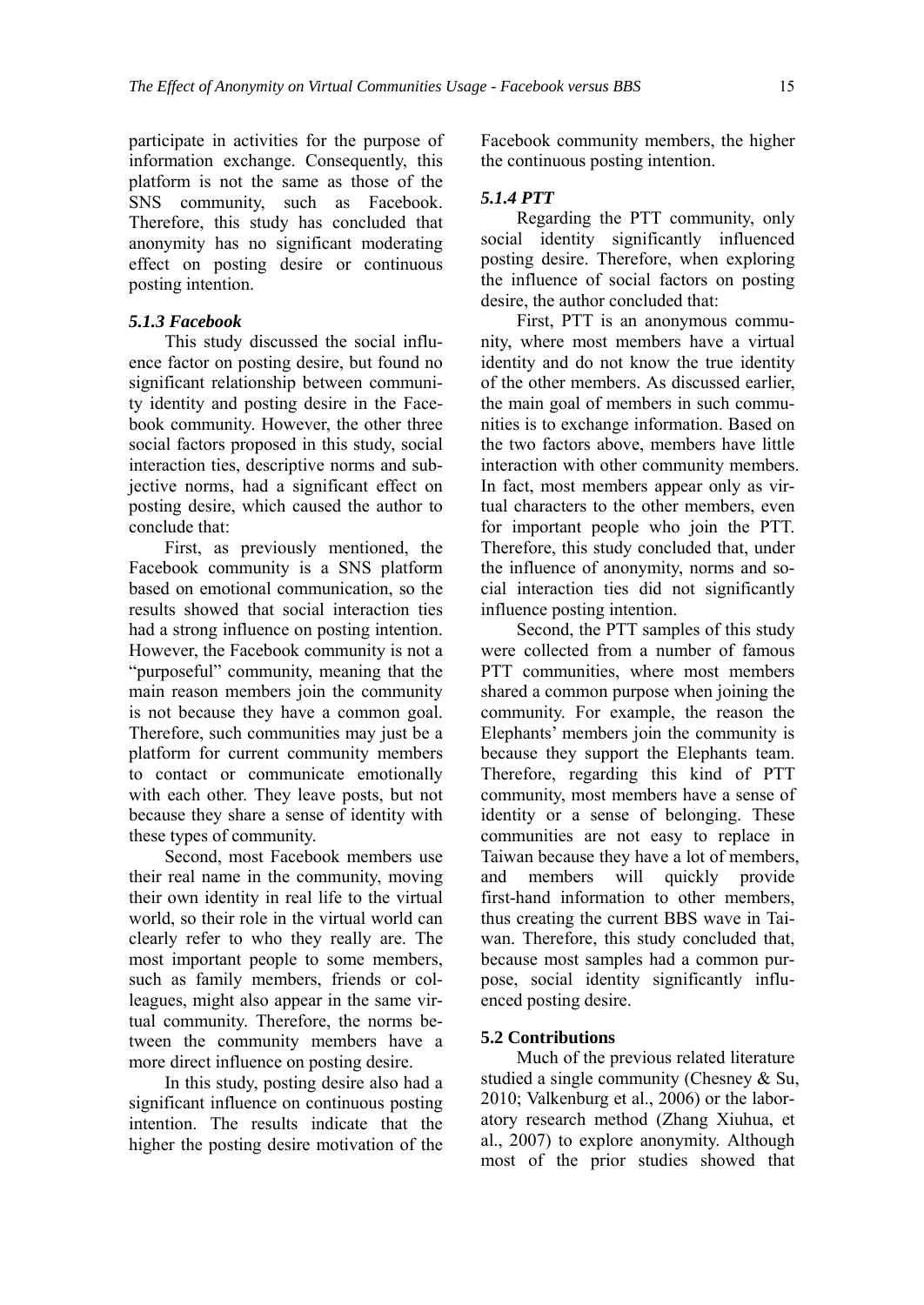anonymous situations would cause members to produce different behavior in the virtual community, very few of these studies had compared two different communities. The author has indicated that the influence of the anonymous or non-anonymous system on the virtual community does not apply to the real world. Therefore, this study took two different kinds of communities to explore whether anonymity would affect the current virtual communities.

The results suggest that, although anonymity changes the social influence factors (social interaction ties, social identity, descriptive norms and subjective norms) regarding posting motivation, it did not have much influence on posting intention. Therefore, in addition to the mediating effect of anonymity, future research could explore the influence of a larger variety of factors on the posting intention of community members.

#### **5.3 Managerial Implications**

#### *5.3.1 The importance of the anonymous or non-anonymous system on the virtual community*

This study explains that, even if anonymity has a mediating effect on social influence factors and posting motivation, it did not significantly influence continuous posting intention. This result shows that the members of the virtual world are no longer concerned with whether their comments are anonymous or not in the virtual world, as well as the posting intentions of the community members. For example, with regards to the Facebook community, most friends know each other, so there is no anonymity in the community, and the members do not seem to prioritize anonymity as they did in previous virtual communities. Most previous virtual communities provided an anonymous system for members to discuss and post articles. However, the Facebook community is now flourishing with everyone using their real names. Along with the results of this study, community managers or founders can determine whether the anonymous or non-anonymous system is still an essential factor in the current virtual community environment.

#### *5.3.2 Social influence focused on different kinds of virtual communities*

This study suggests that social factors did not have the same influence on the two different kinds of virtual communities. With regards to the Facebook community, social identity did not have a positive influence on posting desire. However, the reverse is true with regards to the PTT community, as social identity had the greatest influence. Because Facebook focuses on emotional communication, while PTT is a platform on which members have the main objectives of common purpose and information exchange, the different types of member have different reasons for participating on the two platforms. According to the results of this study, community managers can focus on the varying social factors influencing the different communities. Taking Facebook as an example, the members emphasize interaction with each other, as well as norms (descriptive norms and subjective norms) between members, but they have no sense of belonging to this community. Therefore, if managers can provide better interactive ways and content for members or find a way to strengthen the norms between members, such as fostering more interaction while playing social network games, these factors will encourage members to post more articles in the community. However, regarding the PTT community, the members emphasize a sense of identity, focusing on the correctness and rapidity of information exchange in these communities. Therefore, more topics and information for members to query, browse, and comment on, etc. will have a better influence on the posting intentions of the community members.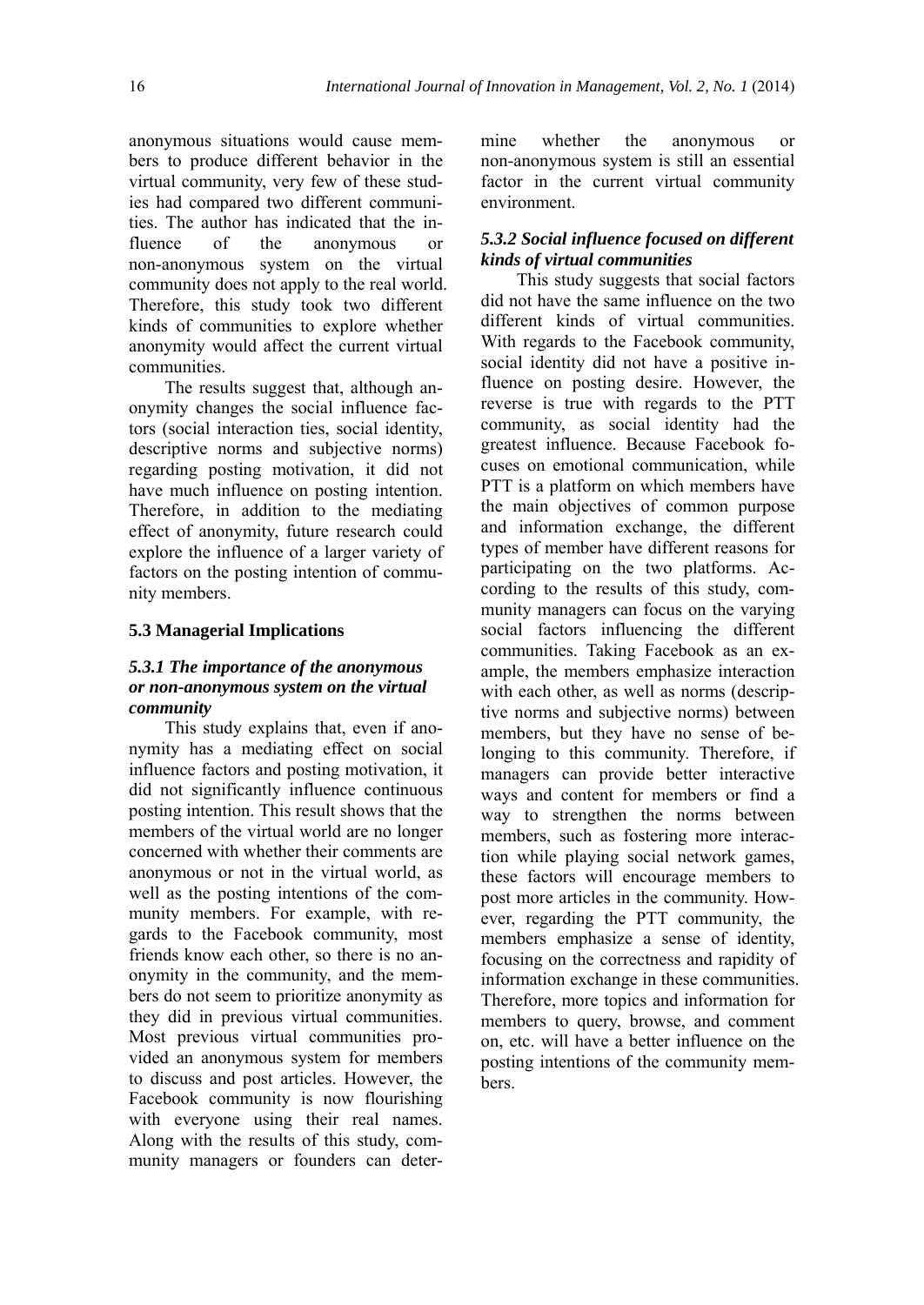#### **5.4. Limitations and Suggestions for Future Research**

#### *5.4.1 Sample size difference*

This study sampled members of two different types of virtual communities, with the sample size from Facebook being considerably smaller than the PTT due to the collection time and costs involved. Therefore, this study had different sample proportions regarding the two communities. Furthermore, only two communities were discussed, but there are many other active SNS communities on the current network besides Facebook. Based on the above reasons, the author has concluded that the samples of this study were not truly representative. Therefore, future researchers might address a larger variety of communities to explore and further compare the differences between them.

#### **5.4.2 The bias of the sample sources**

In collecting the PTT samples, this study used several different communities, such as e-shopping, BuyTogether, WOW, Elephants, and C\_Chat. These included shopping, video games, ball games and animation. Adopting these different communities resulted in the final samples not being representative of the whole anonymous community. Therefore, future researchers might explore the same kind of community and compare the differences between the anonymous and non-anonymous versions.

#### **5.4.3 Exploring other factors' moderating effects on the research model**

This study explored the moderating effect of anonymity on the research model. Although the study results suggest that anonymity had no moderating effect on posting desire motivation and continuous posting intention, this study only explored the anonymity factor and not other influencing factors. In accordance with the study results, if anonymity did not influence the posting intention of members, future researchers might explore other factors as moderating variables in order to

determine the factors that do influence the posting intention of members so as to extend the subject.

#### **References**

- Ajzen, I. (1985). *From intentions to actions: A theory of planned behavior* (pp. 11-39). Springer Berlin Heidelberg.
- Bagozzi, R. P., & Dholakia, U. M. (2002). Intentional social action in virtual communities. *Journal of Interactive Marketing*, *16*(2), 2-21.
- Bagozzi, R. P., & Lee, K. H. (2002). Multiple routes for social influence: The role of compliance, internalization, and social identity. *Social Psychology Quarterly*, *65*(3), 226-247.
- Bock, G. W., Zmud, R. W., Kim, Y. G., & Lee, J. N. (2005). Behavioral intention formation in knowledge sharing: Examining the roles of extrinsic motivators, social-psychological forces, and organizational climate. *MIS Quarterly*, *29*(1), 87-111.
- Carrus, G., Passafaro, P., & Bonnes, M. (2008). Emotions, habits and rational choices in ecological behaviours: The case of recycling and use of public transportation. *Journal of Environmental Psychology*, *28*(1), 51-62.
- Chang, H.H., Tseng, C.L., & Chou U, H.W. (2007). The effect of internet anonymity and personality composition on the divergent idea generation in teams. *Journal of Information Management*, *14*(3), 1-17.
- Chen, C.M. (2008). *Knowledge sharing in virtual communities – A study based on social capital theory*. Unpublished master thesis, National Central University, Jhongli, Taiwan.
- Chen, I. Y. (2007). The factors influencing members' continuance intentions in professional virtual communities-A longitudinal study. *Journal of Information Science*, *33*(4), 451-467.
- Chesney, T., & Su, D. K. (2010). The impact of anonymity on weblog credibility. *International Journal of Hu-*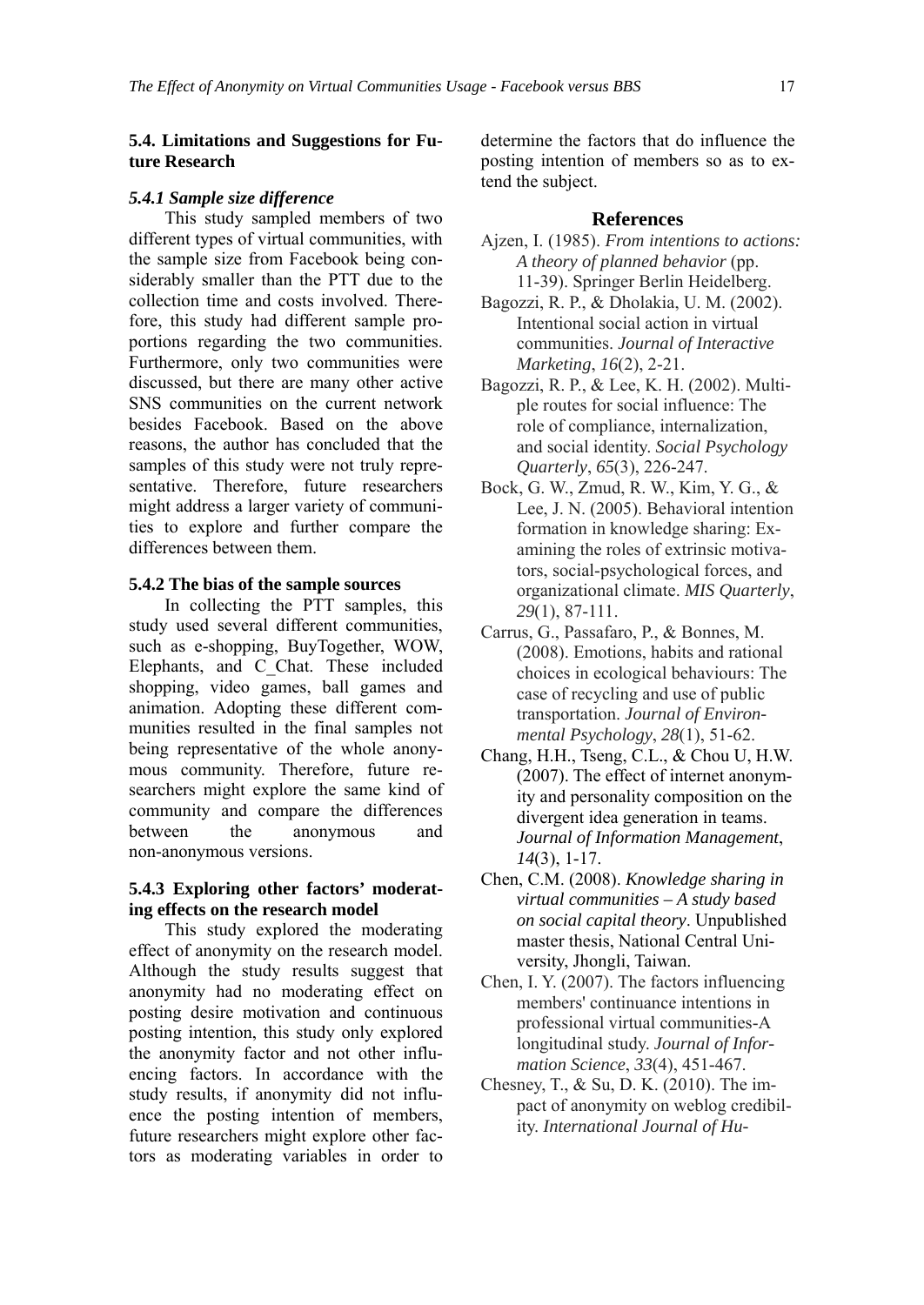*man-Computer Studies*, *68*(10), 710-718.

- Chien, H.H. (1998). *Study on behavioral model of anonymity in virtual communities using the bulletin board service as an example*, Unpublished master thesis, Soochow University, Taipei, Taiwan.
- Chiu, C. M., Hsu, M. H., & Wang, E. T. (2006). Understanding knowledge sharing in virtual communities: An integration of social capital and social cognitive theories. *Decision Support Systems*, *42*(3), 1872-1888.
- Dholakia, U. M., Bagozzi, R. P., & Pearo, L. K. (2004). A social influence model of consumer participation in network-and small-group-based virtual communities. *International Journal of Research in Marketing*, *21*(3), 241-263.
- Fishbein, M., & Yzer, M. C. (2003). Using theory to design effective health behavior interventions. *Communication Theory*, *13*(2), 164-183.
- Granovetter, M. S. (1973). The strength of weak ties. *American Journal of Sociology*, *78*(6), 1360-1380.
- Grijpink, J., & Prins, C. (2001). Digital Anonymity on the internet: New rules for anonymous electronic transactions?. *Computer Law & Security Review*, *17*(6), 379-389.
- Kelman, H. C. (1961). Processes of opinion change. *Public Opinion Quarterly*,*25*(1), 57-78.
- Lee, C. K., Song, H. J., Bendle, L. J., Kim, M. J., & Han, H. (2012). The impact of non-pharmaceutical interventions for 2009 H1N1 influenza on travel intentions: A model of goal-directed behavior. *Tourism Management*, *33*(1), 89-99.
- Lou, H., Luo, W., & Strong, D. (2000). Perceived critical mass effect on groupware acceptance. *European Journal of Information Systems*, *9*(2), 91-103.
- Nahapiet, J., & Ghoshal, S. (1998). Social capital, intellectual capital, and the

organizational advantage. *Academy of Management Review*, *23*(2), 242-266.

- Nissenbaum, H. (1999). The meaning of anonymity in an information age. *The Information Society*, *15*(2), 141-144.
- Nunamaker, J. F., Dennis, A. R., Valacich, J. S., Vogel, D., & George, J. F. (1991). Electronic meeting systems. *Communications of the ACM*, *34*(7), 40-61.
- Perugini, M., & Bagozzi, R. P. (2001). The role of desires and anticipated emotions in goal-directed behaviours: Broadening and deepening the theory of planned behaviour. *British Journal of Social Psychology*, *40*(1), 79-98.
- Postmes, T., Spears, R., Lee, A. T., & Novak, R. J. (2005). Individuality and social influence in groups: Inductive and deductive routes to group identity. *Journal of Personality and Social Psychology*, *89*(5), 747-763.
- Postmes, T., Spears, R., Sakhel, K., & De Groot, D. (2001). Social influence in computer-mediated communication: The effects of anonymity on group behavior. *Personality and Social Psychology Bulletin*, *27*(10), 1243-1254.
- Rice, R. E., Grant, A. E., Schmitz, J., & Torobin, J. (1990). Individual and network influences on the adoption and perceived outcomes of electronic messaging. *Social Networks*, *12*(1), 27-55.
- Rivis, A., & Sheeran, P. (2003). Descriptive norms as an additional predictor in the theory of planned behaviour: A meta-analysis. *Current Psychology*, *22*(3), 218-233.
- Tsai, W., & Ghoshal, S. (1998). Social capital and value creation: The role of intrafirm networks. *The Academy of Management Journal*, *41*(4), 464-476.
- Valkenburg, P. M., Peter, J., & Schouten, A. P. (2006). Friend networking sites and their relationship to adolescents' well-being and social self-esteem. *CyberPsychology & Behavior*, *9*(5), 584-590.
- Venkatesh, V., & Morris, M. G. (2000). Why don't men ever stop to ask for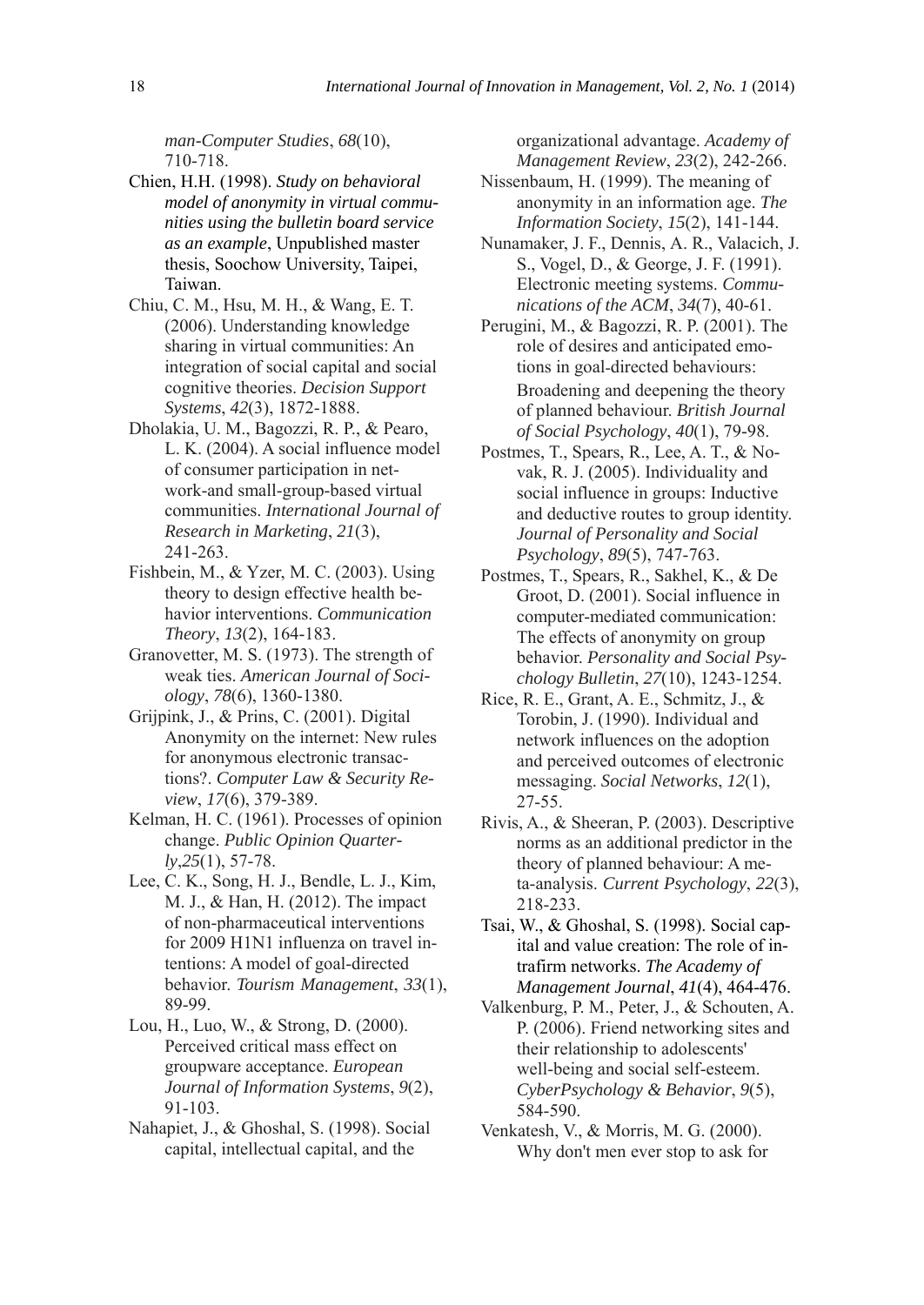directions? Gender, social influence, and their role in technology acceptance and usage behavior. *MIS Quarterly*, *24*(1), 115-139.

- Wellman, B., & Wortley, S. (1990). Different strokes from different folks: Community ties and social support. *American Journal of Sociology*, *96*(3), 558-588.
- Yang, S. C. (2006). *A study on tacit knowledge acquisition and sharing among group members from a social exchange theory perspective*. Unpublished doctoral dissertation, National Central University, Jhongli, Taiwan.
- Zhang, Y., Fang, Y., Wei, K. K., & Chen, H. (2010). Exploring the role of psychological safety in promoting the intention to continue sharing knowledge in virtual communities. *International Journal of Information Management*, *30*(5), 425-436.

#### **About Authors**

**Kuo-Chuan Huang** is PhD Student of Department of Information Management, National Central University. He was work for The Shanghai Commercial & Savings Bank Taiwan as Auditing manager for many years.

**Shang-Chun Chen** is Master Student of Department of Information Management, National Central University.

**Cheng-Kiang Farn** is a Professor in the Department of Information Management at National Central University, Taiwan (R.O.C.). He received his Ph.D. degree in Management from the University of California at Los Angeles, USA. His research interests include e-Business, knowledge management, and technology innovation and management. Dr. Farn is also a management consultant to various government agencies and companies. His research has appeared in International Journal of Electronic Commerce, International Journal of Information Management, Psychology and Marketing, Computers & Industrial Engineering, Information & Management, and many others.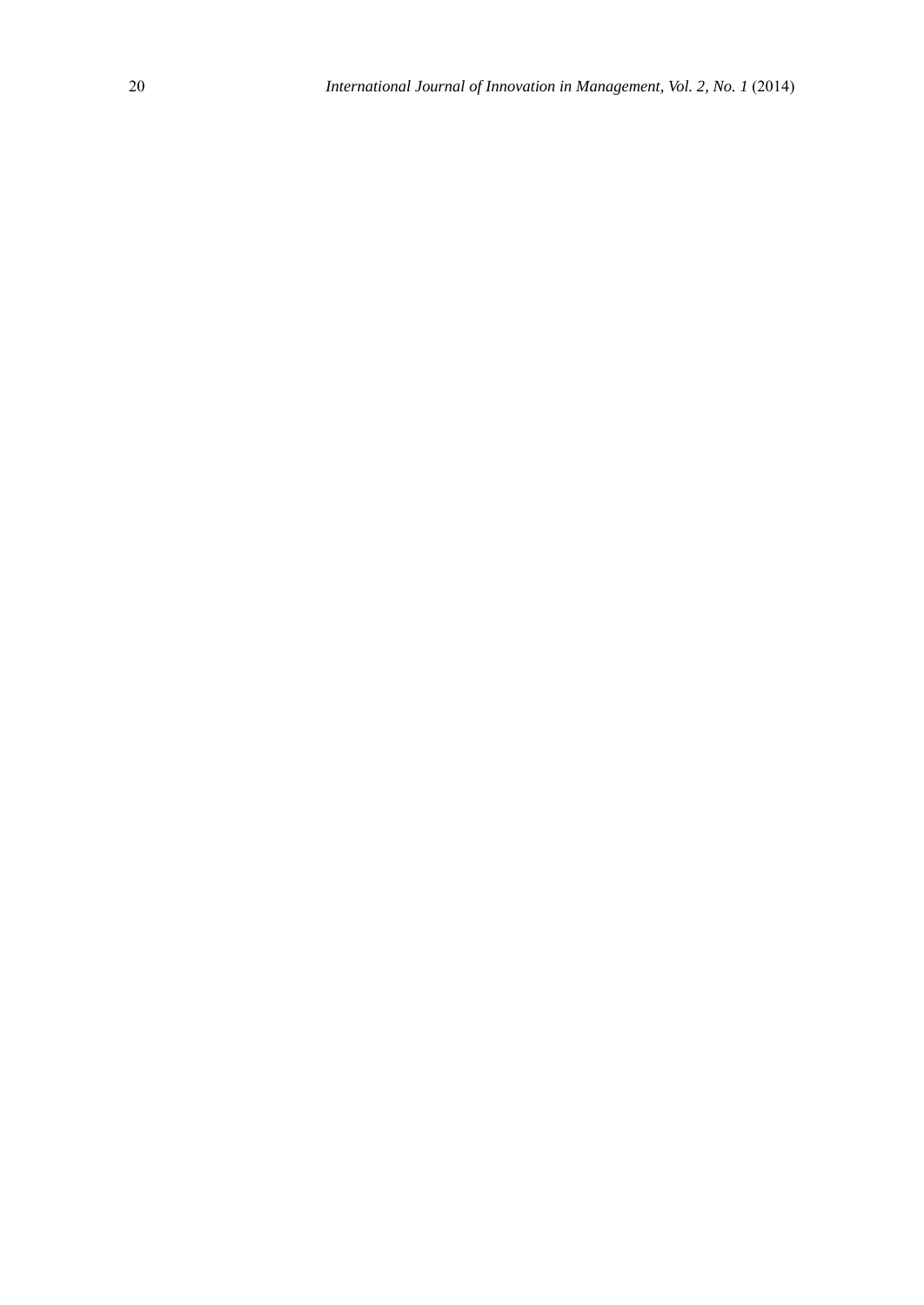# **Transformational Leadership and Willingness to Knowledge-Share: A Multi-Level Study of Organizational Trust and Cultures**

Wenchieh  $Wu^{1*}$  and Cheng-Hsun Ho<sup>2</sup>

Department of Tourism and Leisure Management, St. John's University, Taiwan<sup>1</sup> Graduate Institute of Information Management, National Taipei University, Taiwan<sup>2</sup> sebwu@mail.sju.edu.tw<sup>1</sup>, jeffher@mail.ntpu.edu.tw<sup>2</sup> *\*Corresponding Author* 

Received 25 February 2014; received in revised form 15 May 2014; accepted 22 May 2014

#### **Abstract**

In the current global knowledge-based economy, knowledge is one of the best and most sustainable competitive advantages. Leaders, especially those involved in the management process, are key people. Research on knowledge management has shown that transformational leadership contributes to the communication in an organization, and also plays an important role regarding knowledge management. What is needed now is to know more about how transformational leadership impacts on the willingness of employees to share their knowledge. Studies on organizational behavior have also found that trust and organizational culture are key aspects of an organization's leadership and its influence on employees.

This study discusses the relationship between transformational leadership, trust, and organizational culture, and their impact on the willingness to share knowledge. Trust and organizational culture are taken as the mediating and moderating variables, with a multi-level theoretical framework, to see how they interact between transformational leadership and the willingness to knowledge-share. With a final total of 220 valid employee responses from 32 work-units, the results show that a supportive culture may mediate the relationship between work-unit-level, transformational leadership and trust; the willingness to take part in knowledge sharing is influenced by an individual's perception of transformational leadership. Additionally, the relationship is reinforced by a supportive culture and trust.

*Keywords: Willingness to share knowledge, transformational leadership, organizational trust, organizational culture, multi-level study* 

#### **1. Introduction**

Politis (2001) explored the relationship between various leadership styles and knowledge management, and found that transformational leadership has a positive effect on the communication and coordination mechanisms of knowledge management, contributing to the practice of knowledge sharing. With regards to leadership affecting followers, several implicit organizational mechanisms, such as trust and organizational culture, are often mentioned and researched (Holste and Fields, 2010; Yukl, 2001; Pillai, Schriesheim, and

Williams, 1999). To make knowledge sharing happen, a culture that encourages sharing should be established (Koulopoulos and Frappaolo, 1999). Many studies have found that, in any organizational activity involving human interaction (including teamwork or knowledge sharing), the level of trust is a significant determinant for the interaction (Nonaka, Toyama, and Konno, 2000; Senge, 1997; Davenport and Prusak, 2000). Additionally, organizational culture is formed by the values, attitudes, and interaction of the organization's members. Studies by Bass and Avolio (1993) on the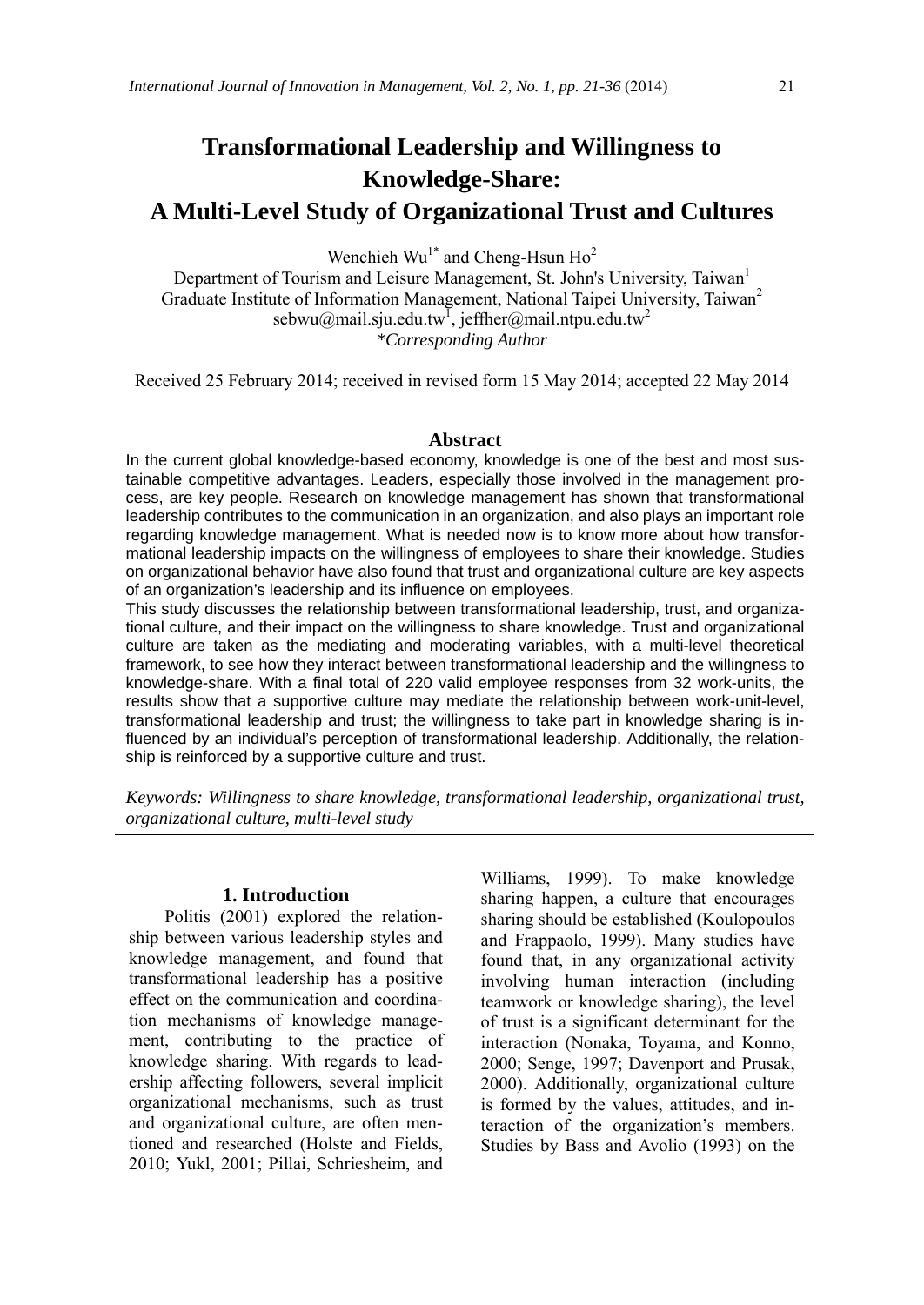influence that leaders have on followers' behavior suggested that organizational culture should be treated as an important factor. While researching organizational performance, Vashisth, Kumar and Chandra (2010) found that, in order to enhance their competitiveness, enterprises must not only rely on their leadership to achieve a positive effect, but also take into account the establishment of a learning organizational culture. However, even though there are many prior literatures on knowledge management, there is still a lack of research that contains empirical analysis with regard to the relationship between transformational leadership and knowledge sharing. In particular, there is a lack of studies that focus on leaders' transformation processes that influence both individual perception and the mechanism of the work-unit's interactive climate perspectives.

This study aims to extend transformational leadership and knowledge sharing research in several ways. First, the integration of leadership with relationship knowledge management is important as it extends the study boundaries of these two research paradigms. It offers a critical empirical test of the impact of transformational leadership on knowledge sharing, and provides a new perspective on knowledge management regarding what organizations can do from within the organization to enhance employees' willingness to knowledge-share. Second, this study examines how transformational leadership influences employees' willingness to take part in knowledge sharing by delineating the transformation effects that leaders may have, both on the individual employees' attitudes (at the micro level) and (at the macro level) on the work-unit's interactive climate (organizational trust and culture). Third, this study also proposes that positive organizational trust and culture will act as a situational moderator and further enhance the influence of transformational leadership on employees' willingness to undertake knowledge sharing.

#### **2. Literature Review and Hypotheses**

#### **2.1 Willingness to Knowledge-share**

Weiss (1999) argued that just because knowledge can be articulated it does not necessarily mean that it is available for use by other employees. Based on the possibility for sharing, Weiss further divided explicit knowledge into the categories of rationalized and embedded. Rational knowledge refers to general, context-independent, standardized, and public knowledge; embedded knowledge refers to knowledge that is context-dependent, has limited applicability, and is personal, and is perhaps only meaningful for certain individuals or professionals. Hence, embedded knowledge, such as advertising design copy, despite being explicit, is not easily shared or used within organizations.

Individual knowledge resides in one's inner mind, so the precondition of knowledge sharing is that knowledge owners are willing to articulate and share their inner knowledge through a communication process, thereby affecting the behavior of others (Dixon, 2002). As Puccinelli (1998) stated, in organizational knowledge management, the most important strategy that can be implemented is to foster employees' willingness to share and contribute to the knowledge base. In this sense, the level of an individual's willingness toward knowledge sharing is the key for organizational knowledge sharing to occur.

Past research with regard to the willingness to take part in knowledge sharing can be identified as three idea sequences: (1) Maslow's (1954) *Hierarchy of Needs Theory,* reported that the motivation for knowledge sharing mainly comes from higher level needs (Stott and Walker, 1995; Tampoe, 1993; Jones, 2002). (2) The *Two-factor Theory* by Herzberg (1966). Hendrinks' study (1999) suggested that people tend to share knowledge due to motivational factors. When there is a motivational factor, if its incentive effect is increased, employees' knowledge sharing behavior will be influenced. However, re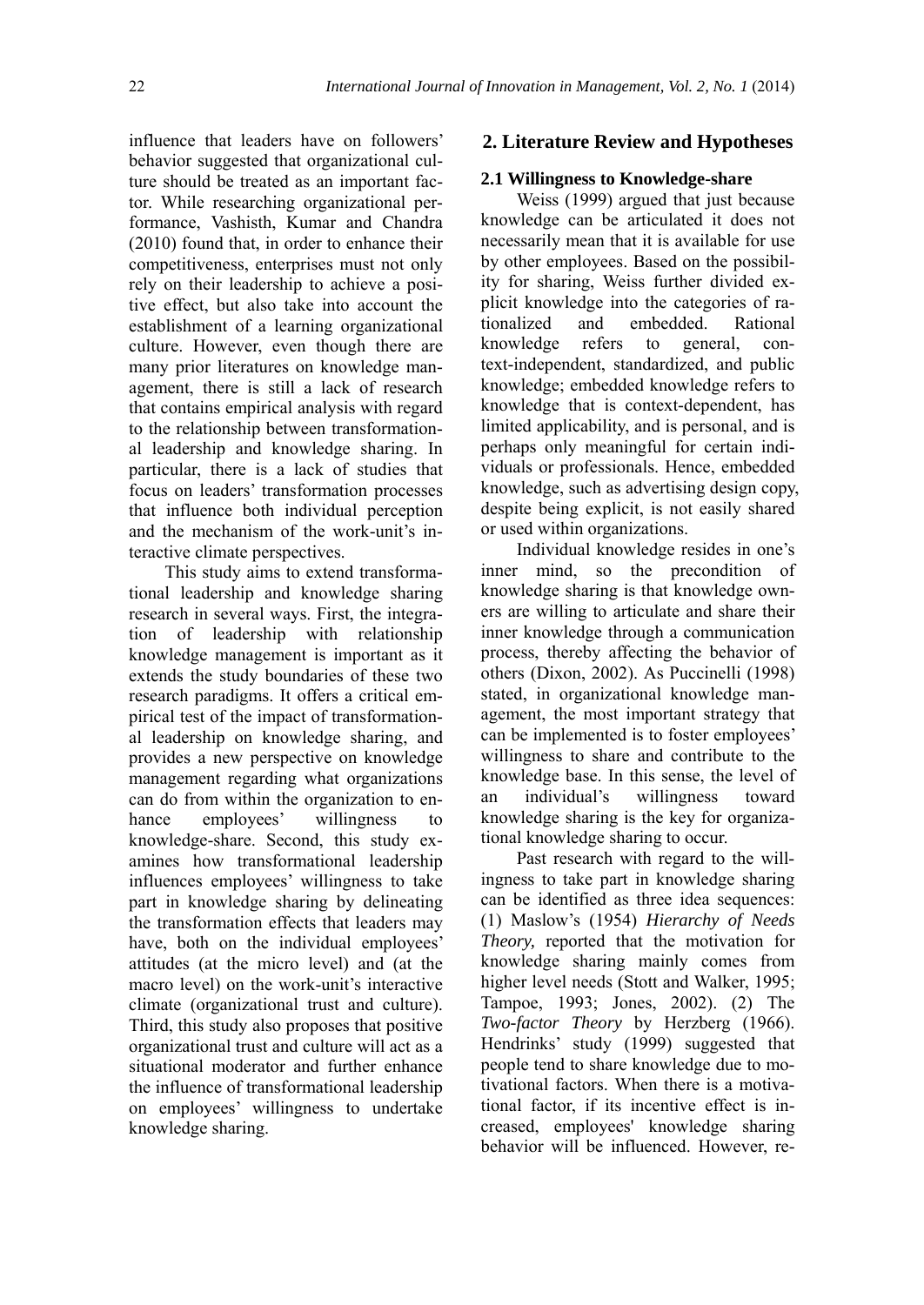search by Tampoe (1993) on knowledge workers indicated that wealth is also an important motivation for knowledge sharing. Jones (2002) pointed out that in an organization with low levels of participation, salary and safety needs are the critical factors for employee knowledge sharing. Similarly, Bartol and Srivastava (2002) noted that an organizational reward system also plays an important role in encouraging knowledge sharing. However, these two theories only show that the willingness towards knowledge sharing comes from lower level needs and hygiene factors, such as salary and healthcare, neither of which is adequate for effectively interpreting the willingness to knowledge-share. (3) Unlike the application of the two theories above, Davenport and Prusak (2000) put forward the concept of a "knowledge market" based on the market economic principle of supply and demand; they describe the knowledge demander as "the buyer," the knowledge owner as "the seller," and the subject of the transaction as "knowledge". After researching the organizational knowledge market, the authors deduced that it may be impossible for individuals to share knowledge unless they are rewarded. The rewards are grouped into three types: (a) *reciprocal*: organization members believe that, in the future, they might ask for help from the receiver, so they are willing to share knowledge for the mutual benefit of all participants; (b) *reputation*: those possessing individual knowledge are willing to share that knowledge with others to create the image and prestige as "knowledgeable," hoping for a good reputation in the organization; (c) *altruism*: some knowledge providers' altruistic characters enables them to share knowledge with others without reservation, hoping for no reciprocity due to their inherent benevolence, overall consciousness, and love of sharing.

To summarise the above literature and research on knowledge and knowledge sharing, this study perceived that knowledge in an organizational environment is nebulous and closely linked to

those who hold it (Davenport, Delong, and Beers, 1998). Furthermore, through knowledge owners and knowledge reconstructors, an organization's implicit knowledge is socialized, externalized, combined, and internalized in a never-ending cycle. Consequently, knowledge is shared and created continuously. The concept of the willingness to take part in knowledge sharing should include need, motivation, and reward. Therefore, the view of Davenport and Prusak (2000) was adopted here as the main frame of the study on the willingness to knowledge-share, defined as the goodwill of an individual who perceives the expected rewards of reciprocity, reputation, and altruism when sharing when sharing his own knowledge.

#### **2.2 Transformational Leadership**

Bass (1985) made a comparison between transactional leadership and transformational leadership, and drew the conclusion that transactional leadership focuses on exchanges, attaching much importance to contingency rewards and management-by-exception. Transformational leaders, on the other hand, attach more importance to charisma, encouragement, inspiration, and consideration, and try to transfer their personal beliefs and confidence to followers. They excel in enhancing followers' demand levels and encouraging willingness in their work in order to achieve organizational goals. Transformational leaders are characterized by four primary factors: (a) charisma, i.e., the leader maintains an image of self-efficacy and confidence to win over followers; (b) inspirational motivation, i.e., the leader provides followers with spiritual guidance and inspiration to promote their motivation for the pursuit of success; (c) intellectual stimulation, i.e., the leader uses their own knowledge to stimulate the followers' questioning awareness, and encourage their solving ability, imagination, or belief and values in order to arouse their innovation and breakthrough; and (d) individual consideration, i.e., the leader empowers their followers and provides them with learning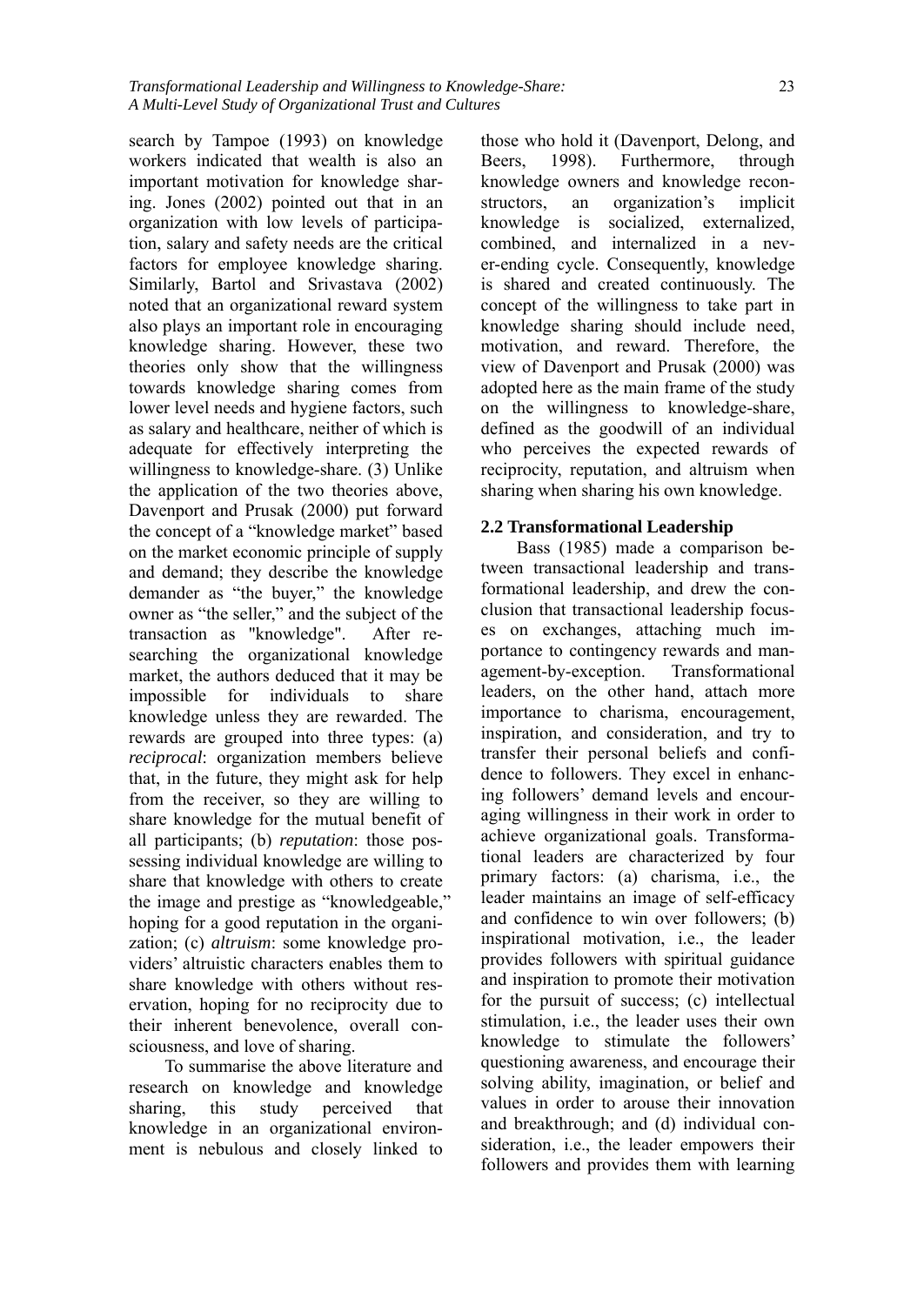opportunities to help them to develop, while showing concern for them.

The original transformational leadership theories emphasized the leader's direct influence on individual followers, assuming that the same leader may display different behavior toward each follower, and that transformational leadership is an individualized perception (e.g., Bass, 1985; Burns, 1978). However, several previous transformational leadership theories have been accused of overemphasizing the dyadic process and ignoring the group process (Yukl, 2001). Consequently, some researchers have attempted to conceptualize transformational leadership as a group-level construct. They have discussed how transformational leadership behavior is directed at the whole group and results in a shared perception among followers. Therefore, transformational leadership, as a group-level construct, has been linked to group process variables and group performance (Bass, Avolio, Jung, and Berson, 2003; Schaubroeck, Lam, and Cha, 2007).

For example, Liao and Chuang's (2007) study proposed that transformational leadership may function both at the individual level and at the work-unit level. Individual-level transformational leadership refers to the leadership behavior experienced and perceived by an individual employee; it can be viewed as a type of "discretionary stimulus" that transmits to individual employees differentially. Work-unit level transformational leadership refers to the overall pattern of leadership behavior displayed to the entire work unit; it can be viewed as a type of "ambient stimulus" that pervades the work unit and is shared among unit members (Hackman, 1992). In this study, theoretical rationales regarding the effects on transformational leadership at different levels differ. Individual-level transformational leadership enhances employees' willingness to take part in knowledge sharing, although not entirely, through transformation of the attitudes of individual employees. Meanwhile, work-unit-level transformational leadership

enhances knowledge sharing partially by transforming the climate of the overall working environment.

#### **2.3 Individual Level: Transformational Leadership and Willingness to Knowledge-share**

Leadership can influence employees' knowledge sharing, and approval and engagement from high-level management will effectively enhance the willingness to share (Lord and Shondrick, 2011). According to Politis' (2001) study on the relationship of various leadership styles to knowledge management, the behavior of transformational leaders has a positive effect on the communication and coordination mechanisms of knowledge management that contributes to knowledge sharing. Additionally, Bryant (2003) has also reported that transformational leadership can improve employee creativity and innovation at an individual level.

El-Gonte (2005) has marked the structure of work as a crucial factor that stands in the way of knowledge transfer, especially when it is characteristically mechanistic, to the extent that it limits knowledge repositories within certain organizational domains. Furthermore, Ellerman, Denning, and Hanna (2001) espoused that attention should be drawn to how knowledge sharing can be better facilitated. However, the many thoughts drawn on knowledge sharing had not appeared to have considered what Teece (2000) referred to as "strategic management roles in terms of procedure or structures". Managerial roles, as implied in the knowledge management spectrum, must be viewed with high concern as they initiate the organizational climate that best encourages the willingness to share knowledge.

According to Yukl (2001), in an organizational climate of transformational leadership, organizational members can sense the trust and praise from the leader. In return, they respect the leader and perform beyond expectations. Transformational leaders have idealized and influenced admiration, respect, pride, and faith, and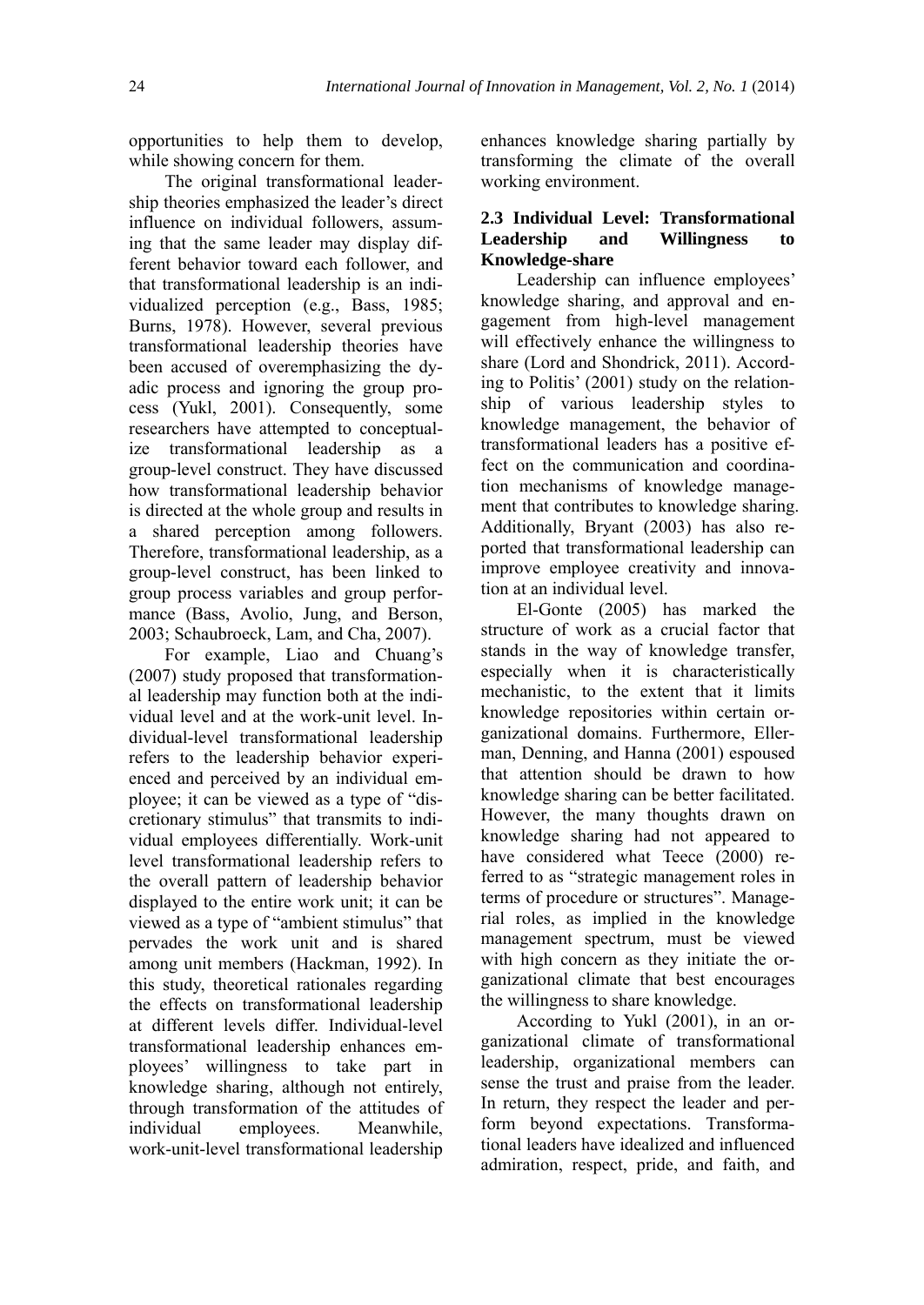tend to emphasize the importance of having a collective sense of the organization's mission (Bass and Riggio, 2012). When members feel that their leaders have confidence in them, trust in their capabilities, care about their work and appreciate their efforts to create knowledge, they will be more willing to offer their opinions and share knowledge (Lee, Gillespie, Mann, and Wearing, 2010). When they exhibit intellectual stimulation, transformational leaders generate different ways of thinking, challenge their followers' assumptions, and seek new solutions to problems from multiple perspectives. Transformational leaders who promote discussion, reviews, and the open sharing of ideas are more likely to encourage knowledge sharing activities (von Krogh, Nonaka, and Rechsteiner, 2012). Transformational leaders who also use individualized consideration are aware of their followers' needs and concerns as individuals, and will develop their strengths through coaching and consulting (Bass and Riggio, 2012). Shih, Chiang, and Chen (2012) have also found that transformational leaders who are aware of the unique knowledge of their members and who listen to their views are more likely to motivate them to share their knowledge with others. Therefore, this study proposes: *H1: Individual perceived transformational leadership has a positive effect on the* 

*willingness to knowledge-share.* 

#### **2.4 Work-Unit-Level: Transforming the Work-Unit Climate**

Harris (1984) identified organizational culture as: (a) a bureaucratic culture, which is usually a hierarchical organization, stressing control and rights, clear responsibilities and empowerment, and systematic and immobilized work; (b) a supportive culture, which is an open, harmonious and impersonal-relationship-oriented working environment with a safe and cooperative spirit; and (c) an innovative culture, which encourages creation and vitality so as to promote development in an intense and changing environment. From these three cultures, Creed and Miles (1996) have

found that an organization exhibiting high control, centralization, and formalization attaches too much importance to efficiency, thereby limiting or reducing the development of trustworthy behavior. However, without such trustworthy conditions, a bureaucratic culture is not necessarily a good organizational environment to improve knowledge sharing, as the employee providing the knowledge resides in his inner mind to others. Therefore, in this study, there is more focus on a supportive and innovative culture.

Leaders have the power to affect the intentions of employees to collect knowledge by developing a knowledge culture within their organization. Shih et al. (2012) showed that transformational leadership can increase research and development (R&D) workers' knowledge exchange behavior by creating a trusting climate. Furthermore, Bass and Avolio (1993) showed in their study that we are likely to see transformational leaders who build on assumptions, such as those who are trustworthy and purposeful, ensuring that everyone has a unique contribution to make, and so on, and that these are articulated to followers.

This is typically done to exhibit a sense of vision and purpose, and to foster a culture of high innovation and mutual help. With inspirational motivation and individualized considerations, transformational leaders can provide an open, harmonious and people-oriented working environment with a safe and cooperative spirit, thereby promoting a supportive culture in their work-unit. With their charisma and intellectual stimulation, transformational leaders may encourage creation and vitality so as to promote development, conducting an innovative culture in his work-unit.

On the other hand, trust can be defined as "the willingness of a party to be vulnerable to the actions of another party based on the expectation that the other will perform a particular action important to the trustor, irrespective of the ability to monitor or control that other party" (Mayer, Da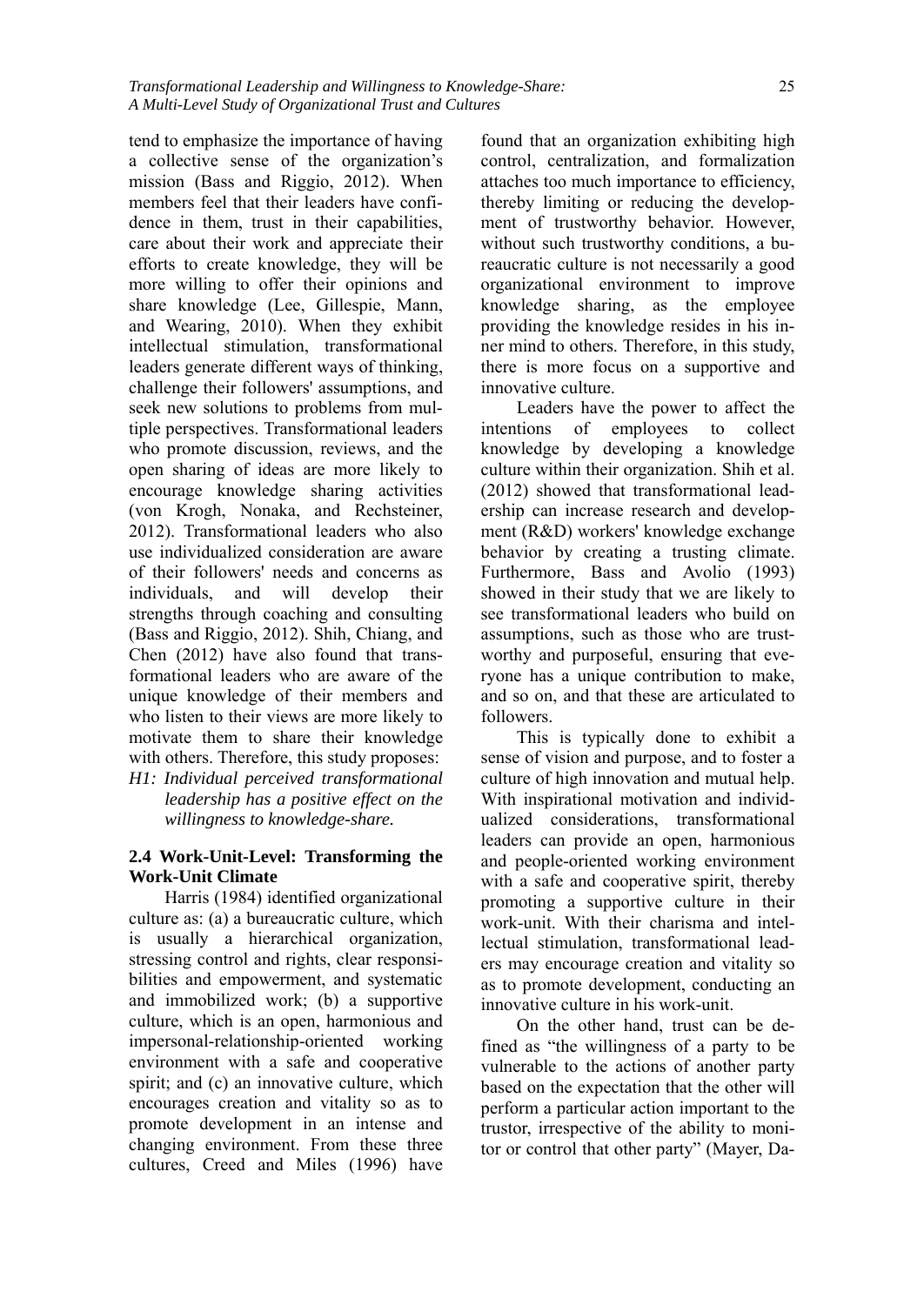vis, and Schoorman, 1995). Bhattacharya, Devinnery, and Pillutla (1998) define trust as the "expectancy of positive (or nonnegative) outcomes that one can receive based on the expected action of another party in an interaction characterized by uncertainty". Building upon these definitions of trust, Shockley-Zalabak, Ellis, and Winograd (2000) establish *organizational trust* as the "expectations individuals have about networks of organizational relationships and behaviors". Researchers have found that organizational trust, as an essential factor in promoting cooperation within organizations, leads to improved behavioral and performance outcomes (Dirks and Ferrin, 2001; Kramer, 1999).

A variety of different organizational cultures as managerial mechanisms may influence individuals' interactional behavior, and further, their perceived organizational trust as a whole. An organization with low control, higher decentralization, and lower formalization, (a supportive culture) is likely to increase open communication and empowerment, and thus contribute to higher organizational trust (Creed and Miles, 1996). Additionally, certain management mechanisms, such as project-based organization and efficiency orientation (an innovative culture), encourage employee participation, empowerment and effective communication, thereby promoting the employees' sense of belonging and encouraging them to learn and express opinions. This will increase their self-efficacy and trust towards the organization (Nyhan, 2000; Carnevale, 1998).

Thus, we expect organizational cultures (supportive and innovative cultures) to act as a mediator through which work-unit-level transformational leadership influences employees' organizational trust. Therefore, this study proposes:

- *H2-1: A supportive culture is the mediator between transformational leadership and organizational trust.*
- *H2-2: An innovative culture is the mediator between transformational leadership and organizational trust.*

#### **2.5 Work-Unit-Level Moderator: Organizational Culture**

Academics have stated that, at an individual level, the individual perception of organizational culture plays a role in the collective mechanism regarding the relationship between perceived leadership and followers' behavior, as a situational enhancer (Howell, Dorfman, and Kerr, 1986). Accordingly, culture is a set of values and beliefs expressed by the leader in order to guide the organization, which can be converted into appropriate behavior once interpreted by organizational members, and can be strengthened by reward and punishment (Holste and Fields, 2010). Ott (1989) conducted a survey of past research and concluded the consensus of organizational culture: organizational culture is a social construct and an "objective" reality; it is unique, and provides a view on the understanding of literature and symbols, and is a powerful guide for organizational members.

Lok and Crawford (2004) have found empirically that various organizational cultures have a different effect on organizational commitment. In their results, supportive and innovative cultures provide an impersonal-relationship-oriented working environment, which reinforces an employee's commitment. With better commitment, employees tend to pay more attention to what leaders say and do when addressing specific goals, such as knowledge management performance, and are thus more willing to share their own knowledge. Therefore, this study proposes:

- *H3-1: A supportive culture reinforces the influence of an individual's perceived transformational leadership regarding the willingness to knowledge-share.*
- *H3-2: An innovative culture reinforces the influence of an individual's perceived transformational leadership regarding the willingness to knowledge-share.*

#### **2.6 Work-Unit-Level Moderator: Organizational Trust**

It has been found that, in the case of transformational leadership, organizational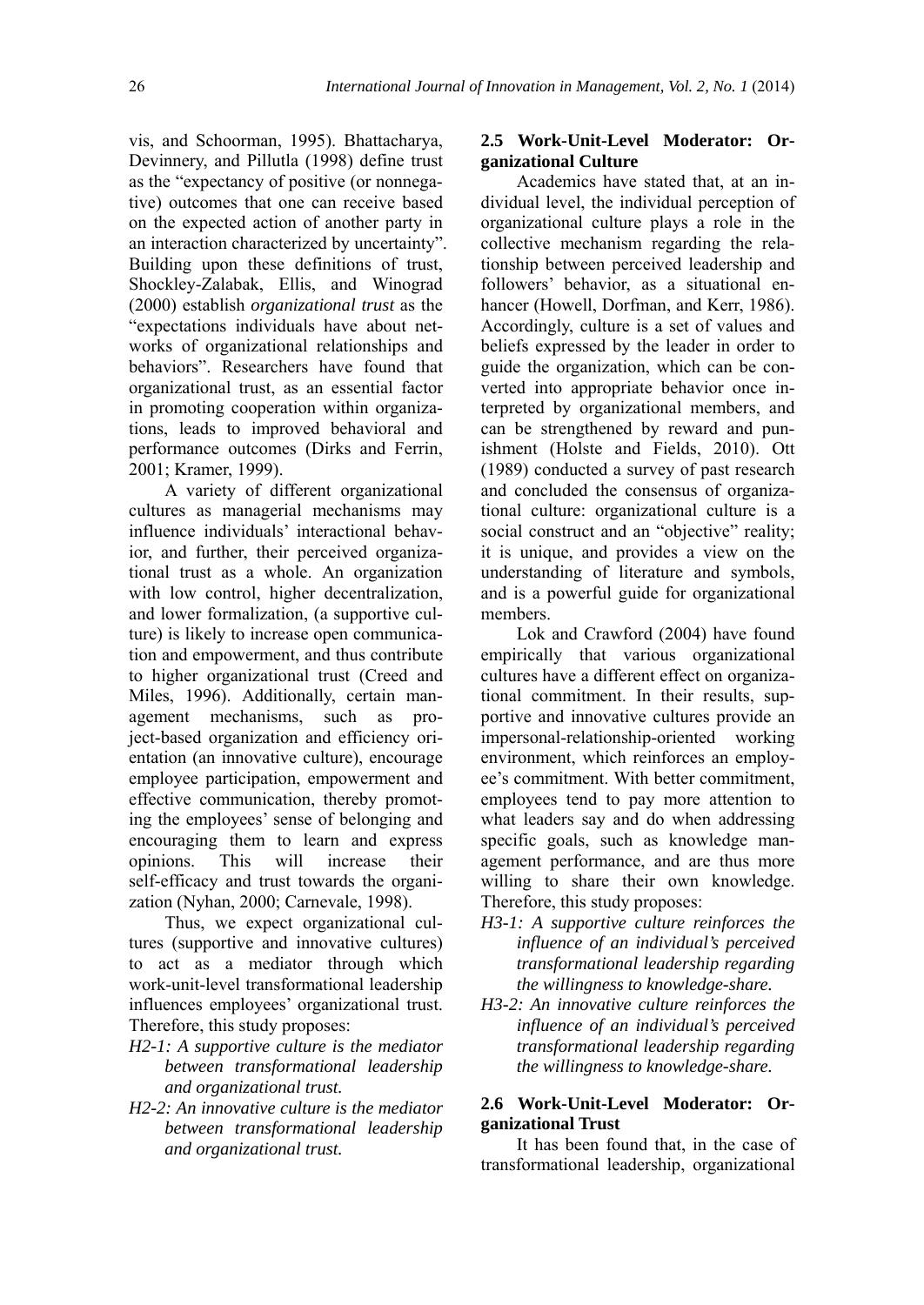*Transformational Leadership and Willingness to Knowledge-Share:* 27 *A Multi-Level Study of Organizational Trust and Cultures*

members are able to feel the leader's trust and praise in the organizational atmosphere. In return, they show their respect for the leader, are more efficient, and work beyond expectations (Yukl, 2001). A number of studies have supported the same idea (Bennis and Nanus, 1985; Podsakoff, MacKenzie, Moorman, and Fetter, 1990).

Knowledge can be shared on the condition that people trust each other (Senge, 1997). To make it possible for organizational members to share their implicit knowledge, there should be strong concern, trust, and commitment among organizational members, as trust is one of the major factors that support knowledge sharing (Nonaka et al., 2000). Hutchings and Michailava (2006) have indicated that knowledge sharing is often confined to an in-group of organizational members. Almeida and Kogut (1999) have also found that knowledge tends to be a regional resource, as people usually only trust those who they know, and it is difficult for them to transmit knowledge without adequate trust.

Many studies have also assumed that trust plays an important role in influencing the leader and the followers' behavior, and that the leader has an effect on followers' behavior under an environment full of trust (Holste and Fields, 2010; Pillai et al., 1999). From a knowledge market point of view, Davenport and Prusak (2000) proposed that trust must be visible, enabling members to experience mutual benefits, and must be comprehensive enough to allow the organization to reduce mistrust evaluations and nurture a trust culture. Meanwhile, the establishment of trust must start from the higher-level leaders, with the employees following suit. This study therefore proposes:

*H4: Organizational trust reinforces the influence of individual perceived transformational leadership and the willingness to knowledge-share.* 

#### **3. Research Design**

#### **3.1 Theoretical Framework and Measurement of Variables**



Figure 1 shows the theoretical framework of this study. Most studies on the willingness to take part in knowledge sharing have been conducted using qualitative interview observation methods. Nonetheless, this field is still short of empirical studies, and in the small number of empirical studies that do exist, respective operational definition was applied in order to develop the scale.

*Willingness to Knowledge-share*. To measure employees' willingness towards knowledge sharing, employees were asked

to rate the scale referred to by Davenport and Prusak's (2000) study. The example items are "I would share my knowledge to other members to make them aware that I have professional skills", "Sharing knowledge with others make me feel good", and "I would share knowledge with others, as someday I may need some from them".

*Individual perceived transformational leadership*. To measure employees' individual experience and perception of leadership behavior, we asked the employees to rate the work-unit manager's transforma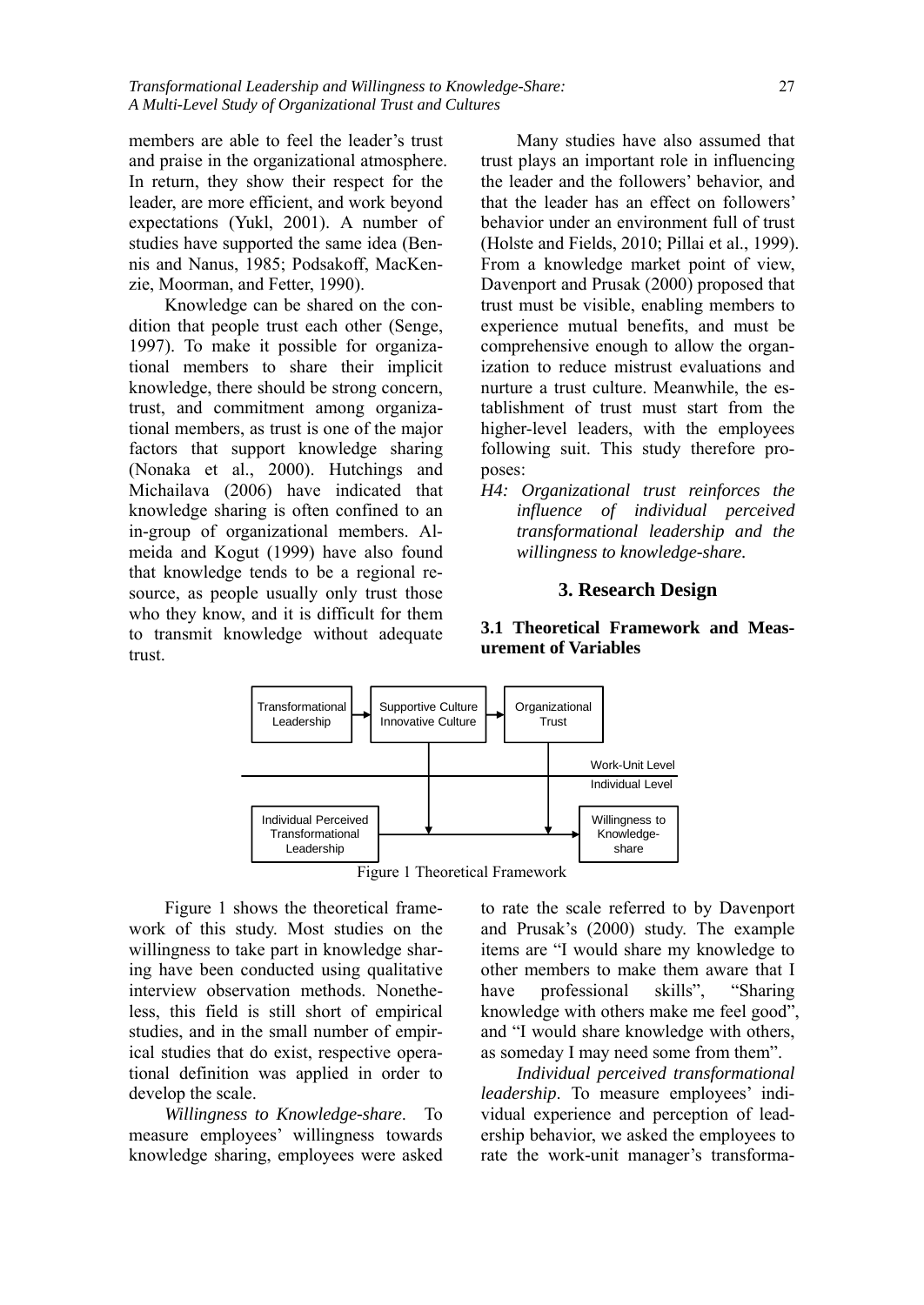tional leadership behavior using Bass and Avolio's (1993) Multifactor Leadership Questionnaire (Form 5X—Short). The example items are "inspires others with his/her plans for the future", "encourages employees to be team players", and "shows" respect for my personal feelings". Meta analysis has shown that the four dimensions - charisma, inspirational motivation, intellectual stimulation, and individual consideration - of transformational leadership are very highly correlated (measured as .93 after correction for unreliability) and are thus, empirically, hard to separate from each other (Judge and Piccolo, 2004). In the current data, a principal factor analysis of the 20 items was conducted and this found only one factor with an eigenvalue greater than 1.0. Therefore, an index of transformational leadership was created.

*Work-unit-level transformational leadership.* To assess the overall pattern of the leadership behavior displayed to the work-unit as a whole, the work-unit employees' evaluations of their manager's transformational leadership were averaged to form a work-unit-level transformational leadership score.

*Supportive culture and innovative culture.* The work-unit's organizational culture was measured using the Organizational Culture Index (OCI) by Wallach (1983) with reference to the Organizational Climate Description Questionnaire by Litwin and Stringer (1968). This study made a reference to the OCI questionnaire and quoted two of its cultural dimensions (supportive and innovative cultures) from Wallach's (1983) original design of the items. For a supportive culture, the employees responded to a Likert 5-point scale on the basis of their observations regarding such aspects as "members are cooperative", and "I feel a sense of safety working here". For an innovative culture, aspect examples are "members are aggressive", and "I feel energetic working here". Organizational culture (supportive and innovative culture) is formed via a bottom-up process (Kozlowski and Klein, 2000) and has been theorized and tested by the work-unit level analysis in the literature (Schneider, Ehrhart, Mayer, and Saltz, 2005). Therefore, individual employees' cultural perceptions were aggregated to the work-unit level to form the measurements for supportive and innovative cultures.

*Organizational trust.* The work-unit's organizational trust was measured with the Organizational Trust Inventory (OTI) conducted by Nyhan and Marlowe (1997), using the section regarding the testing of employee trust toward the whole work-unit. The employees responded to a Likert 5-point scale on the basis of their observations on aspects such as "I feel that the members in my work-unit trust each other", "I trust my work-unit as we treat everyone equally" and "the decisions of my work-unit can be trusted". Organizational trust is also formed via a bottom-up process and has been theorized and tested at the work-unit level of analysis in the literature (Ranca and Iordanescua, 2013). Therefore, individual employees' trust regarding work-unit perceptions in relation to the work-unit level was aggregated to form the measurement of organizational trust.

#### **3.2 Data Collection**

In the theoretical framework, variables in the work-unit-level, such as transformational leadership, supportive culture, innovative culture, and organizational trust, were aggregated for multi-level analysis. Additionally, the proposed theoretical framework was tested using data collected in two phases from a sample of employees in enterprises listed by the Chinese Knowledge Management Association (CKMA) in Taiwan and who have applied knowledge management for at least three years. The use of information obtained in the two phases and at multiple level designs may allow this study to reduce common method bias (Podsakoff, MacKenzie, Lee, and Podsakoff, 2003).

In the first phase, starting from November 2012 and spanning approximately four and a half months, data were collected regarding items of knowledge sharing and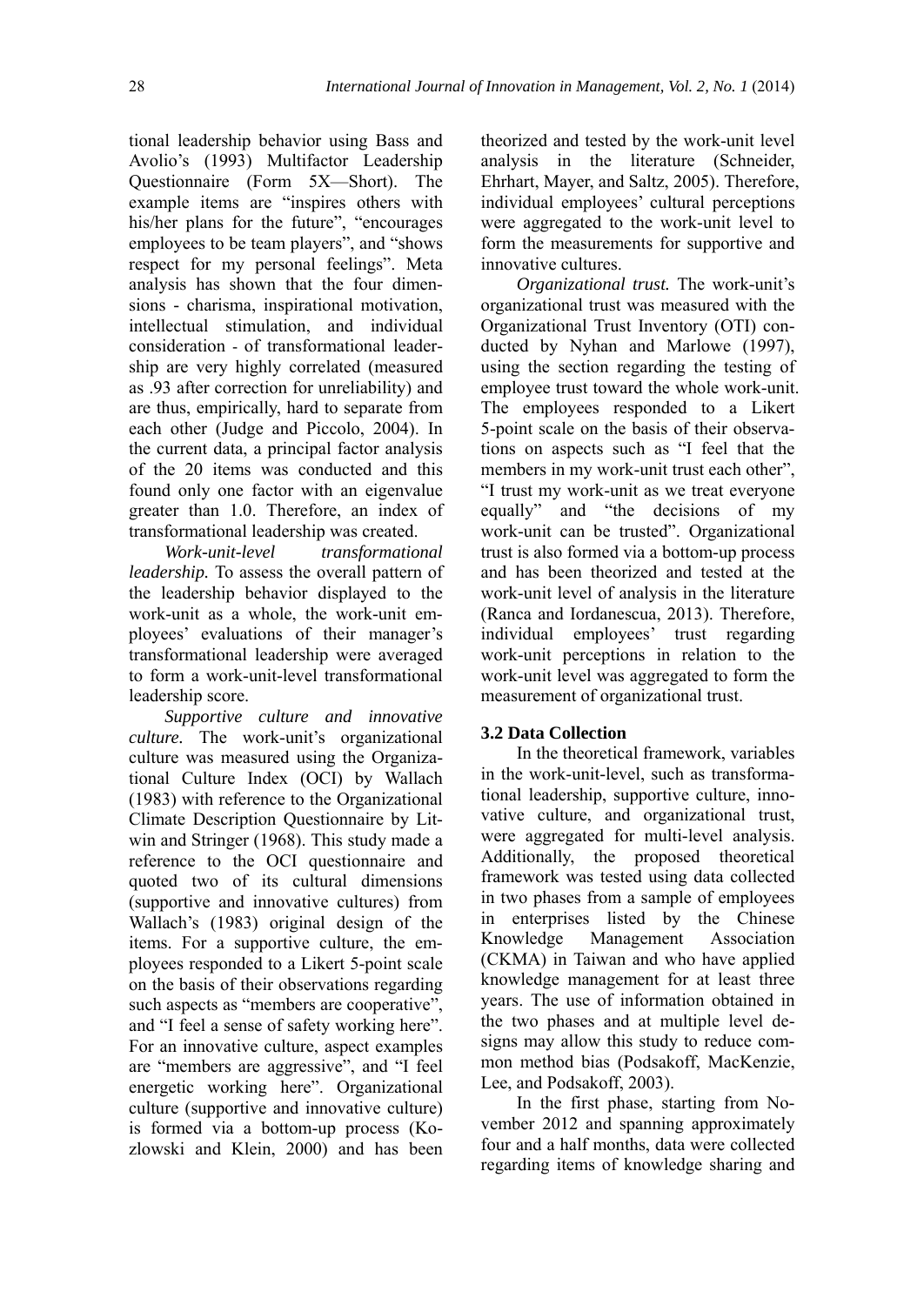organizational culture. After a further three months, in the second phase, data were collected regarding items of organizational trust and transformational leadership. In the first phase, a total of 428 responses from enterprises were collected, and many had left their email addresses for the next phase of the study. In the second stage, from the 428 first-phase responses, 315 responses were collected from 48 work-units in 48 different enterprises. Among the 48 work-units, 16 work-units had an insufficient number of samples (fewer than 4 responses). Consequently, the responses from these 16 work-units, 95 responses in total, were all excluded. Finally, a total of 220 valid employee responses from 32 work-units were obtained.

#### **4. Data Analysis and Results**

Principal component analysis of exploratory factor analysis (EFA) was conducted to verify the construct validity of the questionnaire. Results show the factors were as the constructs expected, and displayed good factor loadings (0.45-0.92). Additionally, according to the factor analysis results, all the constructs were tested for reliability, with the results of Cronbach's alpha all being greater than 0.8 (0.834 - 0.932). The descriptive statistics of the variables are shown in Table 1.

This research was designed so as to conduct a multi-level analysis. Because many of the variables were taken from the data of a large number of individuals, theoretically, there should be a certain degree of consistency or consensus between these individuals. Therefore, consistency between the individuals regarding the perception of a specific phenomenon is a key criterion that determines whether a work-unit-level variable can be generated.

| Table 1 Descriptive Statistics of Variables                 |         |         |         |      |         |
|-------------------------------------------------------------|---------|---------|---------|------|---------|
| <b>Variables</b>                                            |         |         |         | 4    |         |
| 1. Individual perceived transformational leadership         |         |         |         |      |         |
| 2. Work-unit-level transformational leadership <sup>a</sup> | $0.51*$ |         |         |      |         |
| 3. Supportive culture <sup>a</sup>                          | $0.29*$ | $0.43*$ |         |      |         |
| 4. Innovative culture <sup>a</sup>                          | $0.33*$ | $0.55*$ | 0.07    |      |         |
| 5. Organizational trust <sup>a</sup>                        | $0.21*$ | $0.64*$ | $0.48*$ | 0.09 |         |
| 6. Willingness to knowledge-share                           | $0.14*$ | $0.12*$ | $0.34*$ | 0.07 | $0.44*$ |
| Mean                                                        | 3.17    | 3.42    | 3.55    | 3.12 | 3.78    |
| <b>Standard Deviation</b>                                   | 1.18    | 0.92    | 0.73    | 0.87 | 1.14    |

Table 1 Descriptive Statistics of Variables

 $\frac{1}{2}$  Work-unit means of variables are assigned to employees of the same work-unit to calculate the individual-level correlations.

To test the hypotheses regarding the multilevel theoretical framework, Hierarchical Linear Modeling (HLM) analysis was used. The study grand-mean centered the Level 1 (individual level) predictors. This centering approach facilitates the interpretation of the HLM results, and ensures that the Level 1 effects are controlled during the testing of the incremental effects of the Level 2 (work-unit level) variables. It lessens multicollinearity in the Level 2 estimation by reducing the correlation between the Level 2 interception and slope estimates (Hofmann and Gavin, 1998; Raudenbush, 1989).

Additionally, the variance of the variable should be tested by explaining the work-unit-level variable and measuring the mean reliability at the work-unit level. The test was conducted by measuring rwg (within group agreement), intra-class correlation coefficient (ICC(I)), and reliability at the group level  $(ICC(II))$ . The results show that all the rwg values  $(0.73 - 0.90)$ are greater than the 0.7 threshold suggested by James (1982). With HLM analysis, estimated on the basis of Model C1 in Table 4, the ICCI(I) regarding the "willingness to knowledge-share" is 0.073, greater than the 0.059 standard proposed by Cohen (1988).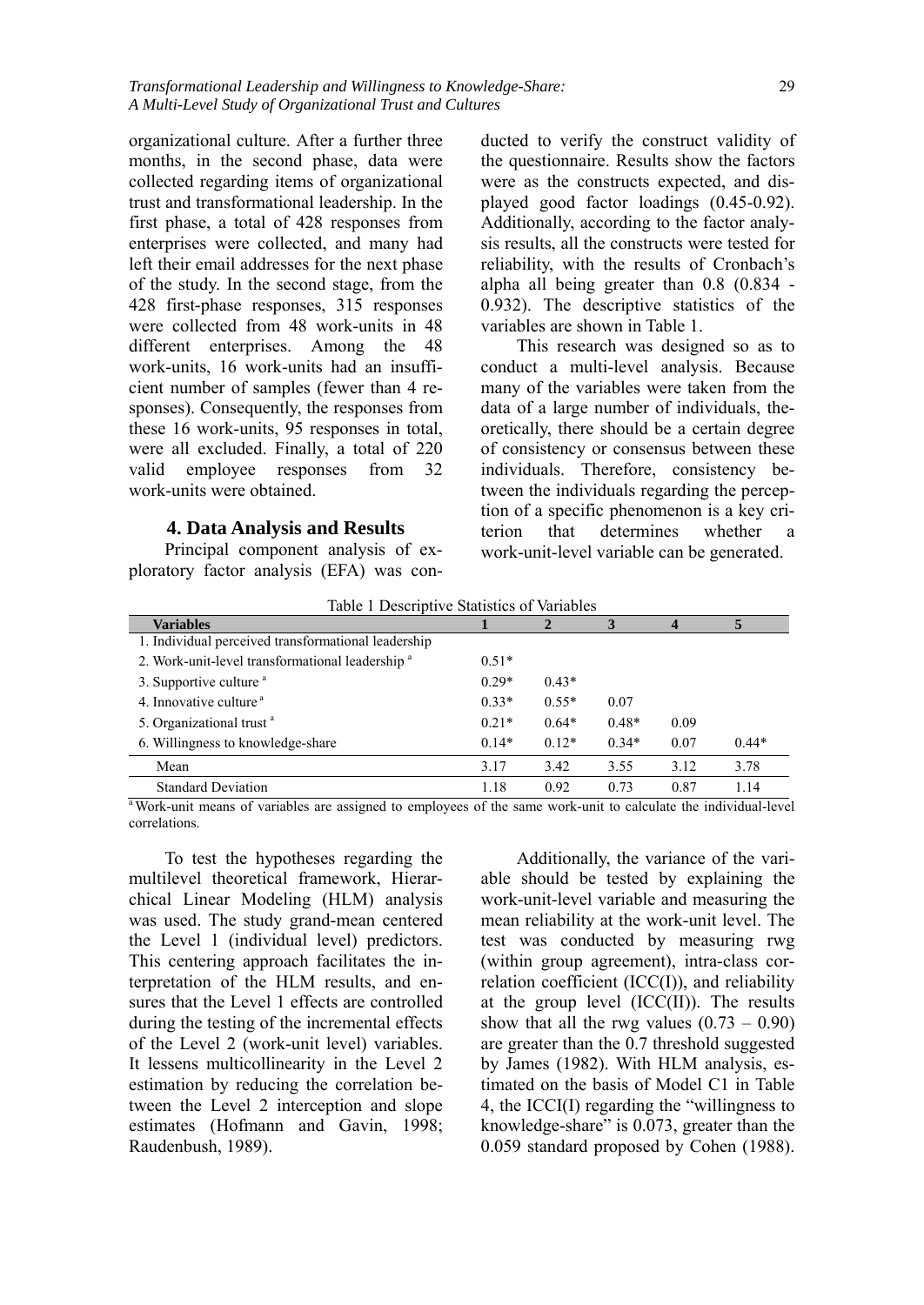Additionally, the ICC(II) value is 0.832, greater than the 0.6 standard proposed by Glick (1985).

The results of Model A1 and A2 in Table 2 present that work-unit-level transformational leadership is significantly related to both a supportive culture and an innovative culture; the results of Model B1 and B2 in Table 3 present that a work-unit-level with a supportive culture is significantly related to organizational trust, but not to innovative culture.

To test the mediating effect of a supportive culture and an innovative culture, the steps of Baron and Kenny (1986) were followed. Comparing the results of Model B1 and B2 in Table 3, only a supportive culture is finally significantly related to trust, but not an innovative culture. From the results of Model A1 and A2, transformational leadership has a direct relation to both a supportive culture and an innovative culture. Also, the results of Model B1 and B2 show that the impact of transformational leadership on organizational trust decreases, while the model adds to both supportive and innovative cultures. Therefore, it was found that a supportive culture only has a partial mediating effect (Baron and Kenny, 1986) between transformational leadership and organizational trust. Consequently, hypothesis H2-1 is supported but H2-2 is not.

Table 2 Regression Results of Supportive and Innovative Cultures regarding Work-unit Level

| Independent                                   | <b>Model A1</b><br><b>Supportive</b><br><b>Culture</b> | <b>Model A2</b><br><b>Innovative</b><br><b>Culture</b> |
|-----------------------------------------------|--------------------------------------------------------|--------------------------------------------------------|
| Transformational<br>Leadership                | $0.458*$                                               | $0.510$ **                                             |
| $R^2$                                         | 0.210                                                  | 0.236                                                  |
| F<br>$*D > 0$ 05, $*D > 0$ 01, $* *D > 0$ 001 | 10.132<br>***                                          | $***$<br>11.392                                        |

\*P<0.05; \*\*P<0.01; \*\*\*P<0.001

Table 3 Regression Results of Organizational Trust regarding Work-unit Level

| Independent        | Model B1       | Model B2      |
|--------------------|----------------|---------------|
| Transformational   | $***$<br>0.628 | 0.440<br>$**$ |
| Leadership         |                |               |
| Supportive Culture |                | $0.393*$      |
| Innovative Culture |                | 0.124         |
| $R^2$              | 0.395          | 0.595         |

| Independent                   | Model B1     | Model B <sub>2</sub> |
|-------------------------------|--------------|----------------------|
| $\triangle R^2$               |              | $0.197$ **           |
| F                             | $19.561$ *** | $13.548$ ***         |
| *P<0.05; **P<0.01; ***P<0.001 |              |                      |

The results of Model C2 regarding HLM in Table 4 show that individual perceived transformational leadership is positively related to the willingness to knowledge-share. Therefore, hypothesis H1 is supported. However, when including cross-level interactive variables, the results of Model C3 show the moderating effects of a supportive culture and organizational trust are significant. However, the moderating effect of an innovative culture is not. Therefore, hypotheses H3-1 and H4 are supported but H3-2 is not.

Table 4 HLM Results of Willingness to Knowledge-share

|                                                                                     | $\cdots$    |                       |                  |  |
|-------------------------------------------------------------------------------------|-------------|-----------------------|------------------|--|
| Independent                                                                         |             | Model C1 Model C2     | Model C3         |  |
| Individual<br>(constant)<br>Transformational<br>Leadership                          | $3.97$ ***  | $3.97***$<br>$0.13 *$ | 3.90 ***<br>0.08 |  |
| <b>Cross-Level</b><br>Transformational<br>Leadership ×<br><b>Supportive Culture</b> |             |                       | $0.80*$          |  |
| Transformational<br>Leadership ×<br><b>Innovation Culture</b>                       |             |                       | $-0.31$          |  |
| Transformational<br>Leadership ×<br>Organizational Trust                            |             |                       | $1.48***$        |  |
| Between-Group<br>Residual Variance                                                  | $0.073$ *** | 0.037<br>$*$          | $0.002$ ***      |  |
| Within-Group<br>Residual Variance                                                   | 0.458       | 0.336                 | 0.335            |  |
| *P<0.05; **P<0.01; ***P<0.001                                                       |             |                       |                  |  |

#### **5. Conclusions and Suggestions**

#### **5.1 Research Findings**

In the era of economic globalization, knowledge is one of the most critical competitive advantages for enterprises. Knowledge sharing is identified as a major focus area for knowledge management, as knowledge gained without sharing can only benefit individuals. On the other hand, it has been verified in past studies that the behavior of leaders will affect that of their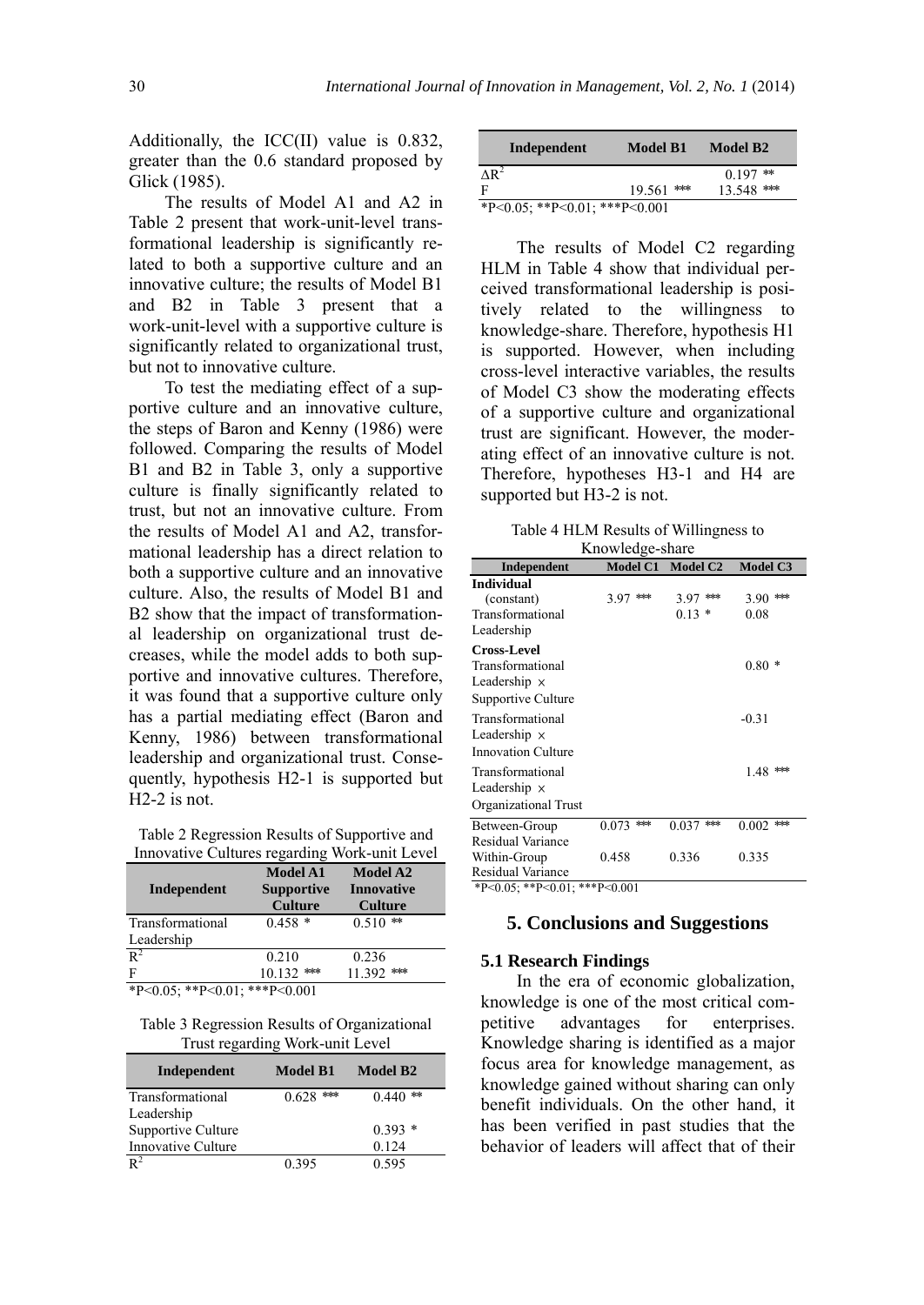followers. Consequently, the most effective approach of leadership that contributes to enhancing employees' willingness for knowledge sharing is transformational leadership, which can help knowledge management to achieve twice the results with half the effort.

Transformational leadership directly affects employees' willingness regarding knowledge sharing, which is consistent with Politis' (2001) research result on the relationships between various leadership styles and knowledge management. Nonetheless, between transformational leadership and the willingness to knowledge-share, there exist several other factors which may form essential mechanisms.

Organizational trust is one of the keys that have an impact on employees' willingness to knowledge-share. When employees perceive trust from an organization and its executives, they are more likely to be willing to share knowledge. This idea is consistent with those of a number of scholars in their research (Almeida and Kogut, 1999; Nonaka et al., 2000). The positive relationship of trust not only improves the teamwork of employees, but also promotes their willingness regarding knowledge sharing. Organizational members tend to interact well with each other in trust relationships, whereby employees' lowered risk expectations towards the substantial benefits and sense of accomplishment that they are able to gain from knowledge sharing can promote their willingness to knowledge-share.

Organizational trust can affect employees' willingness to take part in knowledge sharing and, as described above, the determinants of trust are transformational leadership and organizational culture. Consistent with many research findings (Bennis and Nanus, 1985; Podsakoff et al., 1990), it was found that a transformational leader's readiness to sympathize with followers and establish their confidence contributes to the building of employees' trust toward the leadership and the organization.

Whitener, Brodt, Korsgaard, and Werner (1998) further indicated that transformational leaders are willing to spend time communicating with followers, thus making them feel that the leader is trustworthy. Nyhan's (2000) research results suggested that transformational leaders are good at delegating, which is the prerequisite for developing organizational trust.

The organizational culture of cooperation, support, fairness, and security, as well as the attachment of great importance to the morale and personal autonomy of employees, are significant factors for building employee trust. In this regard, the current study found similar results to previous researches, and proposes that, with regard to such an organizational culture, a supportive culture is the most typical organizational culture. On the contrary, an innovative culture emphasizes innovation, risk, and change, and thus may increase employees' awareness of risk in a highly competitive and fast-paced environment. Golembiewski and McConkie (1975) indicated that, in an organization that encourages individual competition, it is difficult to cultivate trust. Unlike a supportive culture, an employee's particular awareness of risk does not have an obviously positive effect on trust.

#### **5.2 Practical Implication**

Knowledge sharing is the critical part of knowledge management. Consequently, enhancing employees' willingness with regards to knowledge sharing is a high priority. The leader plays the most crucial role in the whole process of knowledge management. The behavior of transformational leaders contributes to the improvement of employees' willingness to knowledge-share. Therefore, the executives of an enterprise or organization should adopt transformational leadership and use their charm, spiritual motivation, intellectual enlightenment, and caring attitude to influence their employees and encourage them to be more devoted and willing to share their valuable knowledge. Most importantly, trust is the key factor. In addition to leadership style and a secure environment, trust is crucial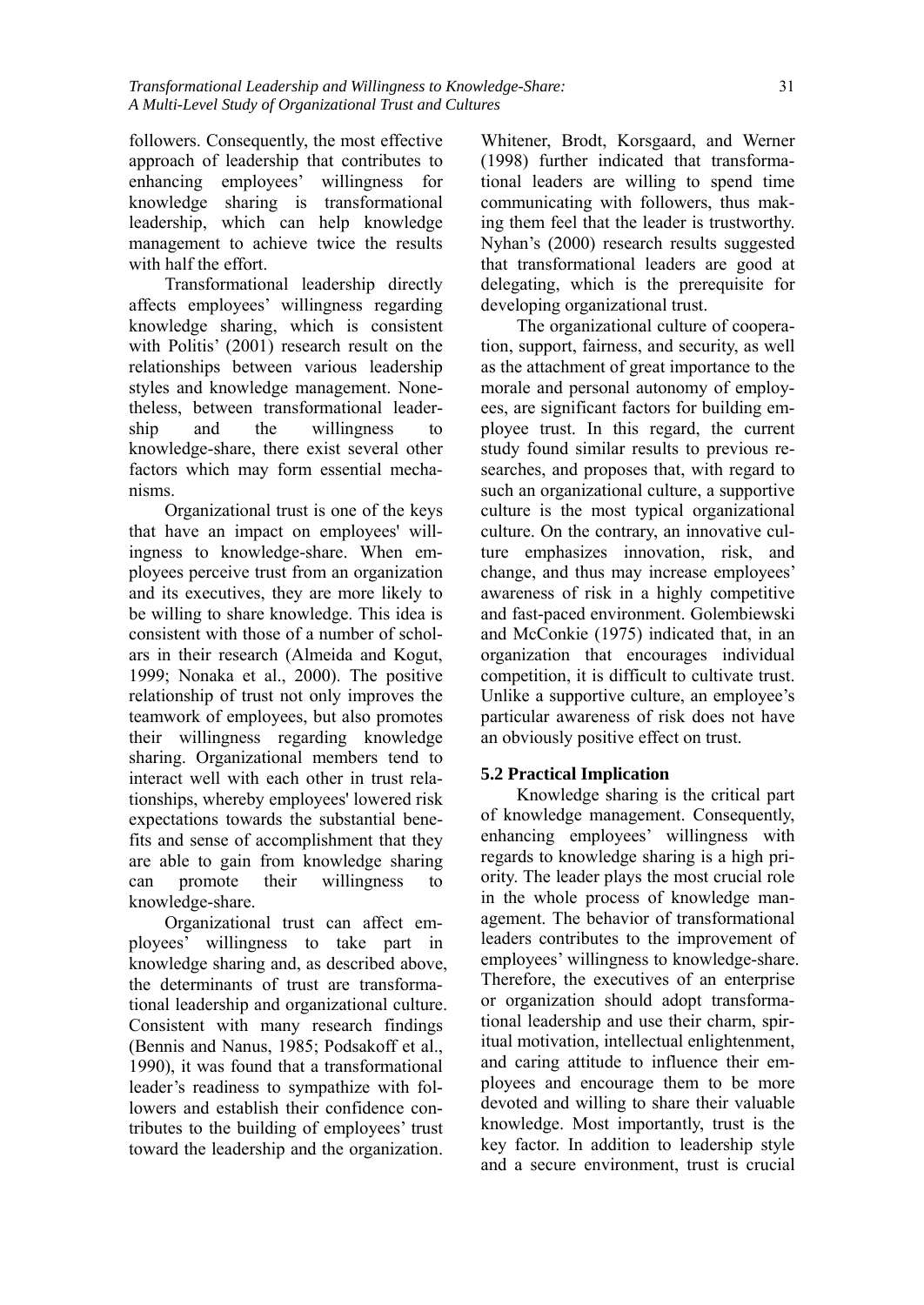for interpersonal interaction within an organization. To enable employees to feel trust, the leader's behavior and attitude are very important. Transformational leadership provides a set of behavior criterions sufficient for promoting employees' trust, thereby increasing the number of team members who are willing to share knowledge in an organizational climate of trust and engage in the work that contributes to achieving organizational goals.

However, the creation of a climate of trust within an organization relies on an organizational culture that contributes toward promoting interactive security. In an innovative culture, where innovation and frequent changes are pursued, employees are required to work hard to meet high performance requests, and consequently, knowledge is quite likely to be shared. However, from the perspective of trust, in this type of culture, members tend to believe only in close colleagues, whilst not believing in other members or that the organization will develop and grow in a stable manner. As a result, they may withhold knowledge sharing and devotion. Therefore, the leader of an enterprise or organization, when pursuing reform, innovation, and work performance, must pay close attention to those environmental factors that may cause the instability of employees and which may affect their working behavior and attitude.

A supportive culture is the most reliable for employees. In an organization with a supportive culture, where there is the power of security, together with the leader's empowerment, individualized consideration, and a vision of charismatic leadership, employees will be ready to share their own knowledge for the sake of the company or their personal relationships. Knowledge sharing constitutes the characteristics of knowledge, and the motivation and opportunities for sharing. An organizational culture with a relationship that encourages trust together with a leader with the charm of transformational leadership

will offer the best opportunity and motivation for employees to share knowledge.

#### **5.3 Research Limitation and Suggestions for Future Studies**

With regards to the research on organizational behavior, it has been found that there are many factors that can affect employee behavior, although it is impossible to explore all of them due to time and cost limitations. Moreover, individual answers concerning the willingness to take part in knowledge sharing only represent individual perceptions, which may contain evaluations of the individual's morals rather than their actions. Additionally, willingness itself is only the motivation before an action, and this can change to the contrary under the moderating effects of other factors. Thus, future studies might construct proper measurement tools for, and conduct analyses of, the actual behavior of knowledge sharing, which would be of more direct value for knowledge management application.

#### **Acknowledgements**

The author would like to thank the National Science Council of Taiwan, ROC, for the financial support on this research under Contract No. NSC 101-2410-H-129 -007.

#### **References**

- Almeida, P., & Kogut, B. (1999). Localization of knowledge and the mobility of engineers in rational networks. *Management Science*, *45*(7), 905-918.
- Baron, R. M., & Kenny, D. A. (1986). The moderator–mediator variable distinction in social psychological research: Conceptual, strategic, and statistical considerations. *Journal of Personality and Social Psychology*, *51*(6), 1173-1182.
- Bartol, K. M., & Srivastava, A. (2002). Encouraging knowledge sharing: The role of organizational reward systems. *Journal of Leadership & Organizational Studies*, *9*(1), 64-76.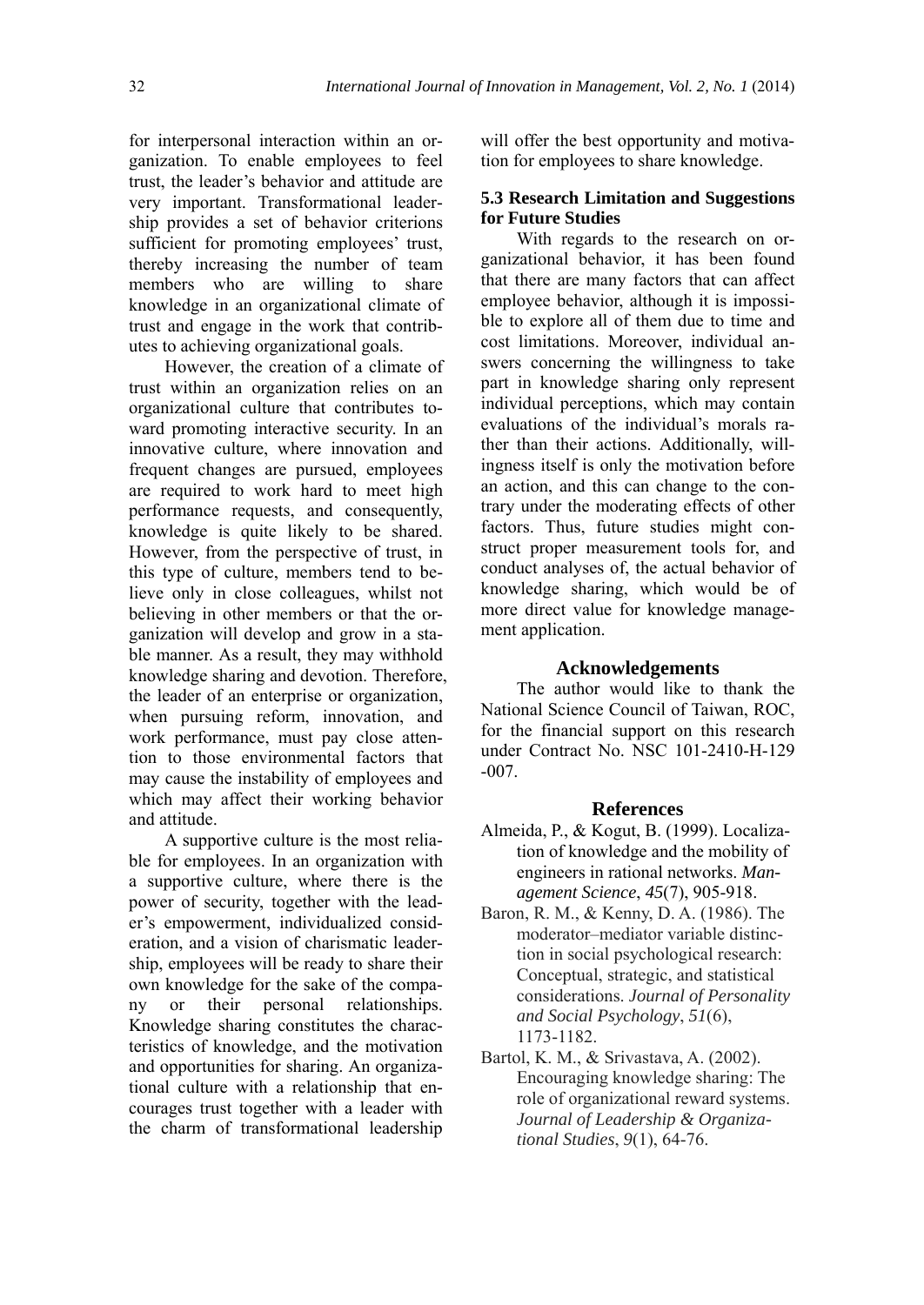*Transformational Leadership and Willingness to Knowledge-Share:* 33 *A Multi-Level Study of Organizational Trust and Cultures*

Bass, B. M. (1985). Leadership and performance beyond expectations. New York: Free Press.

Bass, B. M., & Avolio, B. J. (1993). Transformational leadership and organizational culture. *Public Administration Quarterly*, *17*(1), 112-121.

Bass, B. M., Avolio, B. J., Jung, D. I., & Berson, Y. (2003). Predicting unit performance by assessing transformational and transactional leadership. *Journal of Applied Psychology*, *88*(2), 207-218.

Bass, B., and Riggio, R. (2012) *Transformational leadership, 2nd ed.* lawrence erlbaum associates, Inc, US.

Bennis, W. G., & Nanus, B. (1985). *Leaders: The strategies for taking charge*. New York, NY: Harper and Row.

Bhattacharya, R., Devinney, T. M., & Pillutla, M. M. (1998). A formal model of trust based on outcomes. *Academy of Management Review*, *23*(3), 459-472.

Bryant, S. E. (2003). The role of transformational and transactional leadership in creating, sharing and exploiting organizational knowledge. *Journal of Leadership & Organizational Studies*, *9*(4), 32-44.

Burns, J. M. (1978). *Leadership*. New York, NY: Hamper and Row.

Carnevale, D. G. (1998). Organizational Trust. In J. M. Shafritz (Ed.), *The international encyclopedia of public policy and administration* (pp. 121-140). Boulder, CO: Westview Press.

Chandra, A., Vashisth, R., & Kumar, R. (2010). Barriers and facilitators to knowledge management: Evidence from selected Indian universities. *The IUP Journal of Knowledge Management*, *8*(4), 7-24.

Cohen, J., (1988). *Statistical power analysis for the behavioral sciences (2nd ed.).* Hillsdale, NJ: Eribaum.

Creed, W. E. D. & Miles R. (1996). Trust in organizations: A linking organizational forms, managerial philosophies, and the opportunity costs of controls. In Kramer, R. M. & Tyler, T. R. *Trust in Organizations: Frontiers of Theory and Research*. Thousand Oaks, CA: Sage.

Davenport, T. H., & Prusak, L. (2000). *Work knowledge: How organizations manage what they know*. Boston, MA: Harvard Business School Press.

Davenport, T. H., De Long, D. W., & Beers, M. C. (1998). Successful knowledge management projects. *Sloan Management Review*, *39*(2), 43-57.

Dirks, K. T., & Ferrin, D. L. (2001). The role of trust in organizational settings. *Organization Science*, *12*(4), 450-467.

Dixon, N. (2002). The neglected receiver of knowledge sharing. *Ivey Business Journal*, *66* (4), 35-40.

El-Gonte, J. J. (2005). Knowledge sharing and information technology infrastructures. *West African Journal of Business. 4*(3), 18-41.

Ellerman, D., Denning, S., & Hanna, N. (2001). Active learning and development assistance. *Journal of Knowledge Management*, *5*(2), 171-179.

Glick, W. H. (1985). Conceptualizing and measuring organizational and psychological climate: Pitfalls in multilevel research. *Academy of Management review*, *10*(3), 601-616.

Golembiewski, R. T. & McConkie, M. (1975). The centrality of interpersonal trust in the group process. In Cooper, C. L. *Theories of Group Process*. New York: John Wiley & Sons, Inc.

Hackman, J. R. (1992). Group influences on individuals in organizations. In M. D. Dunnette & L. M. Hough (Eds.), *Handbook of Industrial Organizational Psychology.* Palo Alto, CA: Consulting Psychologists Press.

Harris, T. E. (1984). *Organizational Culture and the Role of Professional Communication*. (ERIC Document Reproduction Service No. ED260379)

Hendriks, P. (1999). Why share knowledge? The influence of ICT on the motiva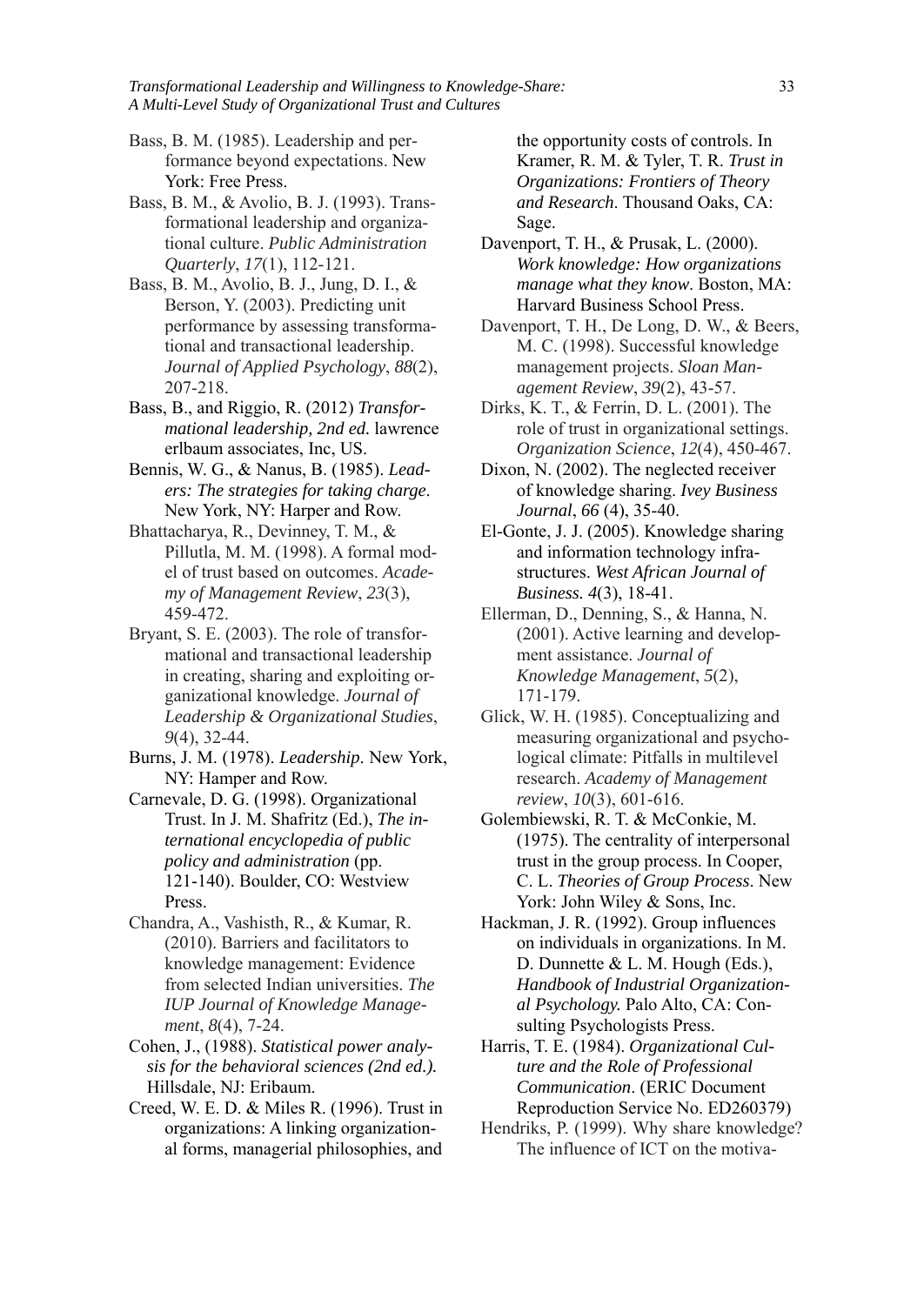tion for knowledge sharing. *Knowledge and Process Management*, *6*(2), 91-100.

- Herzberg, F. I. (1966). *Work and the nature of man*. London Granada Publishing.
- Hofmann, D. A., & Gavin, M. B. (1998). Centering decisions in hierarchical linear models: Implications for research in organizations. *Journal of Management*, *24*(5), 623-641.
- Holste, J. S., & Fields, D. (2010). Trust and tacit knowledge sharing and use. *Journal of Knowledge Management*, *14*(1), 128-140.
- Howell, J. P., Dorfman, P. W., & Kerr, S. (1986). Moderator variables in leadership research. *Academy of management review*, *11*(1), 88-102.
- Hutchings, K., & Michailova, S. (2006). The impact of group membership on knowledge sharing in Russia and China. *International Journal of Emerging Markets*, *1*(1), 21-34.
- James, L. R. (1982). Aggregation bias in estimates of perceptual agreement. *Journal of Applied Psychology*, *67*(2), 219.
- Jones, S. (2002). Employee rights, employee responsibilities and knowledge sharing in intelligent organization. *Employee Responsibilities and Rights Journal*, *14*(2-3), 69-78.
- Judge, T. A., & Piccolo, R. F. (2004). Transformational and transactional leadership: A meta-analytic test of their relative validity. *Journal of Applied Psychology*, *89*(5), 755-768.
- Koulopoulos, T. M., & Frappaolo, C. (1999). *Smart things to know about knowledge management.* Milford: Capstone Publishing Limited.
- Kozlowski, S. W. J., & Klein, K. J. (2000). A multilevel approach to theory and research in organizations: Contextual, temporal, and emergent processes. In K. J. Klein & S. W. J. Kozlowski (Eds.), *Multilevel theory, research, and methods in organizations*. San Francisco: Jossey-Bass.
- Kramer, R. M. (1999). Trust and distrust in organizations: Emerging perspectives, enduring questions. *Annual Review of Psychology*, *50*(1), 569-598.
- Lee, P., Gillespie, N., Mann, L., & Wearing, A. (2010). Leadership and trust: Their effect on knowledge sharing and team performance. *Management Learning*, *41*(4), 473-491.
- Liao, H., & Chuang, A. (2007). Transforming service employees and climate: A multilevel, multisource eexamination of transformational leadership in building long-term service relationships. *Journal of Applied Psychology*, *92*(4), 1006-1019.
- Litwin, G. H., & Stringer Jr, R. A. (1968). *Motivation and organizational climate.*  Boston, MA: Harvard Business School Press.
- Lord, R. G., & Shondrick, S. J. (2011). Leadership and knowledge: Symbolic, connectionist, and embodied perspectives. *The Leadership Quarterly*, *22*(1), 207-222.
- Maslow, A. H. (1954). *Motivation and personality*. New York: Harper and Row.
- Mayer, R. C., Davis, J. H., & Schoorman, F. D. (1995). An integrative model of organizational trust. *Academy of Management Review*, *20*(3), 709-734.
- Nonaka, I., Toyama, R., & Konno, N. (2000). SECI, ba and leadership: A unified model of dynamic knowledge creation. *Long Range Planning*, *33*(1), 5-34.
- Nyhan, R. C. (2000). Changing the paradigm trust and its role in public sector organizations. *The American Review of Public Administration*, *30*(1), 87-109.
- Nyhan, R. C., & Marlowe, H. A. (1997). Development and psychometric properties of the organizational trust inventory. *Evaluation Review*, *21*(5), 614-635.
- Ott, J. S. (1989). *The organizational culture perspective*. Pacific Grove, CA: Brooks/Cole.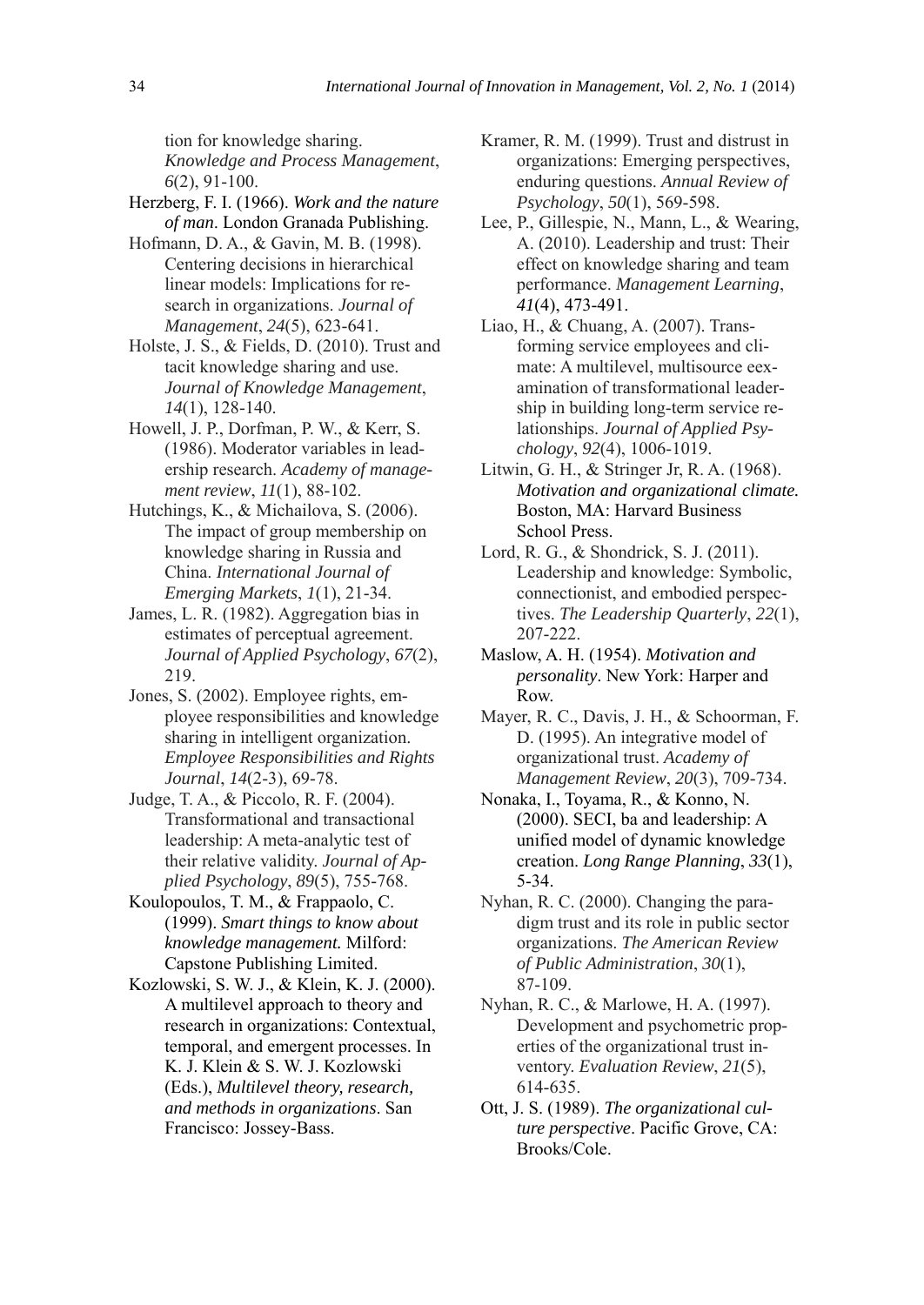*Transformational Leadership and Willingness to Knowledge-Share:* 35 *A Multi-Level Study of Organizational Trust and Cultures*

- Pillai, R., Schriesheim, C. A., & Williams, E. S. (1999). Fairness perceptions and trust as mediators for transformational and transactional leadership: A two-sample study. *Journal of Management*, *25*(6), 897-933.
- Podsakoff, P. M., MacKenzie, S. B., Lee, J. Y., & Podsakoff, N. P. (2003). Common method biases in behavioral research: A critical review of the literature and recommended remedies. *Journal of Applied Psychology*, *88*(5), 879-903.
- Podsakoff, P. M., MacKenzie, S. B., Moorman, R. H., & Fetter, R. (1990). Transformational leader behaviors and their effects on followers' trust in leader, satisfaction, and organizational citizenship behaviors. *The Leadership Quarterly*, *1*(2), 107-142.
- Politis, J. D. (2001). The relationship of various leadership styles to knowledge management. *Leadership & Organization Development Journal*, *22*(8), 354-364.
- Puccinelli, B. (1998). Strategies for sharing knowledge: To successfully implement a KM initiative, moving from individual to collaborative effort is essential. *Inform*, *12*(9), 40-41.
- Ranca, C. A., & Iordănescu, E. (2013). Assessment of organizational trust: Preliminary data for romanian adaptation of the organizational trust inventory short form. *Procedia-Social and Behavioral Sciences*, *78*, 436-440.
- Raudenbush, S. W. (1989). "Centering" predictors in multilevel analysis: Choices and consequences. *Multilevel Modelling Newsletter*, *1*(2), 10-12.
- Schaubroeck, J., Lam, S. S., & Cha, S. E. (2007). Embracing transformational leadership: Team values and the impact of leader behavior on team performance. *Journal of Applied Psychology*, *92*(4), 1020-1030.
- Schneider, B., Ehrhart, M. G., Mayer, D. M., & Saltz, J. L. (2005). Understanding organizational-customer linkages in service settings. *Academy*

*of Management Journal, 48*, 1017-1032.

- Senge, P. M. (1997). Sharing knowledge. *Leadership Excellence*, *14*(11), 17-29.
- Shih, H. A., Chiang, Y. H., & Chen, T. J. (2012). Transformational leadership, trusting climate, and knowledge-exchange behaviors in Taiwan. *The International Journal of Human Resource Management*, *23*(6), 1057-1073.
- Shockley-Zalabak, P., Ellis, K., & Winograd, G. (2000). Organizational trust: What it means, why it matters. *Organization Development Journal*, *18*(4), 35-48.
- Stott, K., & Walker, A. (1995). *Teams, teamwork and teambuilding: The manager's complete guide to teams in organisations*. New York: Prentice Hall.
- Tampoe, M. (1993). Motivating knowledge workers - The challenge for the 1990s. *Long Range Planning*, *26*(3), 49-55.
- Teece, D. J. (2000). Strategies for managing knowledge assets: The role of firm structure and industrial context. *Long Range Planning*, *33*(1), 35-54.
- Von Krogh, G., Nonaka, I., & Rechsteiner, L. (2012). Leadership in organizational knowledge creation: A review and framework. *Journal of Management Studies*, *49*(1), 240-277.
- Wallach, E. J. (1983). Individuals and organizations: The cultural match. *Training & Development Journal*, *37*(2), 28-36
- Weiss, L. (1999).Collection and connection: The anatomy of knowledge sharing in professional service. *Organization Development Journal*, *17* (4), 61-75.
- Whitener, E. M., Brodt, S. E., Korsgaard, M. A., & Werner, J. M. (1998). Managers as initiators of trust: An exchange relationship framework for understanding managerial trustworthy behavior. *Academy of Management Review*, *23*(3), 513-530.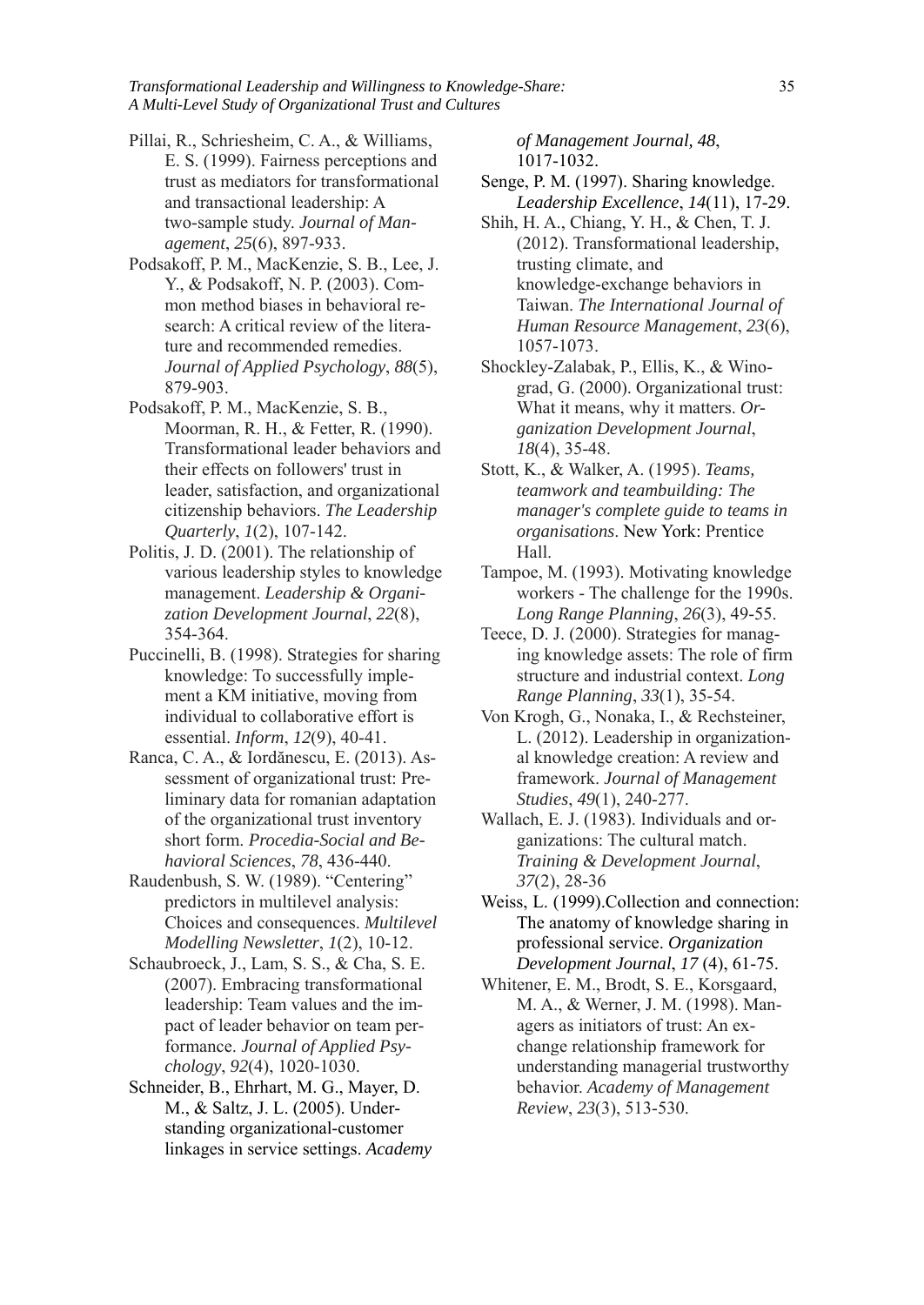Yukl, G. A. (2001). *Leadership in organi*zations, 5<sup>th</sup> edition. Upper Saddle River, NJ: Prentice-Hall, Inc.

#### **About Authors**

**Wenchieh Wu** is an assistant professor in Department of Tourism and Leisure Management, St. John's University, Taiwan. His current research interests include organizational learning, knowledge management, leadership, and customer behavior.

**Cheng-Hsun Ho** is an assistant professor in the Graduate Institute of Information Management at National Taipei University. His research interests focus on consumer behavior, e-commerce, e-learning, and virtual community.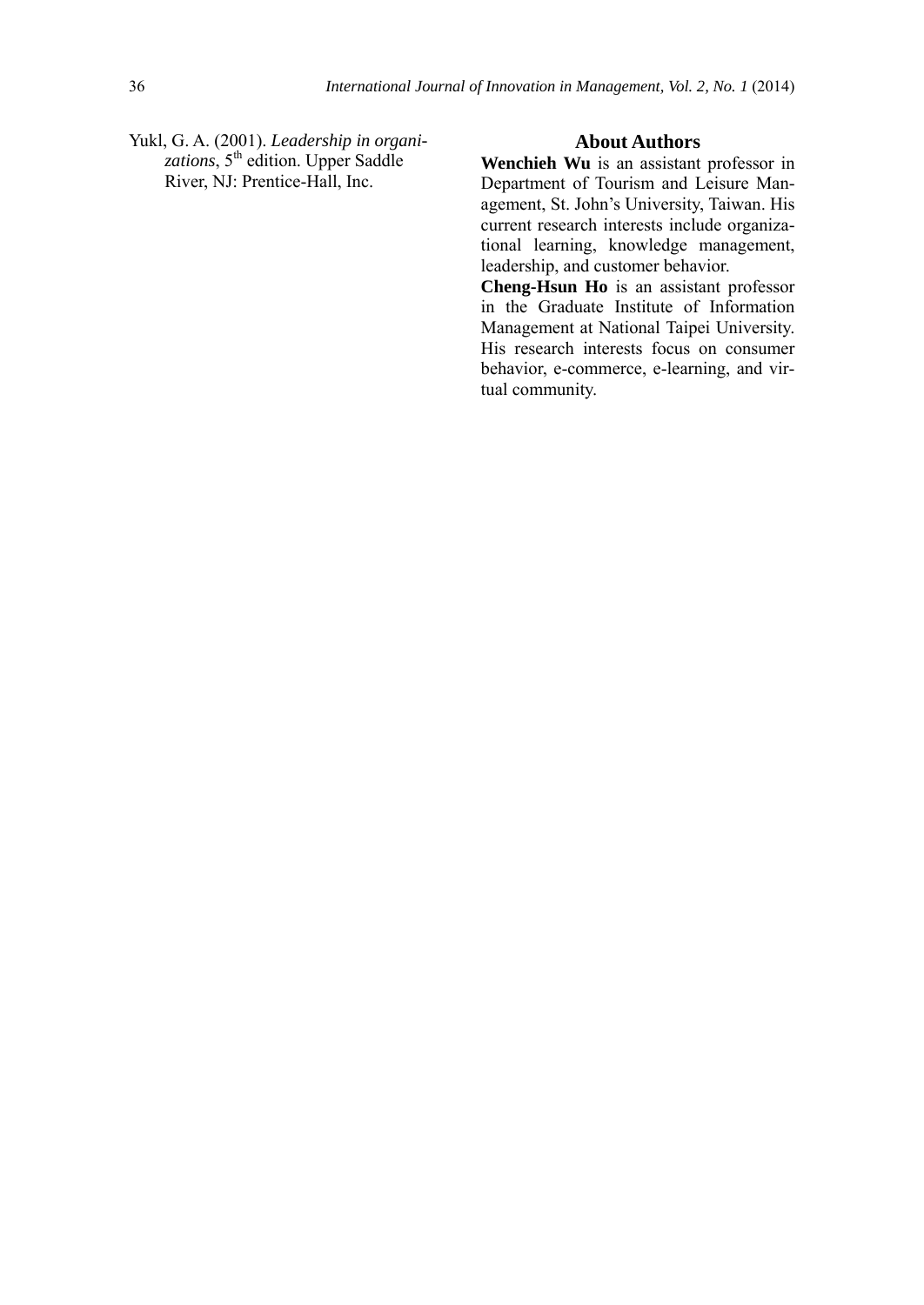# **Acceptance of Web-Based E-Learning Systems: Behavioral Intention and Impacts**

Ling-Lang Tang<sup>1\*</sup>, Che-Han Hsu<sup>2</sup>, and Oanh Chau Kiet<sup>3</sup> College of Management, Yuan Ze University, Taiwan<sup>1,2,3</sup> Department of Business Administration, Lee-Ming Institute of Technology, Taiwan<sup>2</sup> Balltang@saturn.yzu.edu.tw<sup>1</sup>, Hennsyshu@gmail.com<sup>2</sup>, Oanhchau1987@gmail.com<sup>3</sup> *\*Corresponding Author* 

Received 3 March 2014; received in revised form 21 May 2014; accepted 30 May 2014

#### **Abstract**

Information technology has been a critical factor to organizational success because of its great impact on organizational and individual achievement. Through information technology and information systems, e-learning not only makes changes to the learning model but also overcomes the limitations of face-to-face learning. Based on the technology acceptance model (TAM) and DeLone & McLean's model (D&M model), this study develops a comprehensive research framework to give a better explanation to intention to use e-learning and its impact. This study identifies the determinants of intention to use and the consequences of using e-learning systems. The proposed framework includes seven variables, through which we examine the relationship between critical factors (perceived quality, perceived support, perceived benefits, users' anxiety, self-efficacy), and intention to use, and how the intention to use e-learning systems will influence individuals and organizations (individual impact and organizational impact). Based on 206 e-learners' responses, Structural Equation Modeling (SEM) with AMOS 21.0 was used to conduct data analysis. The results show that perceived quality and perceived benefits have a direct impact on intention to use e-learning, which support the proposed hypotheses. However, the study ascertained that the influence of perceived support, users' anxiety and self-efficacy on intention to use e-learning, conflicts with the proposed hypotheses. This finding may come from the mandatory nature of e-learning systems (Saba, 2012). The findings from this study confirm the importance to organizations of using e-learning. Using e-learning in the workplace can improve the staff's individual and organizational performance. However, organizations should be more careful when considering compulsory or optional policies for using e-learning systems. The mandatory nature may result in negative behavior intention and impact. In order to avoid blind investment in new technology, managers can base their decisions on quality factors when reviewing the success of different e-learning systems. Due to organizations' limited resources, this finding is very meaningful. Additionally, organizations should pay attention to the intrinsic and extrinsic motivation of their staff to enhance the e-learning system's effectiveness.

*Keywords: TAM, D&M model, SEM, e-learning, intention to use* 

#### **1. Introduction**

In recent years, web-based learning systems have been widely employed in both educational and non-educational institutions. Moreover, academia and the business community have paid attention to the model and performance of e-learning systems (Wang and Wang, 2009). Additionally, Pituch and Lee (2006) argued that if users lacked the sufficient motivation and intention to use web-based learning systems, the unused systems would eventually become useless. Thus, it is becoming more and more important to apply information technologies/systems to facilitate student learning, enhance instructor teaching performance and reduce educational costs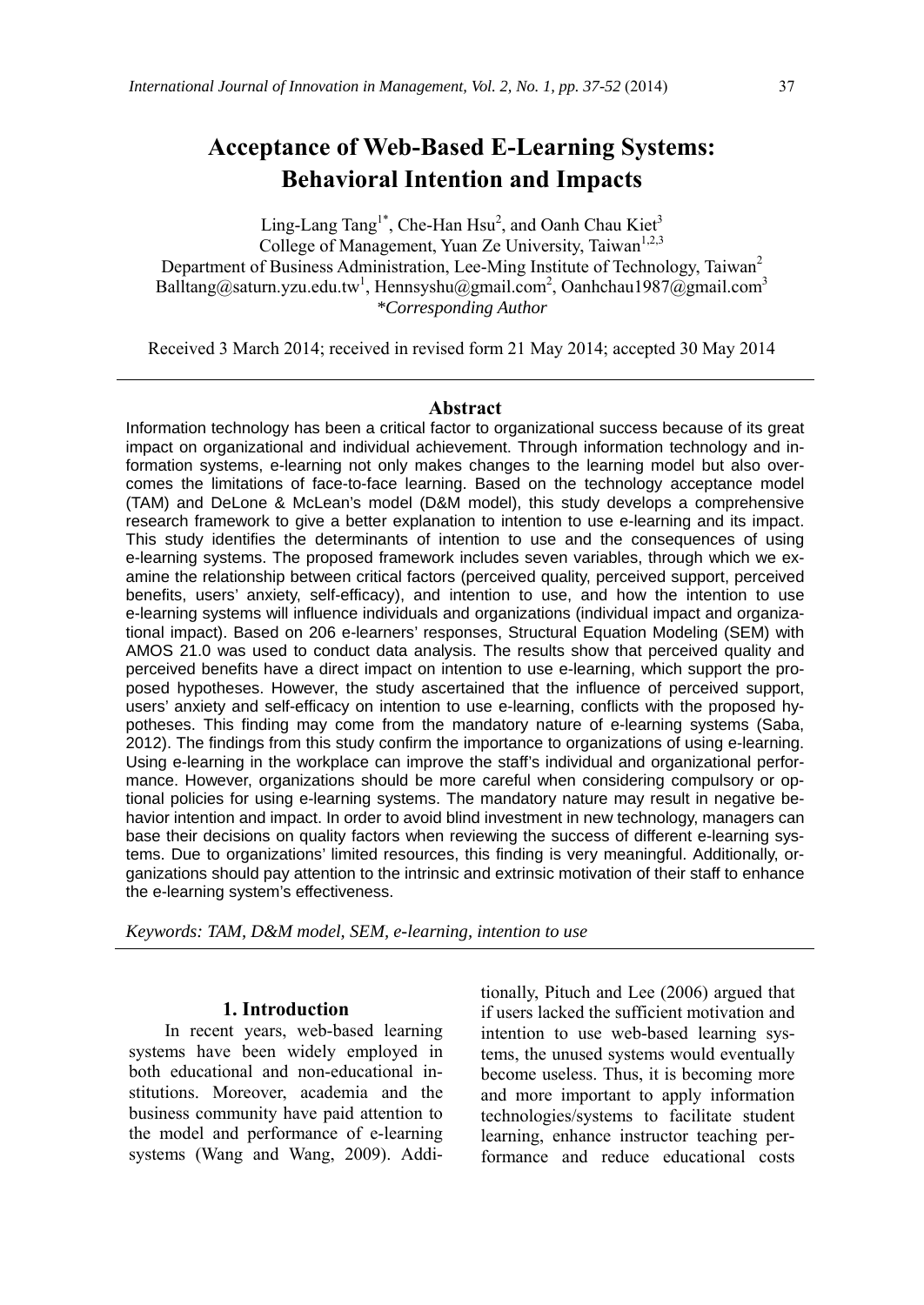(Pituch and Lee, 2006; Selim, 2007). Asia has the highest growth rate for e-learning in the world at 17.3%. Its revenues, which reached \$5.2 billion in 2011, are predicted to more than double to \$11.5 billion by 2016 (Sam, 2012).The e-learning model has been changed by the evolution of technology. The recent advance in cloud computing and mobile devices empowers many innovative e-learning systems or applications with increased interactivity and improved features.

E-learning systems, taught through the Internet, multimedia and information systems, have made changes to learning methods. E-learning has broken face-to-face learning methods, which are time-space constrained. One of the main goals of the systems is to deliver instruction which can produce an equal or better outcome than previously. To achieve this goal, many researches have been conducted to explore the antecedents of e-learning user behavior.

The TAM (Technology Acceptance Model) and the D&M model (DeLone and McLean, 1992) have been widely applied to address this issue. However, the TAM is too focused on internal cognitive variables (perceived usefulness and perceived ease of use), which limits most of the external environmental variables in this regard. Meanwhile, the D&M model is biased in favor of quality related aspects of information system (IS). Only using quality variables to measure the systems seems too narrow. Besides, many research findings indicate that there are dozens of external environmental factors that affect the intention to use and actual use behavior (Davis, 1989; Wixom and Todd, 2005; Roca et al., 2006; Martínez-Torres et al., 2008; Wang and Wang, 2009; Cho et al., 2009; Saba, 2012). To date, due to the involvement of many factors, there has not been a comprehensive model to address this issue.

On the other hand, we find that researchers seldom study the impact of e-learning use behavior on both individuals and an organizations performance. DeLone and McLean (1992) argued that "use" and "user satisfaction" are direct antecedents of individual impact; and lastly, this impact on individual performance should eventually have some organizational impact. Similarly, it will result in certain "net benefits". Gable et al. (2008) proposed that the IS-Impact measurement model represents the stream of net benefits from an information system. Although they mentioned individual and organizational impact, they have not been demonstrated empirically. Instead, most of these negligible researches are used to evaluate the relationship between quality and IS success or the impact of e-learning systems usage on individuals or organizations, respectively (Lin et al., 2011; Chen, H.J. 2010; Liao et al., 2009; Chiu et al., 2007).

Therefore, based on the TAM and D&M model, this study combines and develops a more comprehensive research framework to give a better explanation to intention to use e-learning. The proposed framework includes seven variables (perceived quality, perceived support, perceived benefits, users' anxiety, self-efficacy, intention to use e-learning and e-learning impact), aiming to explore the antecedents and the consequences of using e-learning systems.

The objectives of this study are to identify the determinants of users' intention to use e-learning systems and explore how systems will impact on individual and organizational performance.

It is hoped that the research objectives and research findings provide organizations with more references to promote the use of e-learning, as well as a reference for future research. Through a literature review and questionnaire, this study collates and analyzes relevant factors to establish a comprehensive model for decision-making on e-learning use. This study includes four parts: literature review, research methodology, research analysis and results, conclusions.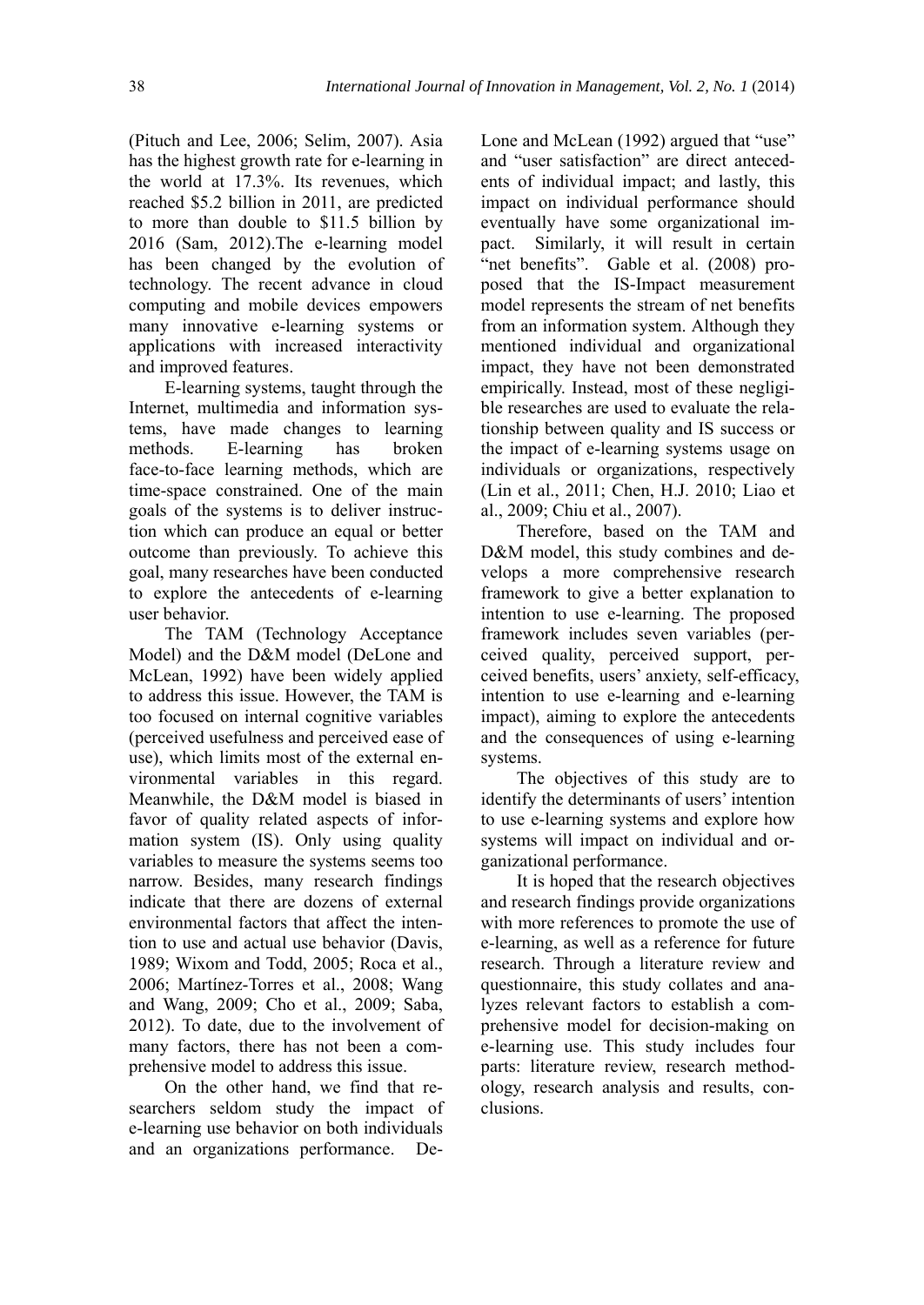#### **2. Literature Review**

#### **2.1 Theoretical Background**

#### *2.1.1 Technology Acceptance Model*

The Technology Acceptance Model (TAM) was first developed by Davis (1989), and aims to explain and predict the users' acceptance behavior. This model emphasized that the two important drivers of information technology system acceptance are perceived usefulness and perceived ease of use. The TAM model is an adaptation of the Theory of Reasoned Action (TRA, Fishbein and Ajzen, 1975) and Theory of Planned Behavior (TPB, Ajzen, 1991). The original TAM (Davis, 1989) has six constructs: external variables, perceived usefulness, perceived ease of use, attitude towards usage, intention to use and actual use. However, in 1992, "attitude" was dropped from the TAM because it was believed to be a weaker mediator. Since then, many researchers keep extending this model by adding different constructs.

#### *2.1.2 Theory of Information Success*

DeLone and McLean (1992) reviewed IS related researches published during 1981-1987 and developed an interactive model for IS success. At first there were six main dimensions in this model, which were: system quality, information quality, use, user satisfaction, individual impacts and organizational impacts. Ten years after the first version of the D&M model, the paper was cited by around 300 researches.

In 2003, the two authors of the D&M model made some modifications to this model. The new version of the D&M model accepted service quality as a new construct. The variables of individual impact and organizational impact were also combined into "net benefits". Also, in the new version, "intention to use" is suggested as a worthwhile alternative to "use" behavior.

#### **2.2 Hypotheses Development**

#### *2.2.1 Perceived Quality*

The previous IS literatures studied perceived quality including systems quality, information quality and service quality. These factors have a different influence on IS systems. DeLone and McLean (2002) indicated that information quality and systems quality can be important to measure a system's success while service quality can be a more important variable for the overall success of IS.

Systems quality mainly elaborates on the characteristics of a system, including the e-learning system's ease of use, flexibility and reliability, as well as the system's features of intuitiveness, sophistication, flexibility and response time. Information quality describes the characteristics of the system's outputs, which are management reports and web pages, including relevance, understandability, accuracy, conciseness, completeness, currency, timeliness, and usability. Service quality is the quality characteristics that the support users receive from the IS/ IT department. The measurement scales of SERQUAL can also be used to measure part of the service quality constructs. For example, responsiveness, assurance, reliability, visibility and empathy (DeLone and McLean, 2003; Wixom and Todd, 2005; Petter, DeLone and McLean, 2008).

However, recalling the e-learning related literatures which study the impact of perceived quality on intention to use e-learning, some scholars believe that perceived quality is not a key factor leading to intention to use. Nevertheless, the promotional effects, which arise from the indirect impact of perceived quality, cannot be ignored (Wixom and Todd, 2005; Roca et al., 2006; Wang and Wang, 2009; Udo, Bagchi and Kirs, 2011). Although many scholars believe that perceived quality only has an indirect or mediating effect on intention to use, from the system users' point of view, whether users will use e-learning or not often depends on certain quality factors, such as ease of use, richness and practical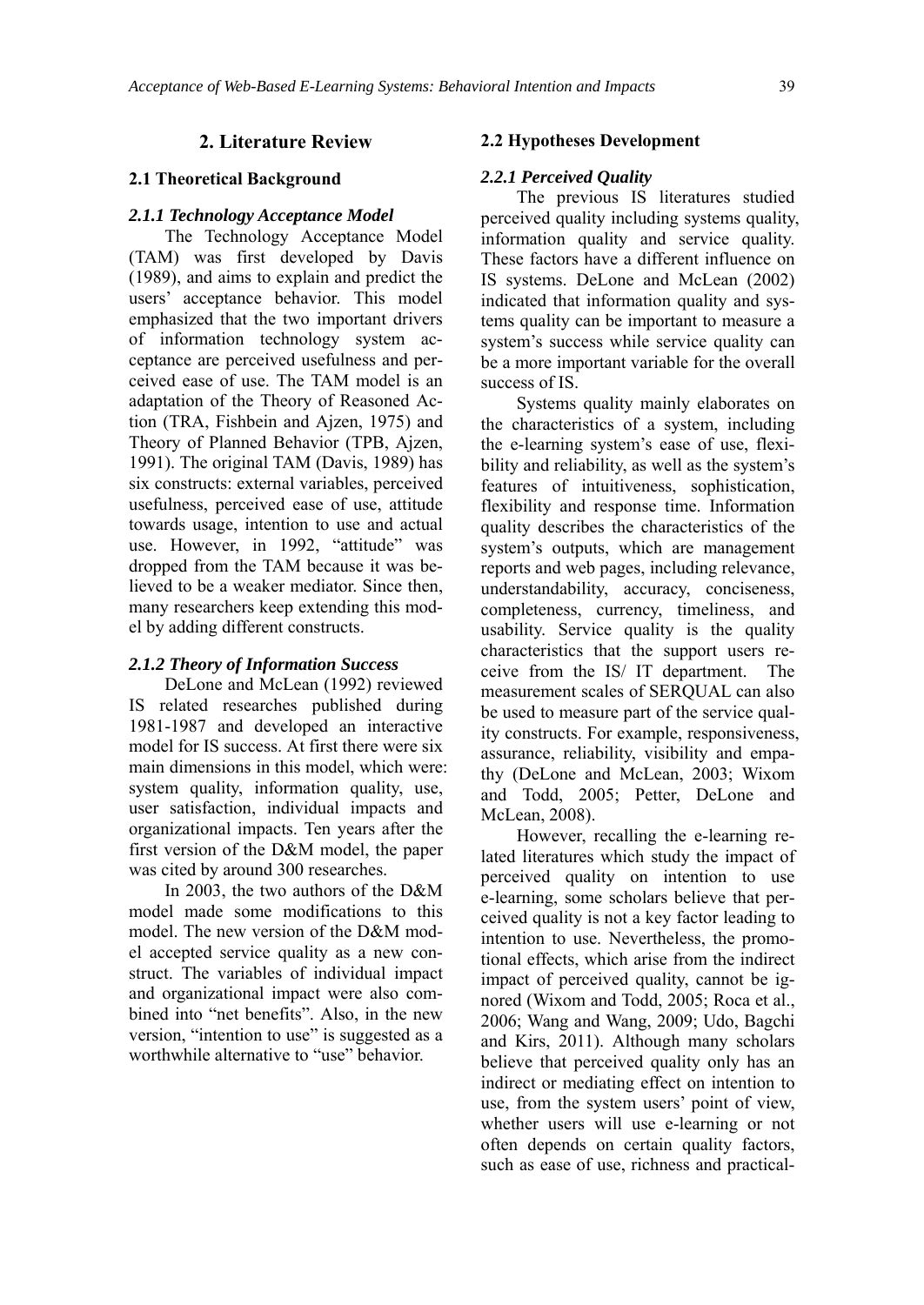ity of the systems. This view is supported by some research findings (DeLone and McLean, 1992; DeLone and McLean, 2002; Martínez-Torres et al., 2008). Based on the preceding discussion, perceived quality is proposed to have certain effects on intention to use e-learning but this impact is still questioned by some scholars. Therefore, the first hypothesis is:

*H1: Perceived quality has a positive effect on intention to use e-learning.* 

#### *2.2.2 Perceived Support*

In the past researches, seldom perceived support is studied independently. Due to a huge number of various support factors, some scholars consider studying part of them as environmental or contextual factors (Wu and Hwang, 2010). In this study, perceived support will be systematically explored. This construct is measured with three dimensions, including managerial support, job support and organizational support. Managerial support is concerned with the degree to which the users perceive that their supervisors or managers give them opportunities for acquiring new knowledge, skills and ability through e-learning. Job support refers to the degree to which the users perceive that work is designed to facilitate the attainment of knowledge, skills and ability. Organizational support represents the degree to which users perceive the support through their organizational policies, such as rewards and promotion (Cheng et al., 2012).

Also, IS relevant literature shows that perceived support has an important impact on intention to use. Extrinsic motivation formed by perceived support can urge the users to use e-learning, meanwhile, enhancing the users' intention to use regardless of their gender, age, previous usage experience, and working experience (Cho et al., 2009; Wu and Hwang, 2010; Cheng et al., 2011). Additionally, Cheng et al. (2012) indicate that managerial support, job support and organizational support are key motivations for employees to adopt e-learning systems. Based on the above discussions, perceived support is critical to

enhance intention to use. Accordingly, the following relationship is proposed:

*H2: Perceived support has a positive influence on intention to use e-learning.* 

#### *2.2.3 Perceived Benefits, Users' Anxiety and Self-efficacy*

In the past literature regarding users' attitudes, scholars mostly focused on perceived usefulness and perceived ease of use. Many researches find that these two factors have a significant effect on intention to use. However, perceived usefulness and perceived ease of use belong to users' extrinsic motivation. Only studying extrinsic motivation and ignoring intrinsic motivation would undermine the explanatory power of an IS model for users' intrinsic decision-making and intention to use (Venkatesh et al., 2003). Hence, this study includes both intrinsic and extrinsic motivation to explore their impact on users' perception. Liaw et al. (2007) found that understanding and identifying the learner's attitude towards e-learning is extremely important when designing effective e-learning systems. In numerous previous researches, users' attitude is explored through a large number of intrinsic and extrinsic factors, for example, motivation, beliefs, anxiety, self-efficacy, interaction, effort expectancy, performance expectancy, perceived fun, perceived usefulness, and adaptation etc. (Davis, 1989; Venkatesh and Davis, 2000; Venkatesh et al., 2003; Liaw et al., 2007; Martínez-Torres et al., 2008; Ozkan and Koseler, 2009).

Based on a literature review, in this study, the relationship between intention to use e-learning and users' attitude, together with two aspects of extrinsic and intrinsic motivation, will be studied. Extrinsic motivation takes perceived benefits as the main variable, of which the dimensions include perceived ease to use (Davis, 1989; Roca et al., 2006; Wang and Wang, 2009; Lin, 2011), perceived usefulness (Davis, 1989; Roca et al., 2006; Wang and Wang, 2009; Cho et al., 2009; Lin, 2011) and perceived fun (Martínez-Torres et al., 2008; Ozkan and Koseler, 2009). The main con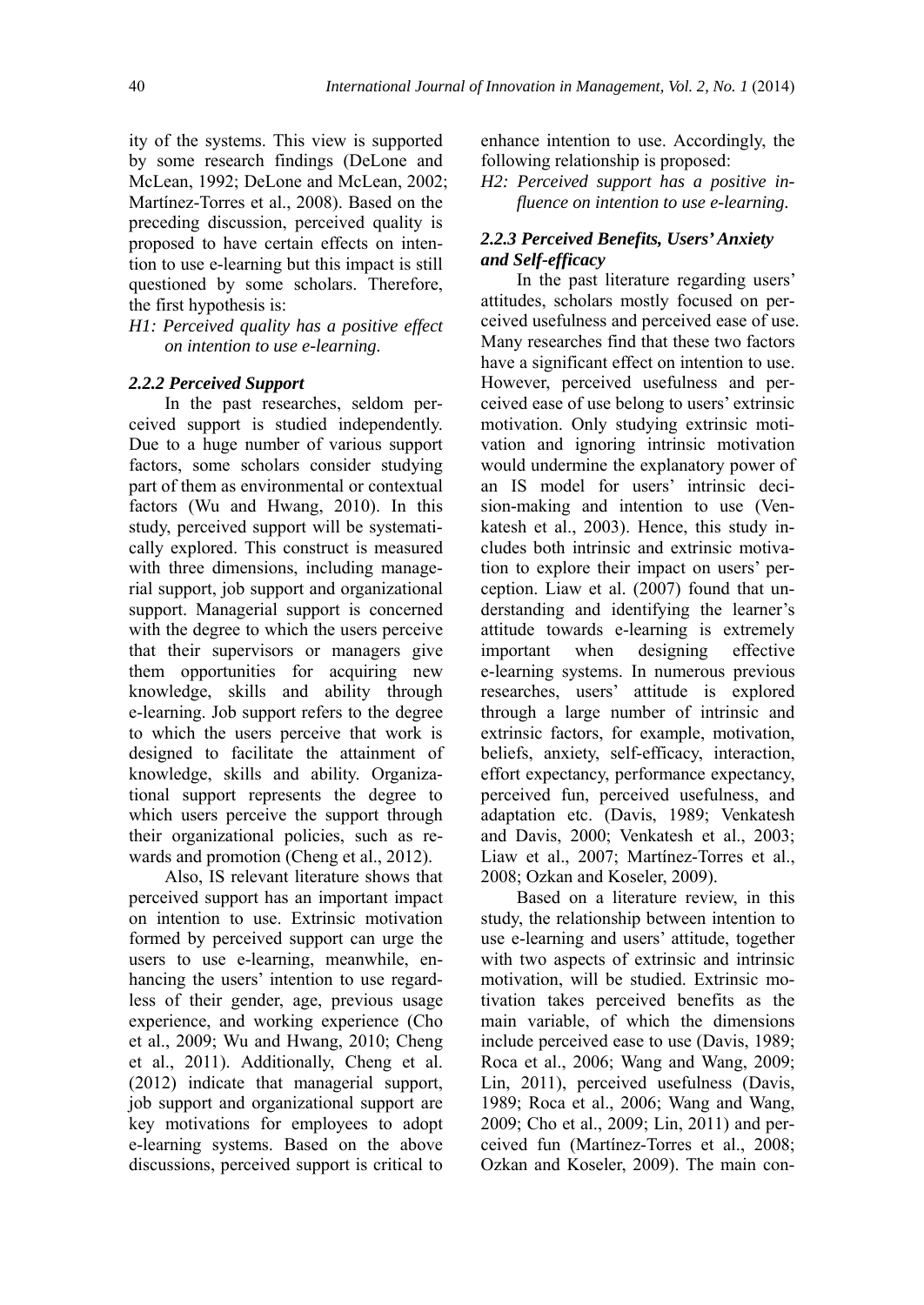structs of intrinsic motivation are users' anxiety (Sun et al., 2008; Ozkan and Koseler, 2009) and self-efficacy (Sun et al., 2008; Ozkan and Koseler, 2009; Wang and Wang, 2009; Cho et al., 2009; Zhang et al., 2012, Saba, 2012), among which the users' anxiety, and the occurrence of a user's trepidation and confusion due to e-learning systems, hampers user's intention to use. It is also the negative construct of this model.

As user attitude is an important driver of intention to use, regardless of the users' relevant experience (Lin, 2011), users will decide to use e-learning under extrinsic and intrinsic motivations. Many scholars have proved that the impact of extrinsic motivation on intention to use is significant (Davis, 1989; Roca et al., 2006; Wang and Wang, 2009) while the effect of intrinsic motivation is also confirmed by relevant research findings. Based on these arguments, the effect of intrinsic and extrinsic motivation can be deeply explored through perceived benefits, users' anxiety and self-efficacy. This leads to hypotheses:

- *H3: Perceived benefits have a positive influence on intention to use e-learning*
- *H4: Users' anxiety has a negative influence on intention to use e-learning*
- *H5: Self-efficacy has a positive influence on intention to use e-learning.*

#### *2.2.4 Intention to Use and E-learning Impact*

Intention to use indicates the subjective probability that one will use something. The stronger the intention to use, the more possible that use behavior will take place. In the TAM model, the positive effect of intention to use on use behavior is proved to be significant. However, the D&M model believes that "intention to use" is an attitude while "use" is a behavior. Due to the difficulties in interpreting multi-dimensional aspects and the complex causal relationship of "use", intention to use is suggested to be a worthwhile alternative measure (DeLone and McLean, 2003). From the above discussion, these two variables, whether explored separately or in combination, have relevant correlative

impact. This study mainly emphasizes the influence of antecedents on intention to use.

The second important aspect of this paper is the effectiveness resulting from the impact of intention to use. The e-learning impact caused by intention to use is also one of the specific indicators used to measure the success of IS implementation. Regarding the e-learning impact, in addition to individual impact, which is widely studied, a deep exploration of organizational impact is essential (DeLone and McLean, 1992). In the previous researches on e-learning related issues, organizational performance, individual learning effect and user satisfaction have been mostly adopted to measure the system's success. However, a unilateral measure seems too simple. E-learning performance measurement should be more widely studied. Initially, the D&M model believes that there is a causal relationship between individual and organizational impacts arising from IS because individual achievement will directly influence organizational performance (De-Lone and McLean, 1992). With the development of the D&M model, IS success is more comprehensively studied. Individual and organizational impacts are combined into net benefits, which becomes the comprehensive measure for IS success (DeLone and McLean, 2002). Individual impact measures the degree to which IS influences the capacity and efficiency of an organizations' representatives or key users while organizational impact measures the degree to which IS influences organizational performance and the ability to make improvements. Therefore, it can be hypothesized:

*H6: Intention to use e-learning has a positive influence on e-learning impacts.* 

Based on defined motivation, objectives and the literature review, this paper studies the relationship between various variables including the antecedents of intention to use e-learning (perceived quality, perceived support and perceived attitude)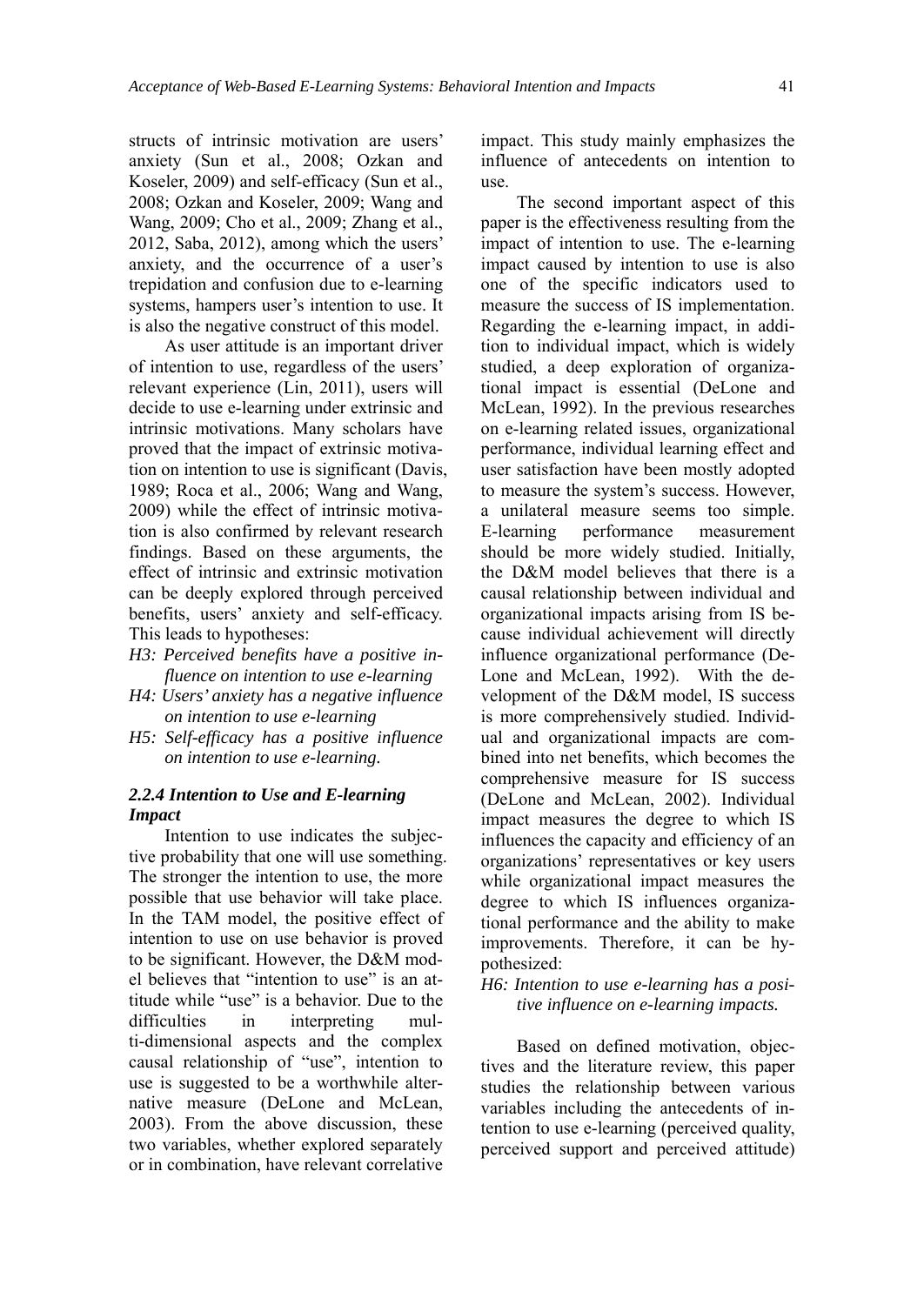and the e-learning impact arising from intention to use; from which we can conclude which factors contribute to promoting e-learning use. The dimensions of each antecedent (perceived quality, perceived support, perceived benefits, user's anxiety and self-efficacy) are separately hypothesized to have an effect on intention to use (H1-H5) and the relationship between intention to use and e-learning impact is also proposed (H6).

#### **3. Research Methodology**

#### **3.1 Scale Development**

The hypotheses are examined with data collected from questionnaire surveys. There are seven variables in this framework: perceived quality, perceived support, users' anxiety, self-efficacy, perceived benefits, intention to use e-learning and e-learning impact. According to the literature review and operational definitions (Table 1), scale items are designed. This study uses the Likert 5 point scale where 1 reflects "strongly disagree" and 5 reflects "strongly agree". The original questionnaire was first reviewed by a senior researcher and 10 PHD students of Yuan Ze University. Then it was revised accordingly to make the text for the scale items more comprehensible and acceptable.

The first construct, perceived quality with three dimensions of systems quality, information quality, and service quality, is measured with items mainly from Roca et al. (2006). Roca et al.'s (2006) research is also aimed at e-learning systems in school education sections. However, different e-learning systems have different characteristics and functions, for example, our e-learning systems don't have predicted results but their information is up-to-date enough for the study purposes. They also have visually appealing materials and so on. Furthermore, DeVellis (2003) suggested not using reverse items in the questionnaire to avoid the respondents difficult to judge. Therefore, this study screened and replaced some of the original items with more appropriate ones for the questionnaire. Finally, there are a total of 9 scale items regarding to perceived quality.

Perceived support formed by the dimensions of organizational support, management support, and job support is measured with items from Cheng et al. (2012), which are modified and reduced to nine. Perceived benefits with the dimensions of perceived usefulness, perceived ease of use and perceived fun adapt measures from Martínez-Torres et al. (2008) and Wang and Wang (2009). After scanning to remove the items with similar content, there are only nine scale items left for this construct. Measures for user's anxiety and self-efficacy are constructed in accordance with the existing scales from Sun et al. (2008) and Wang and Wang (2009). Measures for intention to use e-learning are constructed by modifying the existing related items from Wang and Wang (2009). There are four items in total. E-learning impact, with the dimensions of individual impact and organizational impact, is based on Gable et al.'s (2008) items, six items in total.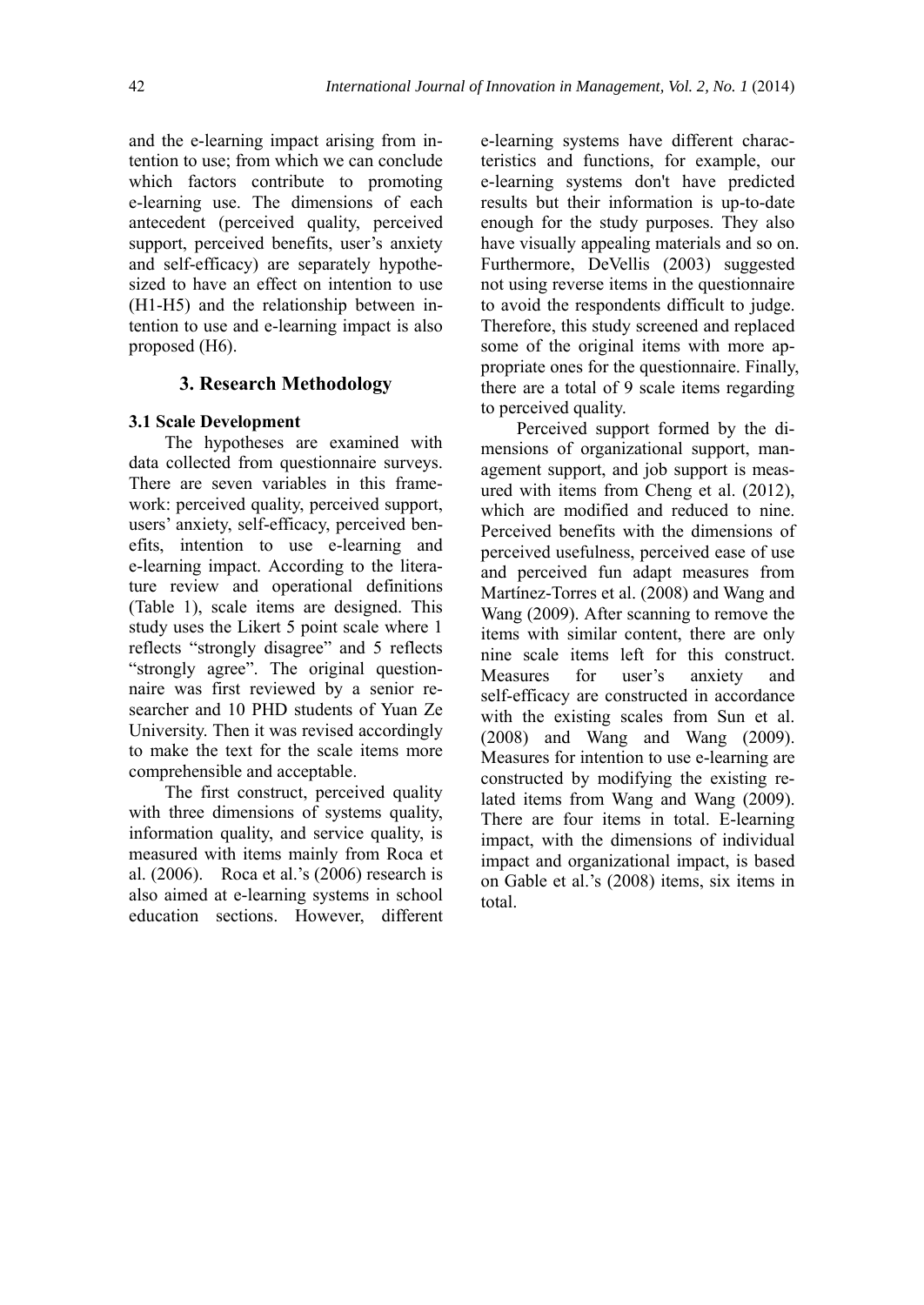| <b>Constructs</b> | <b>Dimensions</b>     | <b>Operational definitions</b>                                                                           |
|-------------------|-----------------------|----------------------------------------------------------------------------------------------------------|
| Perceived quality | System quality        | The quality characteristics of e-learning system's                                                       |
|                   |                       | hardware, software and functions perceived by users.                                                     |
|                   | Information quality   | The quality characteristics of the e-learning system                                                     |
|                   |                       | outputs, (management reports and web pages) that<br>users perceive.                                      |
|                   | Service Quality       | The quality characteristics of the support users receive                                                 |
|                   |                       | from the IS/IT department                                                                                |
|                   |                       |                                                                                                          |
|                   |                       |                                                                                                          |
| Perceived support | Managerial support    | The degree to which the users perceive that their su-                                                    |
|                   |                       | pervisors or managers give them opportunities for<br>acquiring new knowledge, skills and ability through |
|                   |                       | e-learning.                                                                                              |
|                   | Job support           | The degree to which the users perceive that work is                                                      |
|                   |                       | designed to facilitate the attainment of knowledge,                                                      |
|                   |                       | skills and ability.                                                                                      |
|                   | Organizational sup-   | The degree to which users perceive the support                                                           |
|                   | port                  | through their organization's policies, such as rewards                                                   |
| Perceived bene-   | Perceived ease of use | and promotion<br>The degree to which users believe that using                                            |
| fits              |                       | e-learning is free of effort                                                                             |
|                   | Perceived usefulness  | The degree to which users believe that using the                                                         |
|                   |                       | e-learning system will help them to fulfill their tasks.                                                 |
|                   | Perceived fun         | The degree to which users perceive using an e-learning                                                   |
|                   |                       | system enjoyable in its own right.                                                                       |
| Users' anxiety    |                       | The degree to which users feel confused due to the                                                       |
|                   |                       | e-learning system                                                                                        |
| Self-efficacy     |                       | The users' confidence and judgment ability that ena-<br>bles them to complete the e-learning course.     |
| E-learning Inten- |                       | The degree to which users intend to use an                                                               |
| tion to use       |                       | e-learning system                                                                                        |
| E-learning        | Individual Impact     | The measurement of the degree to which IS influences                                                     |
| Impact            |                       | the capacity and efficiency of an organization's repre-                                                  |
|                   |                       | sentatives or key users                                                                                  |
|                   | Organizational Impact | The degree to which IS influences organizational per-                                                    |
|                   |                       | formance and the ability to make improvements                                                            |

Table 1: Constructs and Operational Definition of Dimension

#### **3.2 Sampling and Analysis Method**

The targeted e-learning systems in this study are web-based learning systems and the authors used the web-based learning systems of the Institute of Technology for the survey. The system has been considered as the primary one for creating and digitizing online courses in the college since 2006. The sample includes students of the Business Administration Department who receive continuous education in this college. They all have experience of using e-learning systems. A random sample of 300 students

participated in the survey. The survey lasted for 6 weeks, from 29th April to 10th June 2013 and was conducted using paper questionnaires in the college. 300 papers and online questionnaires were distributed. 206 valid responses were received (excluding 23 invalid and incomplete responses). The valid response rate for the total sample is 69%.

Table 2 presents the demographic profile of the sample population, among which 49% of the respondents were male and 51% were female. In addition, 85% of the respondents were between 21 and 50 years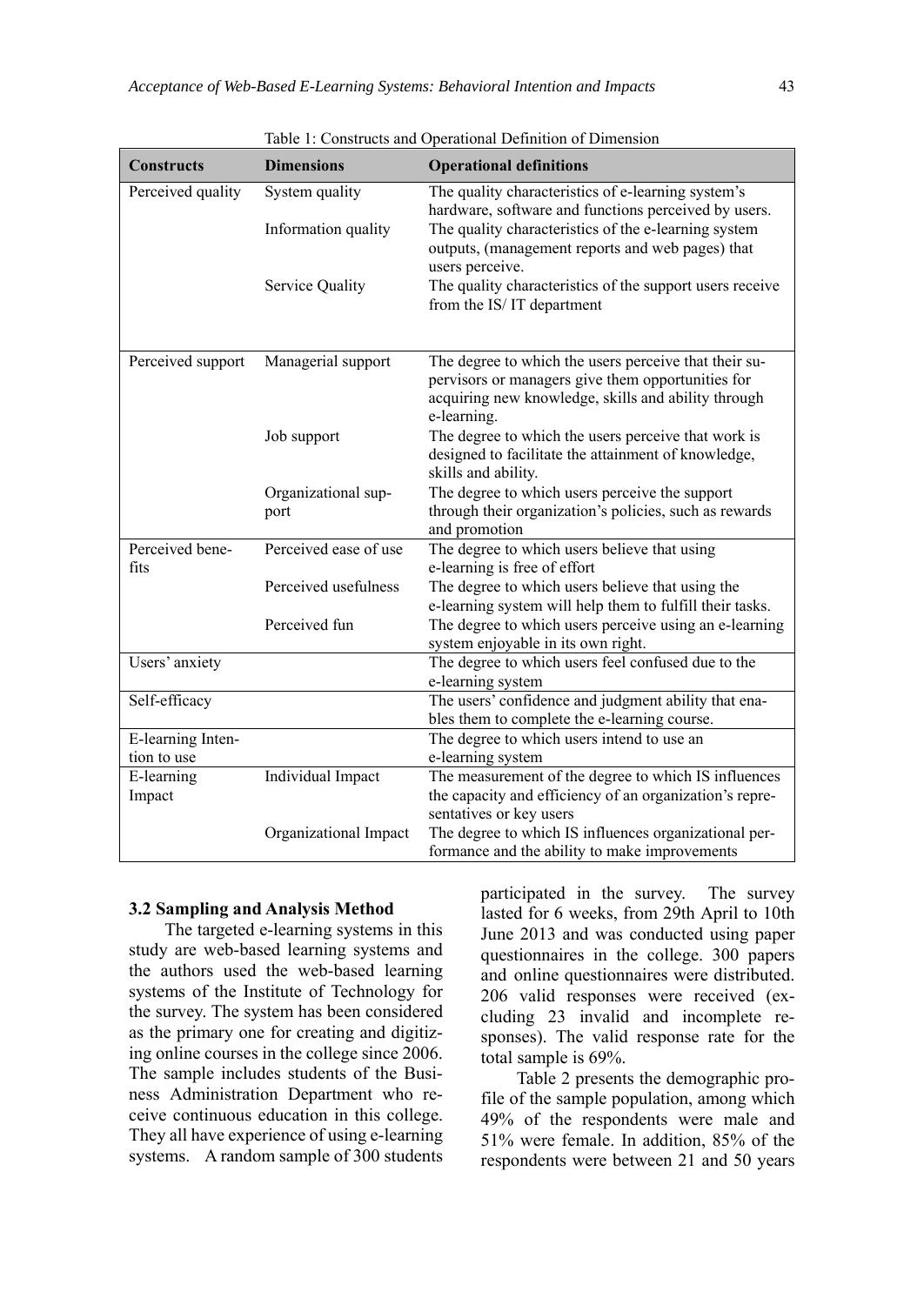old. The respondents' jobs were mainly in the military and government (35%) and financial sector (28.2%). More than 69.9% of the respondents had more than 1 year of usage experience.

In this paper, Structural Equation Modeling (SEM) with AMOS 21.0 is used. A measurement model and the structural model of SEM were used for analysis. Firstly, confirmatory factor analysis (CFA) was used to investigate the relationship between observed and latent variables and ensure correct variable measurements. This was followed by a path analysis to explain the potential causal relationship between the variables, namely structural model validation. Finally, testing basis fit, overall model fit and internal model fit were used to evaluate the goodness of fit for the model.

| <b>Items</b>           |                         | Frequency | Percentage (%) |
|------------------------|-------------------------|-----------|----------------|
| Gender                 | Male                    | 101       | 49.0           |
|                        | Female                  | 105       | 51.0           |
|                        | Total                   | 206       | 100.0          |
| Age                    | Under 20                | 7         | 3.4            |
|                        | $21 - 30$               | 107       | 51.9           |
|                        | $31 - 40$               | 46        | 22.3           |
|                        | $41 - 50$               | 24        | 11.7           |
|                        | 51-60                   | 19        | 9.2            |
|                        | 61 and above            | 3         | 1.5            |
|                        | Total                   | 206       | 100.0          |
| Job                    | Military and government | 72        | 35.0           |
|                        | Financial sector        | 58        | 28.2           |
|                        | Services                | 33        | 16.0           |
|                        | Others                  | 43        | 20.8           |
|                        | Total                   | 206       | 100.0          |
| Years of using systems | Under 1 year            | 62        | 30.1           |
|                        | $2 - 3$ years           | 74        | 35.9           |
|                        | 4 years and above       | 70        | 34.0           |
|                        | Total                   | 206       | 100.0          |

Table 2: Profile of the Respondents

#### **4. Research Analysis and Results**

#### **4.1 Measurement Model**

Anderson and Gerbing (1988) suggested that if there is high correlation among the dimensions of the first order structure, a common factor of two second-order structures should exist. Kline R.B. (2005) considered that conditions for the high-order model identification are (1) each second-order dimension needs to have at least three first-order dimensions; and (2) each first-order dimension must have at least two indicators. As the sub-dimensions of perceived quality, perceived support, perceived benefits and e-learning impact all have high correlation for each structure, the authors established a second-order model for these variables. In order to construct a

more accurate measurement model, Doll et al. (1994) suggested conducting a comparative analysis for the first-order and second-order structures, which enables the construction of an accurate model. Then, the structure with the indexes that are a better fit can be adopted for CFA. According to the result of the comparative analysis (Table 3), the second-order structure was proven to possess a better model fit. Consequently, it was used to conduct the subsequent analysis.

To conduct confirmatory factor analysis and model fit test, maximum likelihood (ML) was used to estimate the model's parameters. The result shows the estimates of non-standardized factor loadings, standard errors, t-value, p-value, standardized factor loadings and SMC (R-square) for each scale item. Overall, all standardized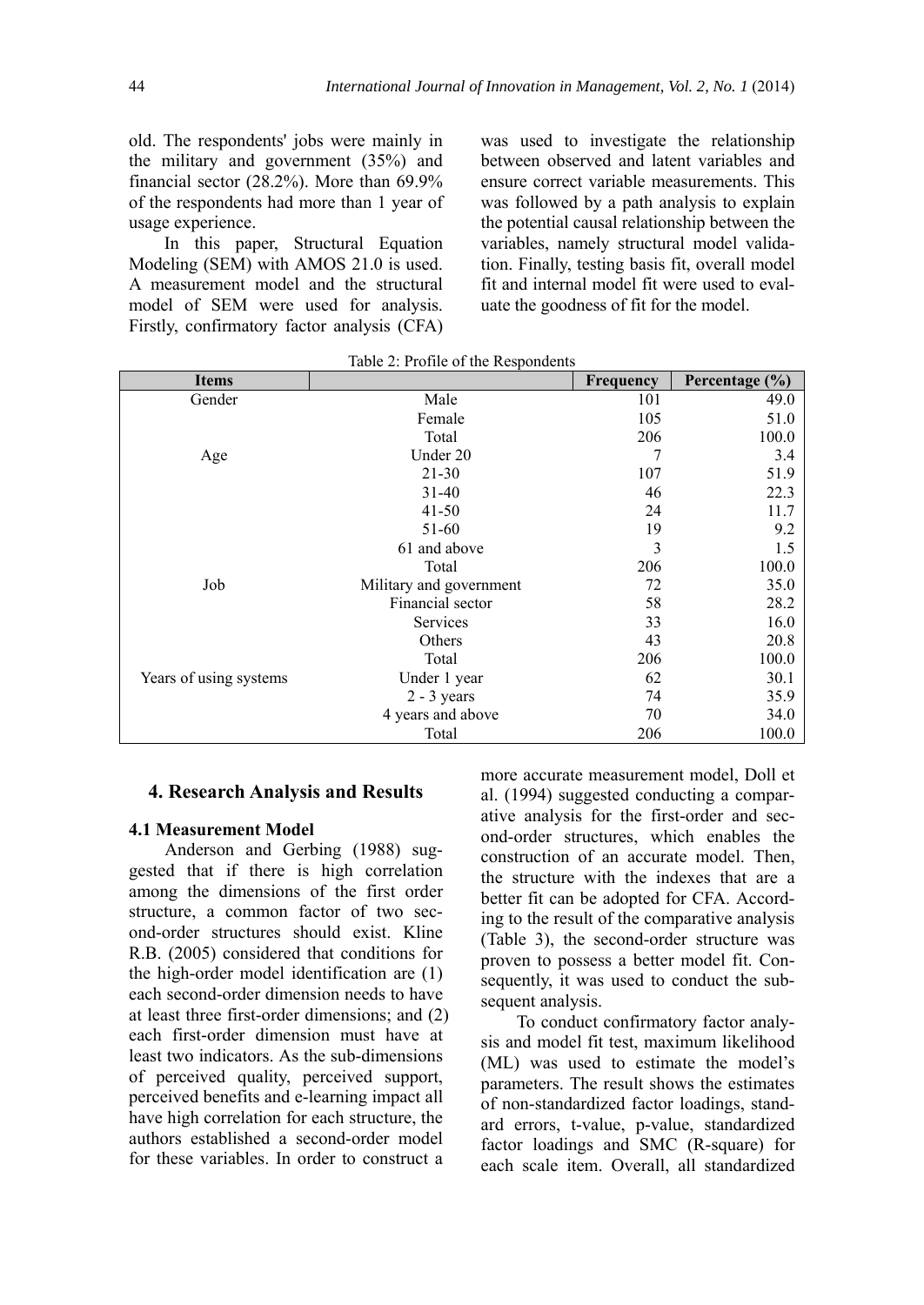factor loadings are greater than 0.70 and the p-values are significant. Except for the fact that the standardized factor loadings of PS6 (0.509; R  $^2$  = 0.259) are too low, the rest are under ideal conditions. Additionally, among the fit indexes shown in Table 4 (Normed chi-square  $(\gamma 2/df) = 2.473$ , GFI =  $0.685$ , AGFI =  $0.640$ , RMR =  $0.058$ ,

RMSEA=0.085, TLI=0.853, CFI=0.865, IFI=0.867), only Normed chi-square and RMSEA fit the cut-off criteria, while others indicated a poor fit. Therefore, a method of revising the model by examining the standardized factor loadings and modification indices (MI) was found.

| Table 3: Fit Indexes of Comparative Model |                |       |             |       |       |              |  |
|-------------------------------------------|----------------|-------|-------------|-------|-------|--------------|--|
| <b>CFA</b> model                          | $\gamma$ 2/d.f | GFI   | <b>AGFI</b> | TLI   | CFI   | <b>RMSEA</b> |  |
| First order                               | 4 1 5 0        | 0.672 | 0.600       | 0.744 | 0.791 | 0.124        |  |
| Second order                              | 2.057          | 0.809 | 0.760       | 0.918 | 0.930 | 0.072        |  |

| Table 4: Fit Indexes of Measurement Model |                            |                |                                         |                                         |  |  |
|-------------------------------------------|----------------------------|----------------|-----------------------------------------|-----------------------------------------|--|--|
| <b>Fitness</b><br>indices                 | Criteria                   |                | <b>Fit indexes of</b><br>original model | <b>Fit indexes of</b><br>modified model |  |  |
| $\chi$ 2/d.f                              | $1 < \gamma$ 2/d.f <3      |                | 2.473                                   | 2.057                                   |  |  |
| <b>GFI</b>                                | GFI > 0.8                  | Acceptable fit | 0.685                                   | 0.809                                   |  |  |
|                                           | GFI > 0.9                  | Acceptable fit |                                         |                                         |  |  |
| AGFI                                      | AGFI > 0.8                 | Acceptable fit | 0.640                                   | 0.760                                   |  |  |
|                                           | AGFI > 0.9                 | Acceptable fit |                                         |                                         |  |  |
| <b>RMR</b>                                | $RMR \leq 0.05$            |                | 0.058                                   | 0.049                                   |  |  |
| <b>RMSEA</b>                              | RMSEA $\leq 0.05$          | Good fit       | 0.085                                   | 0.072                                   |  |  |
|                                           | 0.05 < RMSEA < 0.08        | Mediocre fit   |                                         |                                         |  |  |
|                                           | $0.08 <$ RMSEA $\leq 0.10$ | Acceptable fit |                                         |                                         |  |  |
| TLI(NNFI)                                 | NFI > 0.9                  | Acceptable fit | 0.853                                   | 0.918                                   |  |  |
| <b>CFI</b>                                | CFI > 0.9                  | Acceptable fit | 0.865                                   | 0.930                                   |  |  |
| IFI                                       | IFI > 0.9                  | Acceptable fit | 0.867                                   | 0.931                                   |  |  |
| AIC                                       | The smaller the better     |                | 2283.804                                | 889.706                                 |  |  |
| BIC                                       | The smaller the better     |                | 2676.493                                | 1189.215                                |  |  |
| <b>ECVI</b>                               | The smaller the better     |                | 11.141                                  | 4.340                                   |  |  |

Firstly, since most of the items' standardized factor loadings are greater than 0.70, while the loadings of PS6 are low and its reliability is also poor (0.509;  $R^2 =$ 0.259), this item should be removed. Secondly, examining the MI in the AMOS report, changes were made to the items with excessive covariance. The covariance residuals of PQ1, PQ6, PQ9, PS1, PS6, PS7, PB3, PB4, PB9, ANX1, EUI1, EUI2, EI1 and EI5 were all too high. However, according to the principle of independence for residuals, the excessive covariance residual cannot establish relevant links. Thus, these items were removed to improve the model fit. Testing the modified model, standardized factor loadings were in the

range between 0.7 to 0.969 and  $R^2$  was between 0.582 to 0.939. The fit indexes are Normed chi-square  $(\gamma 2/df) = 2.057$ , GFI = 0.809, AGFI = 0.760, RMR = 0.049, RMSEA =  $0.072$ , TLI =  $0.918$ , CFI =  $0.930$ ,  $IFI = 0.931$ , which show good model fit. Finally, a competitive model with fit indices was established to verify the most proper model between the original one and the modified ones (Table 4). The fit indexes of the modified model  $(AIC = 889.706$ ,  $BIC = 1189.215$ ,  $ECVI = 4.340$ ) are smaller than the original one  $(AIC = 2283.804,$  $BIC = 2676.493$ ,  $ECVI = 11.141$ ). Hence, the modified model is obviously better.

According to Hair et al., (2009), the measurement model should meet the fol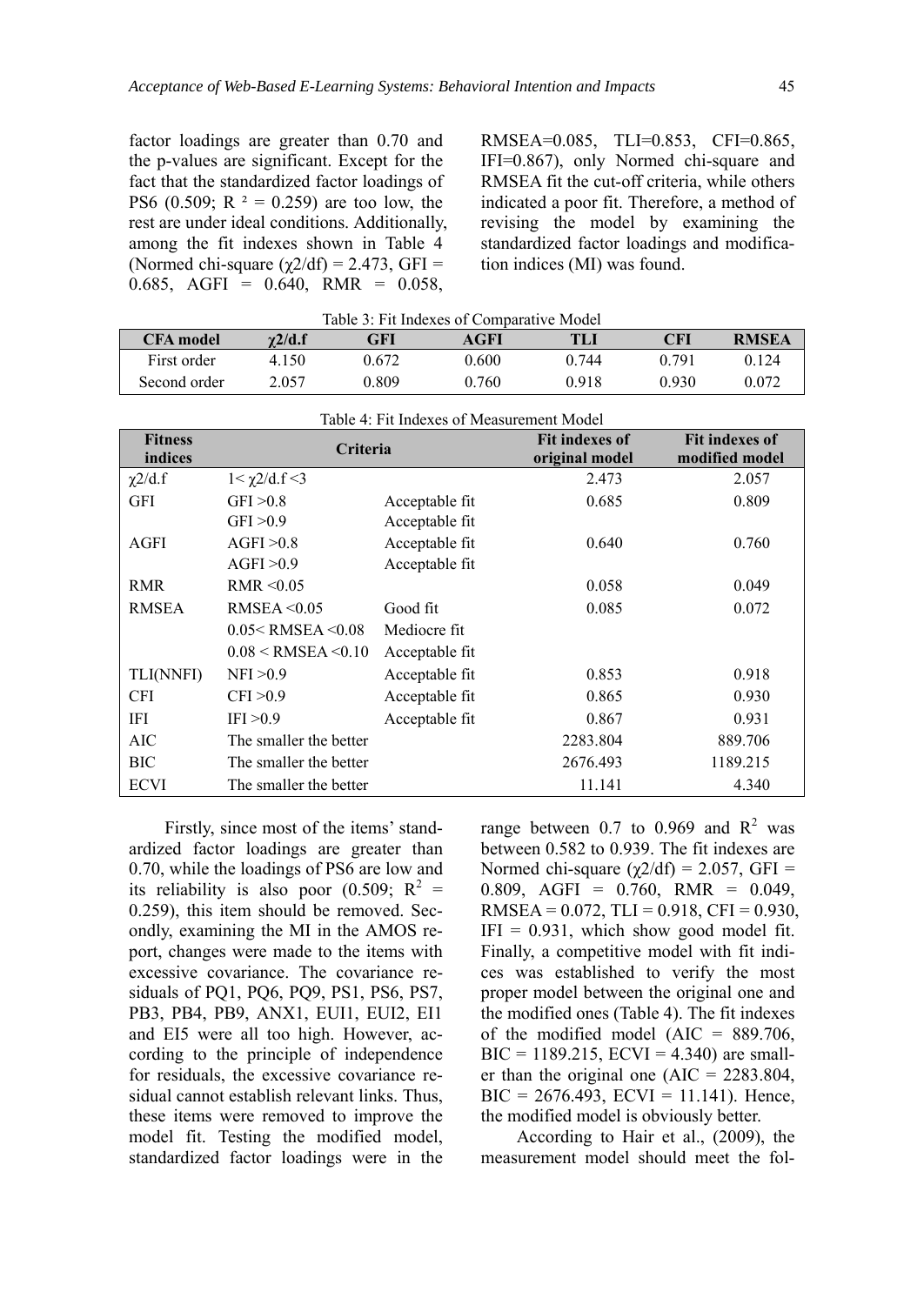lowing conditions for gaining convergent validity: (1) factor loadings are greater than  $0.7$ ; (2) composite reliability (CR) is greater than 0.7; (3) the average variance extracted  $(AVE)$  is greater than 0.5; and  $(4)$ the squared multiple correlation coefficient  $(R<sup>2</sup>)$  is greater than 0.5. As shown in Table

5, the factor loading for each of the items is greater than 0.7, the results for CR are all greater than 0.85, AVE is also greater than 0.5, and  $R^2$  is more than 0.6. Thus, the measurement model has good convergent validity.

| Construct                   | $\epsilon$<br><b>Dimension</b> | <b>Items</b>    | Loading | $\mathbf{R}^2$ | CR   | <b>AVE</b> |
|-----------------------------|--------------------------------|-----------------|---------|----------------|------|------------|
| Perceived Quality (PQ)      | System quality                 | PQ <sub>2</sub> | .763    | .582           | .941 | .728       |
|                             |                                | PQ3             | .908    | .825           |      |            |
|                             | Information quality            | PQ4             | .896    | .802           |      |            |
|                             |                                | PQ5             | .861    | .741           |      |            |
|                             | Service quality                | PQ7             | .903    | .815           |      |            |
|                             |                                | PQ8             | .777    | .604           |      |            |
| Perceived Support (PS)      | Managerial support             | PS <sub>2</sub> | .914    | .835           | .970 | .845       |
|                             |                                | PS3             | .945    | .893           |      |            |
|                             | Job support                    | PS4             | .862    | .743           |      |            |
|                             |                                | PS5             | .922    | .850           |      |            |
|                             | Organizational support         | PS8             | .910    | .828           |      |            |
|                             |                                | PS9             | .961    | .923           |      |            |
| Perceived benefits (PB)     | Perceived ease of use          | PB1             | .937    | .878           | .960 | .801       |
|                             |                                | PB <sub>2</sub> | .945    | .892           |      |            |
|                             | Perceived usefulness           | PB5             | .824    | .679           |      |            |
|                             |                                | PB6             | .843    | .711           |      |            |
|                             | Perceived fun                  | PB7             | .915    | .837           |      |            |
|                             |                                | P <sub>B8</sub> | .901    | .811           |      |            |
| Users' Anxiety (ANX)        |                                | ANX2            | .969    | .939           | .948 | .902       |
|                             |                                | ANX3            | .929    | .863           |      |            |
| Self-efficacy (SE)          |                                | SE1             | .823    | .677           | .872 | .694       |
|                             |                                | SE <sub>2</sub> | .816    | .667           |      |            |
|                             |                                | SE3             | .860    | .739           |      |            |
| Intention to use e-learning |                                | EUI3            | .934    | .872           | .911 | .837       |
| (EUI)                       |                                | EUI4            | .895    | .802           |      |            |
| E-learning Impact (EI)      | Individual impact              | EI2             | .904    | .818           | .943 | .805       |
|                             |                                | EI3             | .883    | .779           |      |            |
|                             | Organizational impact          | EI5             | .833    | .694           |      |            |
|                             |                                | EI6             | .963    | .927           |      |            |

|  |  | Table 5: Convergent Validity for the Measurement Model |  |
|--|--|--------------------------------------------------------|--|
|  |  |                                                        |  |

Finally, based on Hair et al.'s (2006) suggestions, a correlation matrix was used to assess discriminant validity. Table 6 shows the correlation matrix, of which the diagonal value 1 is replaced with individual AVE, and the other values are the square of the correlation coefficients. If AVE is greater than the square of the correlation

coefficients of the correspondent horizontal row and vertical column, it means that the model possesses discriminant validity.

As good convergent and discriminant validity are possessed, the measurement model also has construct validity. Since the composite reliability of each dimension is greater than 0.80, the model has a high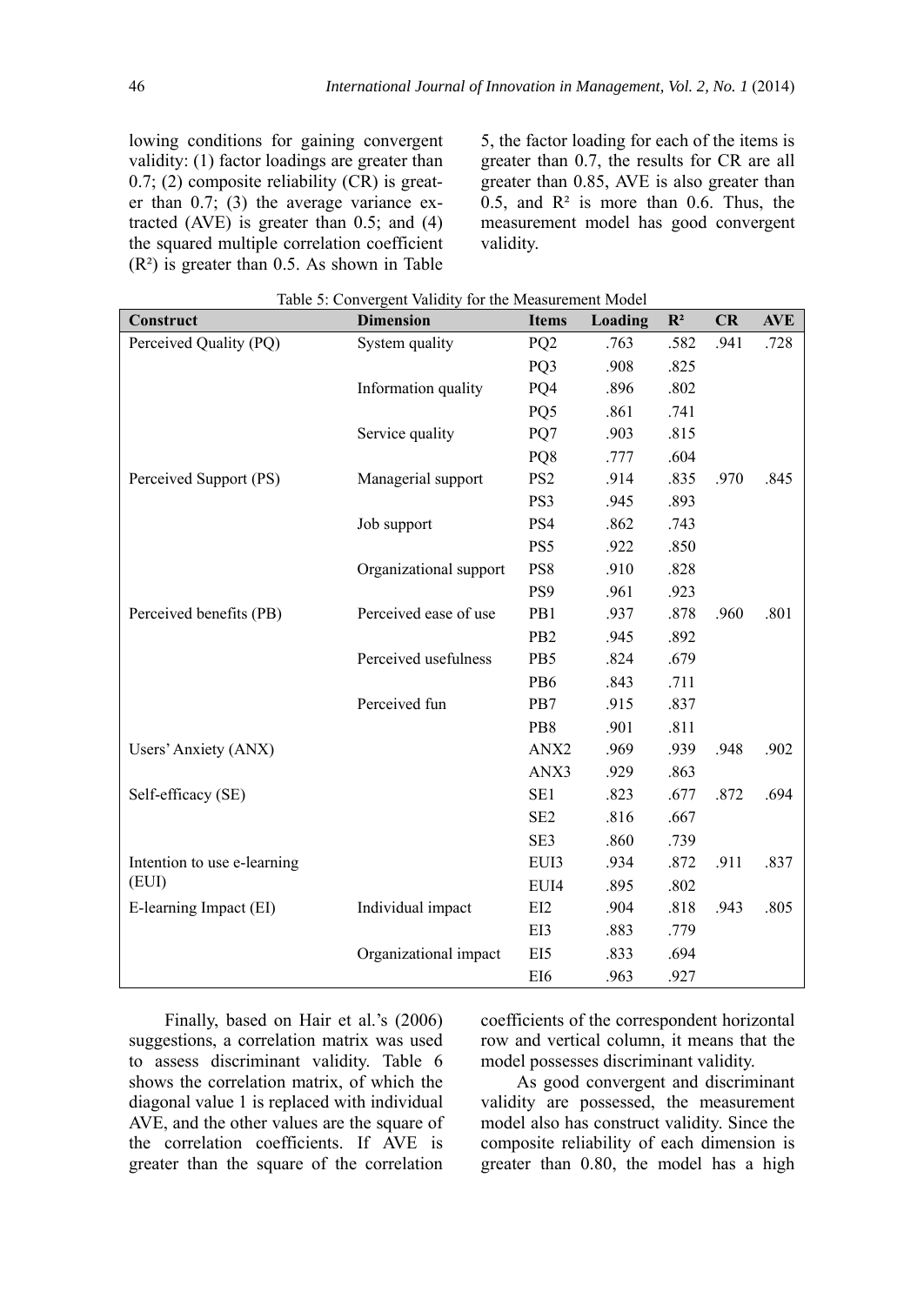degree of reliability and good internal con- sistency.

|            |       | Tuble 0. Discriminant vanuity for the bicasurement blouch |       |           |       |            |           |            |       |
|------------|-------|-----------------------------------------------------------|-------|-----------|-------|------------|-----------|------------|-------|
| Construct  | Mean  | <b>Std</b>                                                | PQ    | <b>PS</b> | PB    | <b>ANX</b> | <b>SE</b> | <b>EUI</b> | EI    |
| PQ         | 3.680 | 0.868                                                     | 0.728 |           |       |            |           |            |       |
| <b>PS</b>  | 3.520 | 0.951                                                     | 0.430 | 0.845     |       |            |           |            |       |
| <b>PB</b>  | 3.700 | 0.858                                                     | 0.610 | 0.600     | 0.801 |            |           |            |       |
| <b>ANX</b> | 2.340 | 0.955                                                     | 0.110 | 0.030     | 0.200 | 0.902      |           |            |       |
| SЕ         | 3.570 | 0.769                                                     | 0.390 | 0.280     | 0.550 | 0.130      | 0.694     |            |       |
| <b>EUI</b> | 3.510 | 0.887                                                     | 0.550 | 0.340     | 0.670 | 0.050      | 0.240     | 0.837      |       |
| ΕI         | 3.660 | 0.865                                                     | 0.550 | 0.740     | 0.780 | 0.130      | 0.340     | 0.750      | 0.805 |

Table 6: Discriminant Validity for the Measurement Model

Note. The diagonal values indicate the AVE.

#### **4.2 Structural Model**

After examining the measurement model through CFA and goodness-of-fit testing, a structural model and path analysis were established to determine the causal relationship among the variables. Firstly the overall fit of the structural model was examined. All fit indexes achieve a good fit (Normed chi-square  $(\chi/2df) = 2.071$ , GFI = 0.807, AGFI =  $0.759$ , RMR =  $0.051$ , RMSEA =  $0.072$ , TLI =  $0.917$ , CFI =  $0.929$ ,  $IFI = 0.929$ , which means that the model also has good fit. A path diagram is drawn to explain the causal relationship among the variables (Figure 1). The results of the path analysis show that the higher the perceived quality, the more it will have a significant positive impact on the intention to use e-learning (regression coefficient = 0.30,  $p \le 0.01$ ). This result supports H1. The proposed relationship between perceived quality and intention to use e-learning is proved, which is in line with Roca et al.'s (2006) findings. Also, it clarifies that perceived quality has a direct impact on intention to use e-learning. Perceived support doesn't affect intention to use e-learning as the relationship between perceived support and intention to use e-learning is insignificant (regression coefficient  $= -0.14$ , p=0.257). Hence, H2 is not supported. This result fits Cheng et al.'s (2012) findings, which indicates that perceived support (managerial support, work support and organizational support) has an indirect influence on the intention to use e-learning.

Perceived benefits have a highly significant positive effect on intention to use e-learning (regression coefficient  $= 1.00$ , p <0.001), which not only confirms the hypothesized relationship in H3, but also meets many perceived benefit related findings (Roca et al., 2006; Martínez-Torres et al., 2008; Wang and Wang, 2009; Lin, 2011).

There is a significant positive relationship between users' anxiety and intention to use e-learning (regression coefficient =  $0.16$ , p < 0.05), while self-efficacy has a significant negative effect on intention to use e-learning (regression coefficient =  $-0.26$ , p < 0.001). Thus, H4 and H5 are not supported. These results occur probably because e-learning systems are usually combined with certain courses that are compulsory for learners to undertake and complete. Under this circumstance, a contradictory situation is produced. Saba (2012) also mentioned that, "This negative finding may be explained by the mandatory nature of the e-learning systems". Finally, there exists a highly significant positive correlation between intention to use e-learning and e-learning impact (regression coefficient =  $0.92$ , p < 0.001), which asserts that the intention to use e-learning will enhance the e-learning impact, including both individual impact and organizational impact. In addition to supporting H6, it also meets DeLone and McLean's (2002) findings.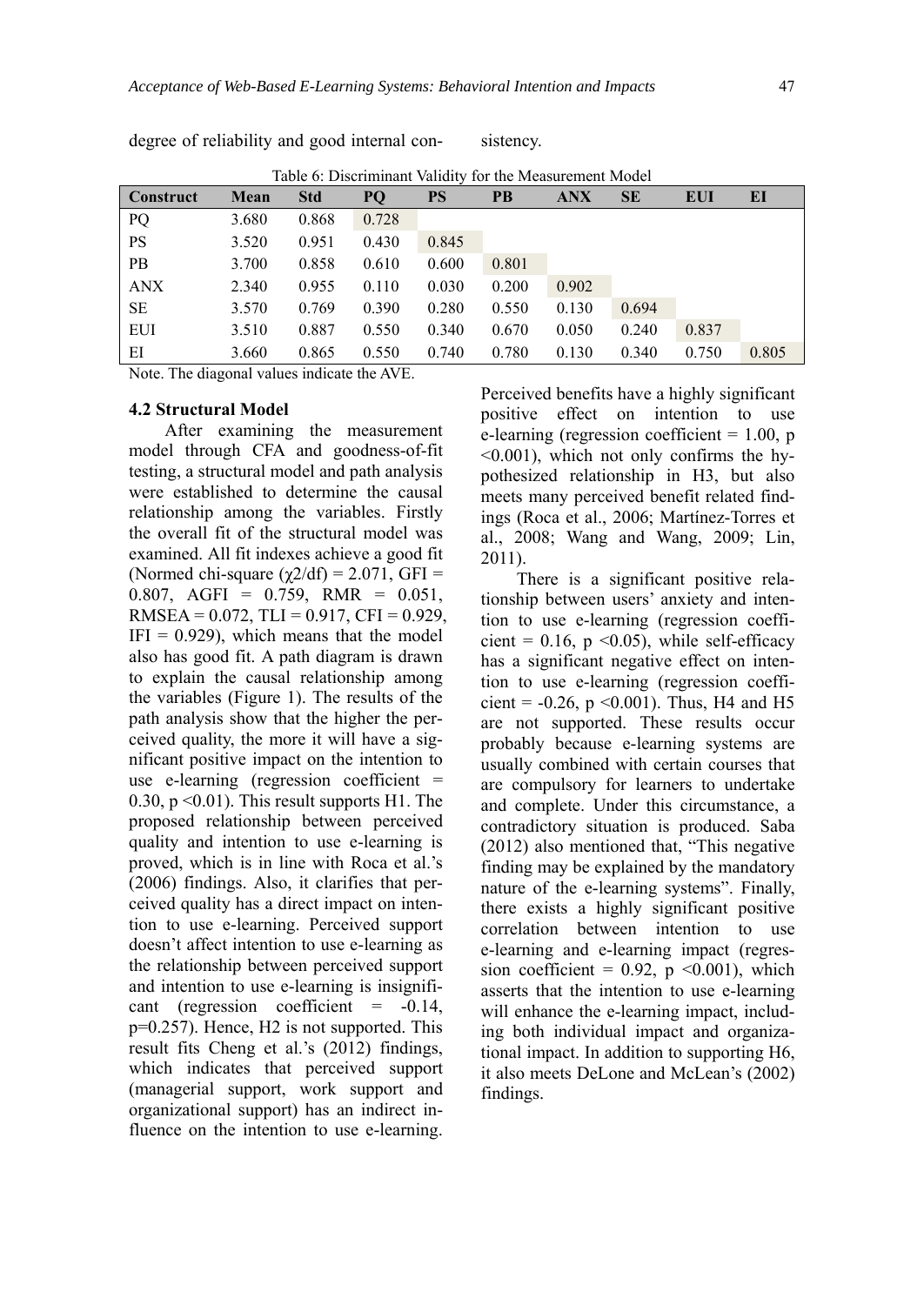

Note: Path significance: \*p<0.05; \*\*p<0.01; \*\*\*p<0.001 Figure 1. Structural Model and Path Analysis

#### **5. Conclusions**

#### **5.1 Discussion**

This research finds that perceived quality and perceived benefits have a direct impact on intention to use e-learning while the relationship between perceived support, users' anxiety and self-efficacy has no influence on the intention to use e-learning as proposed. This finding may come from the mandatory nature of e-learning (Saba, 2012). Meanwhile, based on some research findings, it is believed that the effects of these three variables on intention to use e-learning are indirect. These relationships are in need of future research for clarification. Additionally, the influence of the intention to use e-learning on e-learning impact is significant, which confirms the suggestion that, to some extent, the intention to use can replace "use" behavior as a

better alternative measure (DeLone and McLean, 2003).

#### **5.2 Managerial Implications**

The findings from this study confirm the importance of using e-learning for organizations. Using e-learning in the workplace can improve the staffs' individual and organizational performance. However, organizations should be careful when considering compulsory or optional policies for using e-learning systems. A mandatory nature may result in negative behavior intention and impact. In order to avoid the blind investment in new technology, managers can base their decision on quality factors so as to predict the success of the different e-learning systems. Due to organizations' limited resources, this finding is very meaningful. Additionally, organizations should pay attention to the intrinsic and extrinsic motivation of their staff to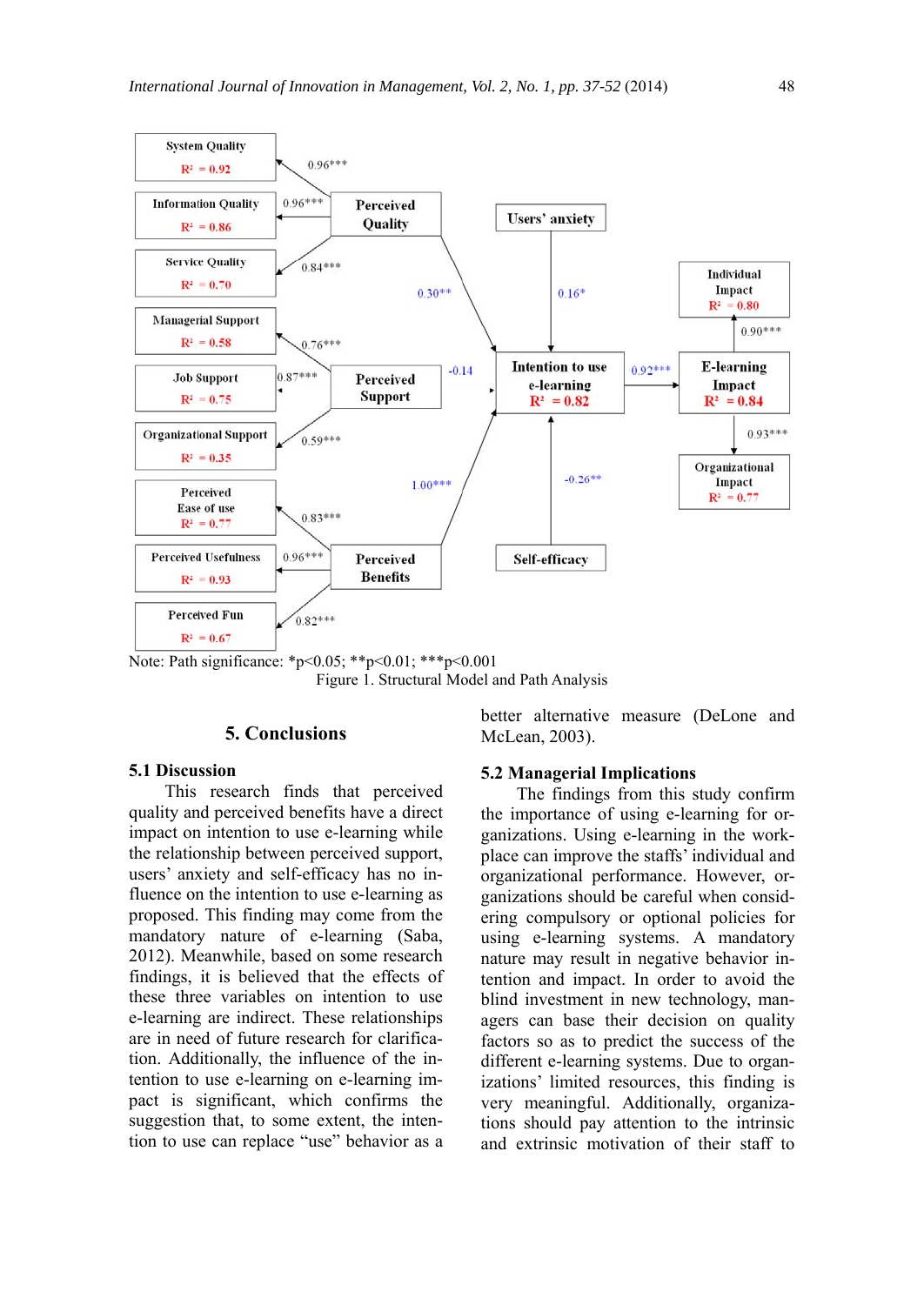enhance the e-learning system's effectiveness.

#### **5.3 Conclusion**

In theory, with research model development and analysis, this study identifies the correlation between various antecedents and the intention to use e-learning, and then explains how e-learning impacts on organizational and individual effectiveness. Adopting extrinsic motivation, intrinsic motivation, intention to use e-learning and e-learning impact into a comprehensive model, it is hoped that this study can provide more references to explore related literature on e-learning use. In practicality, it can be based on different motivational factors and effectiveness to determine whether it is suitable for organizations or individuals to adopt e-learning systems. Additionally, through this study, researchers can learn more about the critical factors of an e-learning platform's success, which can help to enhance and improve online learning (Saba, 2012). Moreover, organizations can avoid ignoring the actual effectiveness due to the blind pursuit of technological innovation (Porter, 2001).

#### **5.4 Future Research**

Although this study provides valuable insights, some potential limitations should be recognized. Firstly, the study relied on a sample of people who use e-learning systems to learn. Future research might enhance the sample size and increase the valid response rate. Secondly, there are a wide range of potential antecedents for the intention to use e-learning, and the limited theoretical and empirical research that has been conducted to date on factors that lead to the intention to use e-learning. Future research studies can widen their examination including other factors. Thirdly, the interpretations of issues pertinent to cross cultures and cross countries were not addressed in this paper and this could be a topic for future research.

#### **References**

- Ajzen, I. (1991). The theory of planned behavior. *Organizational Behavior and Human Decision Processe*s, *50*(2), 197-211.
- Anderson, J. C. and Gerbing, D. W. (1988). Structural equation modeling in practice: A review and recommendations tow-step approach. *Psychological Bulletin, 103(3)*, 411-423.
- Chen, H. J. (2010). Linking employees' e-learning system use to their overall job outcomes: An empirical study based on the IS success model. *Computers & Education*, *55*(4), 1628-1639.
- Cheng, B., Wang, M., Moormann, J., Olaniran, B. A., & Chen, N. S. (2012). The effects of organizational learning environment factors on e-learning acceptance. *Computers and Education, 58*(3)*,* 885-899.
- Cheng, B., Wang, M., Yang, S. J. H., Kinshuk, & Peng, J. (2011). Acceptance of competency-based workplace e-learning systems: Effects of individual and peer learning support. *Computers and Education, 57*(1), 1317-1333.
- Chiu, C. M., Sun, S. Y., Sun, P. C., & Ju, T. L. (2007). An empirical analysis of the antecedents of web-based learning continuance. *Computers & Education*, *49*(4), 1224-1245.
- Cho, V., Cheng, T. C. E., & Hung, H. (2009). Continued usage of technology versus situational factors: An empirical analysis. *Journal of Engineering and Technology Management, 26*(4)*,* 264-284.
- Davis, F. D. (1989). Perceived usefulness, perceived ease of use, and user acceptance of information technology. *MIS Quarterly, 13*(3), 318-340.
- DeLone, W. H., & McLean, E. R. (1992). Information systems success: The quest for dependent variable. *Information Systems Research, 3*(1)*,* 60-95*.*
- DeLone, W. H., & McLean, E. R. (2002). Information systems success revisited.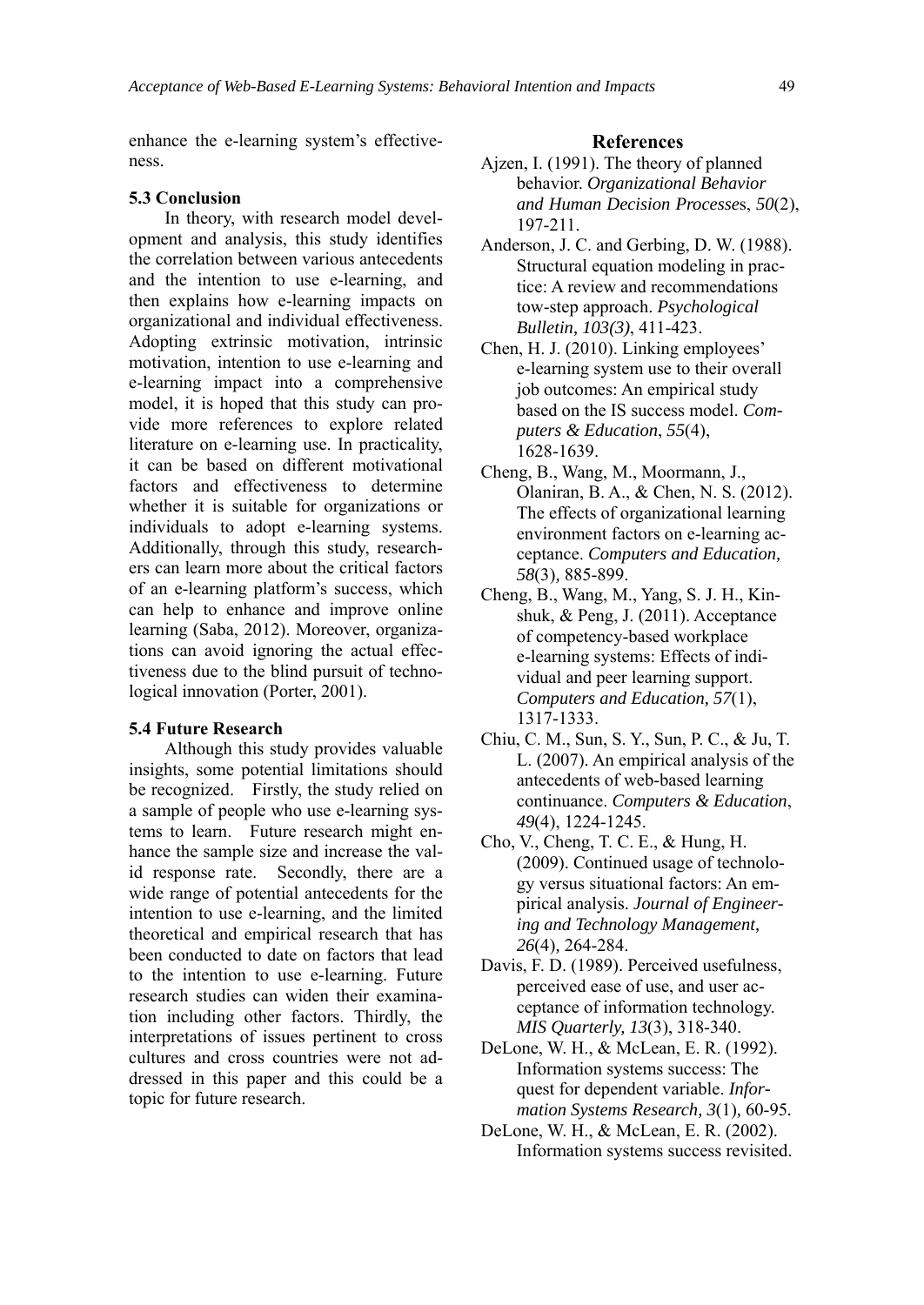*In Proceedings of the 35th Hawaii International Conference on Systems Sciences.*

- DeLone, W. H., & McLean, E. R. (2003). The DeLone and McLean model of information systems success: A ten-year update*. Journal of Management Information Systems, 19*(4), 9-30.
- Doll, W. J., Xia, W., & Torkzadeh, G. (1994). A confirmatory factor analysis of the end-user computing satisfaction instrument, *MIS Quarterly, 18(4)*, 453-461.
- Fishbein, M., & Ajzen, I. (1975), *Belief, attitude, intention, and behavior: An introduction to theory and research. reading*, Mass.: Addison-Wesley, 1975.
- Gable, G. G., Sedera, D., & Chan, T. (2008). Re-conceptualizing information systems success: The IS-impact measurement model. *Journal of the Association for Information Systems*, *9*(7), 377-408.
- Hair, J.F.J., Anderson, R.E., Tatham, R.L., Babin, B.J., & Black, W.C.(2006). *Multivariate data analysis* (6th Ed). New Jersey: Prentice-Hall.
- Hair, J.F.J., Anderson, R.E., Tatham, R.L., Babin, B.J., & Black, W.C.(2009). *Multivariate data analysis* (7th Ed). New Jersey: Prentice-Hall.
- Kline, R. B. (2005). Principles and practice of structural equation modeling (2nd ed.). New York: Guilford.
- Liao, C., Palvia, P., & Chen, J. L. (2009). Information technology adoption behavior life cycle: Toward a technology continuance theory (TCT). *International Journal of Information Management*, *29*(4), 309-320.
- Liaw, S. S., Huang, H. M., & Chen, G. D. (2007). Surveying instructor and learner attitudes toward e-learning*. Computers and Education, 49*(4), 1066-1080.
- Lin. K. M. (2011). E-learning continuance intention: Moderating effects of user

e-learning experience. *Computers and Education, 56*(2), 515-526.

- Martínez-Torres, M. R., Marín, S. L. T., Garca, F. B., Vazquez, S. G., Oliva, M. A., & Torres, T. (2008). A technological acceptance of e-learning tools used in practical and laboratory teaching, according to the european higher education area. *Behavior and Information Technology, 27*(6), 495-505.
- Ozkan, S., & Koseler, R. (2009). Multi-dimensional students' evaluation of e-learning systems in the higher education context: An empirical investigation. *Computers and Education*, *53*(4), 1285-1296.
- Petter, S., DeLone, W. H., & McLean, E. R. (2008). Measuring information systems success: Models, dimensions, measures, and interrelationships. *European Journal of Information Systems*, *17*(3), 236-263.
- Pituch, K. A., & Lee, Y. K. (2006). The influence of system characteristics on e-learning use. *Computers and Education, 47(2)*, 222–244.
- Roca, J. C., Chiu, C. -M. & Martı´nez, F. J. (2006). Understanding e-learning continuance intention: An extension of the technology acceptance mode*. International Journal of Human- Computer Studies*, *64*(8), 683-696.
- Saba, T. (2012). Implications of e-learning systems and self-efficiency on students' outcomes: A model approach. *Human-centric Computing and Information Sciences*, *2*(1), 1-11.
- Sam S. Adkins (2012). The asia market for self-paced eLearning products and services: 2011-2016 forecast and analysis. *Ambient Insight Research*.
- Selim, H. M. (2007). Critical success factors for e-learning acceptance: Confirmatory factor models. *Computers and Education, 49(2)*, 396–413.
- Sun, P. C., Tsai, R. J., Finger, G., Chen, Y. T., & Yeh, D. (2008). What drives a successful e-learning? An empirical investigation of the critical factors influencing learner satisfaction*. Com-*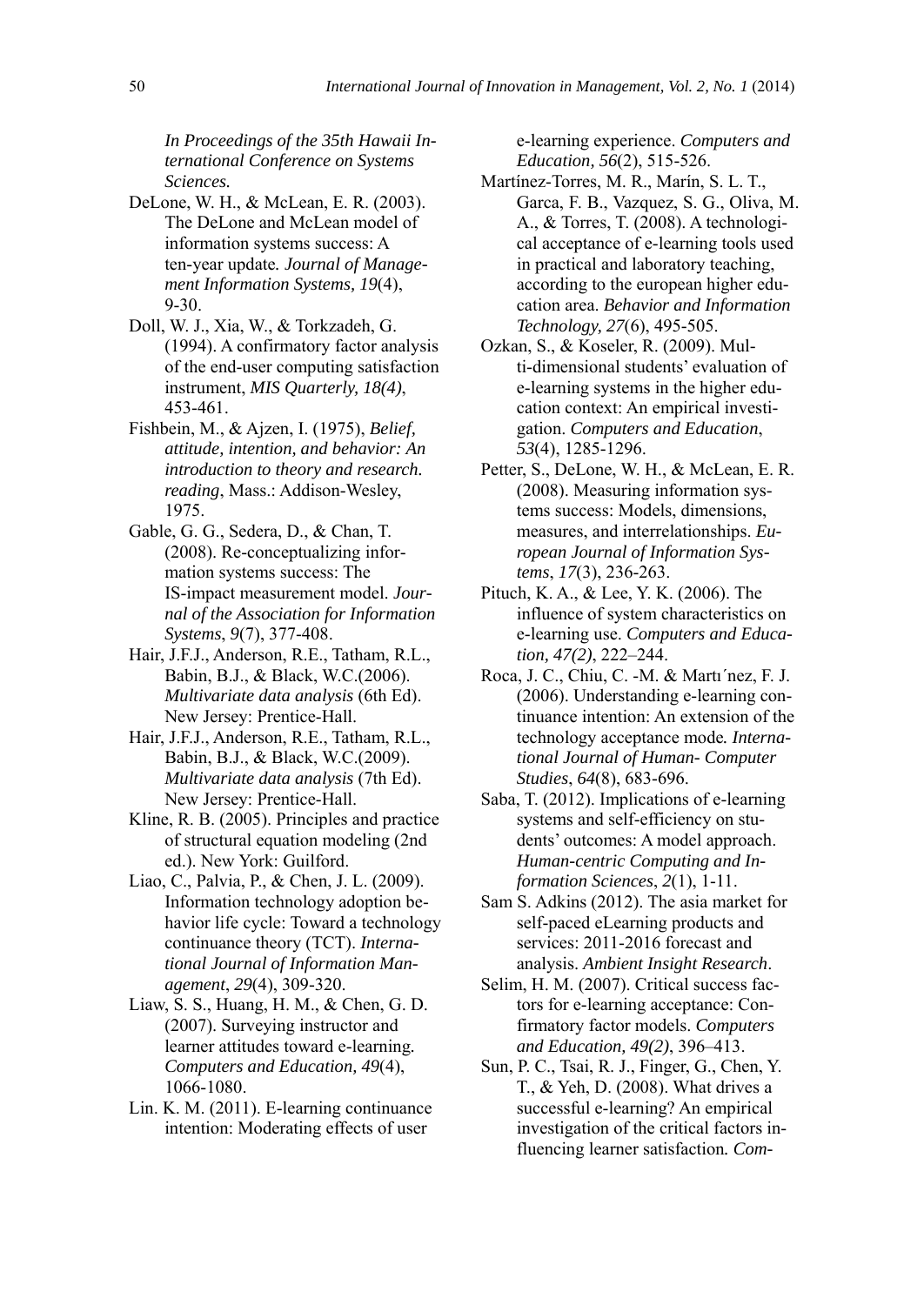*puters and Education*, *50*(4), 1183-1202.

- Udo, G. J., Bagchi, K. K., & Kirs, P. J. (2011). Using SERVQUAL to assess the quality of e-learning experience. *Computers in Human Behavior, 27*(3), 1272-1283.
- Venkatesh, V., & Davis, F. D. (2000). A theoretical extension of the technology acceptance model: Four longitudinal field studies. *Management Science*, *46*(2), 186-204.
- Venkatesh, V., Morris, M.G. Davis, G.B. & Davis, F.D. (2003). User acceptance of information technology: Toward a unified view. *MIS Quarterly, 27*(3), 425-78.
- Wang, W. T., & Wang, C. C. (2009). An empirical study of instructor adoption of web-based learning systems. *Computers and Education*, *53*(3), 761-774.
- Wixom, B. H., & Todd, P. A. (2005). A theoretical integration of user satisfaction and technology acceptance. *Information Systems Research, 16*(1), 85-102.
- Wu, W., & Hwang, L. -Y. (2010). The effectiveness of e-learning for blended courses in colleges: A multi-level empirical study. *International Journal of Electronic Business Management, 8*(4), 312-322.
- Zhang, Y., Fang, Y., Wei, K.-K. & Wang, Z. (2012). Promoting the intention of students to continue their participation in e-learning systems: The role of the communication environment. *Information Technology and People, 25*(4)*,* 356-375.

#### **About Authors**

**Ling-Lang Tang** is an Associate Professor in School of Management at Yuan Ze University of Taiwan. His research interests are in the areas of quality management, supply chain management, and e-business etc.

**Che-Han Hsu** is a lecturer at the Department of Business Administration, Lee-Ming Institute of Technology, Taiwan. He is currently a Ph.D. student in the College of Management, Yuan Ze University, Taiwan. His research interests include e-learning system and Technology Acceptance Model (TAM).

**Oanh Chau Kiet** is an MBA student of Yuan Ze University of Taiwan. She received her master's degree in School of Management at Yuan Ze University in June, 2014. Her major research interest is in e-learning.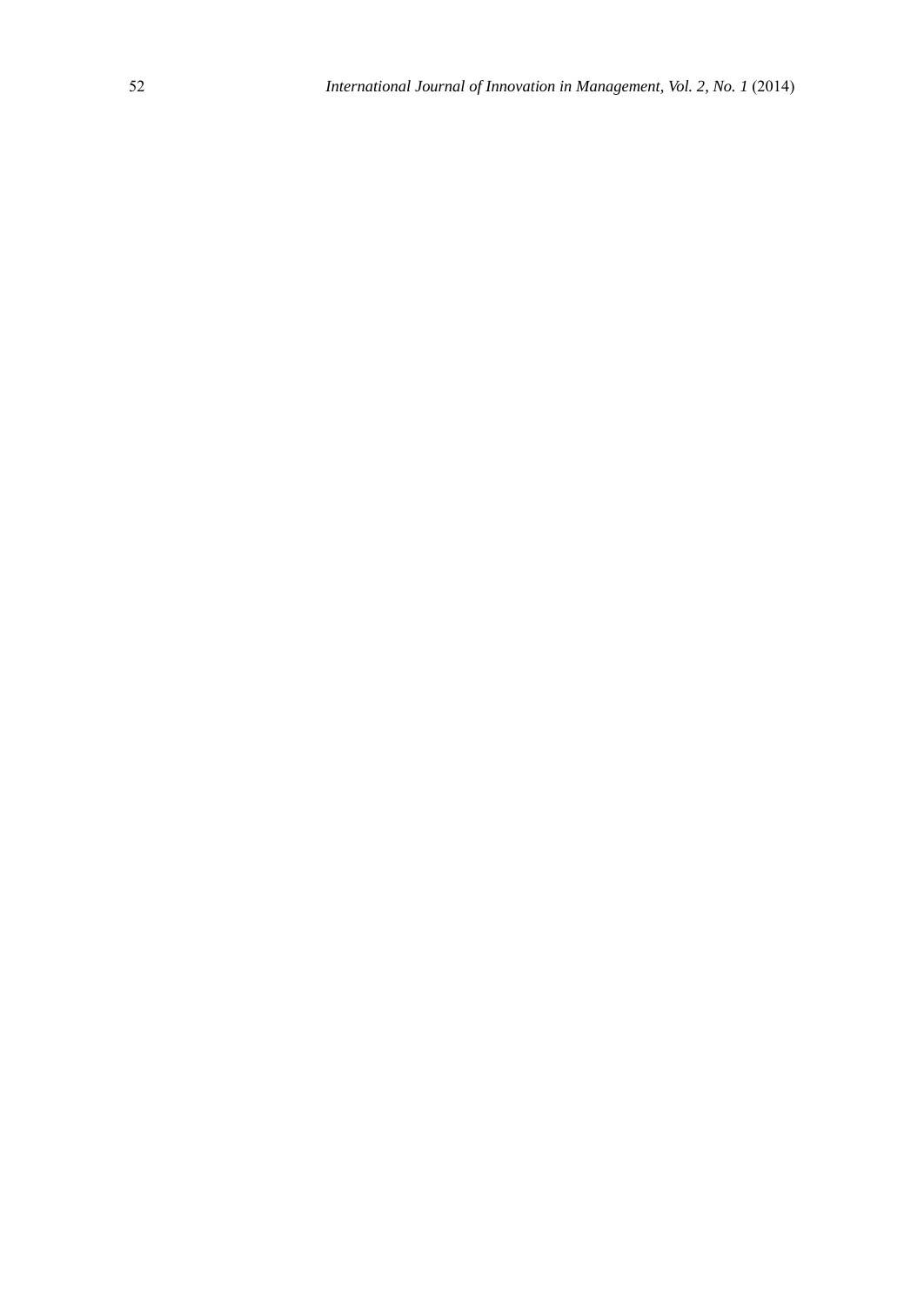# **Innovative Evaluation and Management of the Medical Care Network in Taiwan**

Ying-Chun  $Li<sup>1*</sup>$  and Lee-Huie Wang<sup>2</sup>

Institute of Health Care Management, National Sun Yat-Sen University, Taiwan<sup>1</sup> Department of Management, St.Joseph Hospital, Taiwan<sup>2</sup> ycli@faculty.nsysu.edu.tw<sup>1</sup>, wangleehuie@gmail.com<sup>2</sup> *\*Corresponding Author* 

Received 3 March 2014; received in revised form 8 May 2014; accepted 14 May 2014

#### **Abstract**

The medical care network plays a critical role within the health care system in Taiwan and consumes a huge amount of resources from budgets each year. However, very little study has been conducted to evaluate its performance. This study aims to conduct a performance evaluation and make suggestions for the innovative management of the medical care network.

A structured questionnaire was completed by health care professionals and administration staff working in southern Taiwan. The studied medical care network provides services to a metropolis and three rural areas, together with more than three million inhabitants. The questionnaire applied an importance-performance analysis (IPA) to measure respondents' perceptions regarding the importance of and satisfaction with 19 projects. Descriptive and inferential statistics were analyzed for the importance-performance analysis.

There were 380 valid questionnaires returned. Female respondents (75.5%) numbered considerably more than the male respondents. More respondents were aged 31-40 (31.8%). The occupation categories of the survey respondents included nurse (45.2%), clinicians (38.6%), and administrative staff and others (16.2%). More than 70% of the survey respondents had participated in related courses associated with the medical care network. The *t*-test results presented a significant difference between the average scores for the importance and satisfaction for each project (*p*<0.05). Projects associated with "patient safety and quality of care" had higher scores for importance and satisfaction. Projects associated with "community care" had lower scores for importance and satisfaction. Projects that "improve the quality of care for a disabled and vulnerable population" and that "prevent sexual harassment in health care facilities" have higher importance scores but lower satisfaction scores (located in quadrant II). It is necessary to concentrate more effort in these projects.

Based on our best knowledge, this is the first time in the literature that an importance-performance analysis has been applied to evaluate the performance of the medical care network in Taiwan. Study results showed the performance of the medical care network did not reach an optimum level. It is necessary to continuously evaluate the performances of the medical care network in order to develop effective strategies that enable innovative management policies for further improvement.

*Keywords: Importance-performance analysis (IPA), medical care network, program evaluation* 

#### **1. Introduction**

In 1986, the Department of Health in Taiwan began a medical care network policy promotion plan that was introduced in different phases. Phases I, II, III and IV

focused more on hardware construction and manpower planning. Phases V and VI were the "Holistic Health Care Project" and the "New Generation Health Navigation Project", respectively. Apart from enhancing the distribution of regional resources, the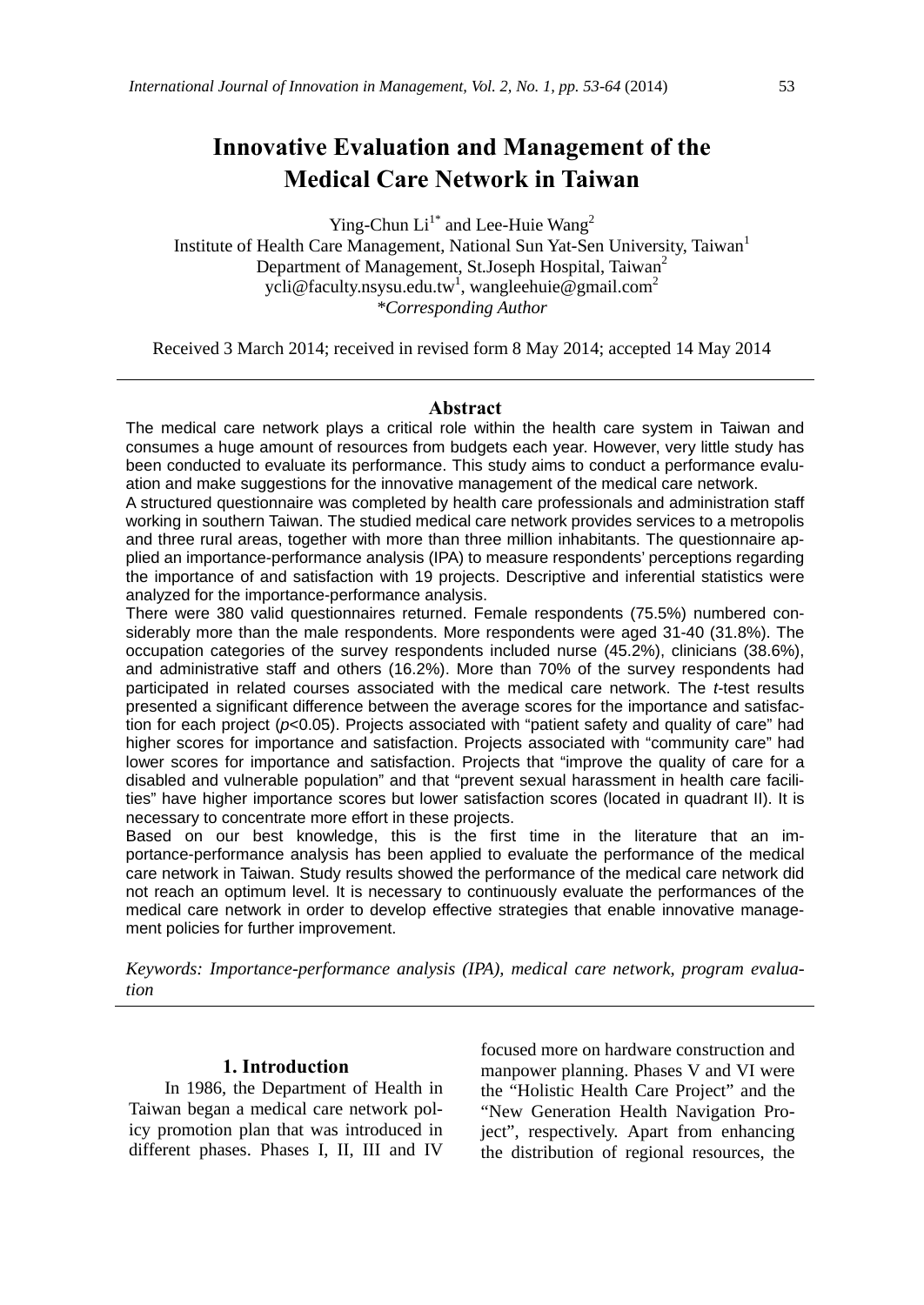plan includes the pursuit of high-quality medical care and patient safety. The embodiment of the six medical care regions in Taiwan is based on the medical needs of each district. The priorities are: to develop a medical care network, reinforce the exchange and cooperation between medical institutions within the region, and elevate the quality of regional medical care. The medical care network is classified as a major health policy. Therefore, achieving the effective allocation of resources whilst facing annual government budget cuts is critical.

Medical care networks play an essential role within the health care system in Taiwan and consume an enormous amount of resources each year. On average, the Taiwanese government has spent more than US\$ 5.5 hundred million each year on the medical care network (Department of Health, 2009). However, little study has been conducted to evaluate its performance. Whether the medical care network is able to meet its goals and offer a good performance or not is an important research and policy question. This study aims to conduct a performance evaluation and make suggestions for the innovative management of the medical care network.

To encourage better resource allocation under the increasing pressure of budget cuts, public policies, such as medical care networks, need to understand more about the important project topics and their performances, enabling policymakers to make effective adjustments. Therefore, it is appropriate to apply an importance-performance analysis to evaluate the medical care network in order to gather the necessary information. The importance-performance analysis (IPA) method measures user satisfaction regarding a given service so as to identify necessary improvement areas (Miranda, Chamorro, Murillo, Vega, 2010). The IPA has been applied in many fields to provide an insight into survey respondents' evaluations of critical issues in service programs and as an effective method to set priorities

(Abalo, Varela, and Manzano, 2007; Hemmasi, Strong, and Taylor, 1994; Martilla and James, 1977; Matzler et al., 2004). Examples of such fields are the automobile industry (Martilla and James, 1977), hotel selection (Chu and Choi, 2000), higher education (Lewis, 2004), banking services (Matzler, Sauerwein and Heischmidt, 2003), hospitality and tourism research (Oh, 2001; Deng, 2007), and government projects (Wong et al., 2011). The IPA method has also been extended to evaluate health care programs and provided useful improvement suggestions. Examples include primary health care service evaluations (Miranda, Chamorro, Murillo, and Vega, 2010), management of health care services (Lopes and Maia, 2012), the internal marketing of hospital management (Chen and Lin, 2013), health care system evaluation (Dolinsky and Caputo, 1991), and hospital analysis (Yavas and Shemwell, 2001). The importance perspective can be perceived as expectations and the performance perspective can be perceived as satisfaction that is analyzed by categorizing them into four quadrants (Figure 1). No previous study has applied the importance-performance analysis to measure the performance of the medical care network in Taiwan. This study will conduct such an innovative evaluation in order to assess the medical care network in detail.

#### **2. Methods**

This study conducted survey research through a structured questionnaire. The questionnaire was designed and based on the literature review and the applied framework of the importance-performance analysis. The questionnaire has two main parts. The first part is associated with the socio-demographic information of the survey respondents. The second part measures the respondents' perceptions about importance and satisfaction for each project within the medical care network. The questionnaire was evaluated during several steps. First, experts were invited to review the questionnaire and conduct a content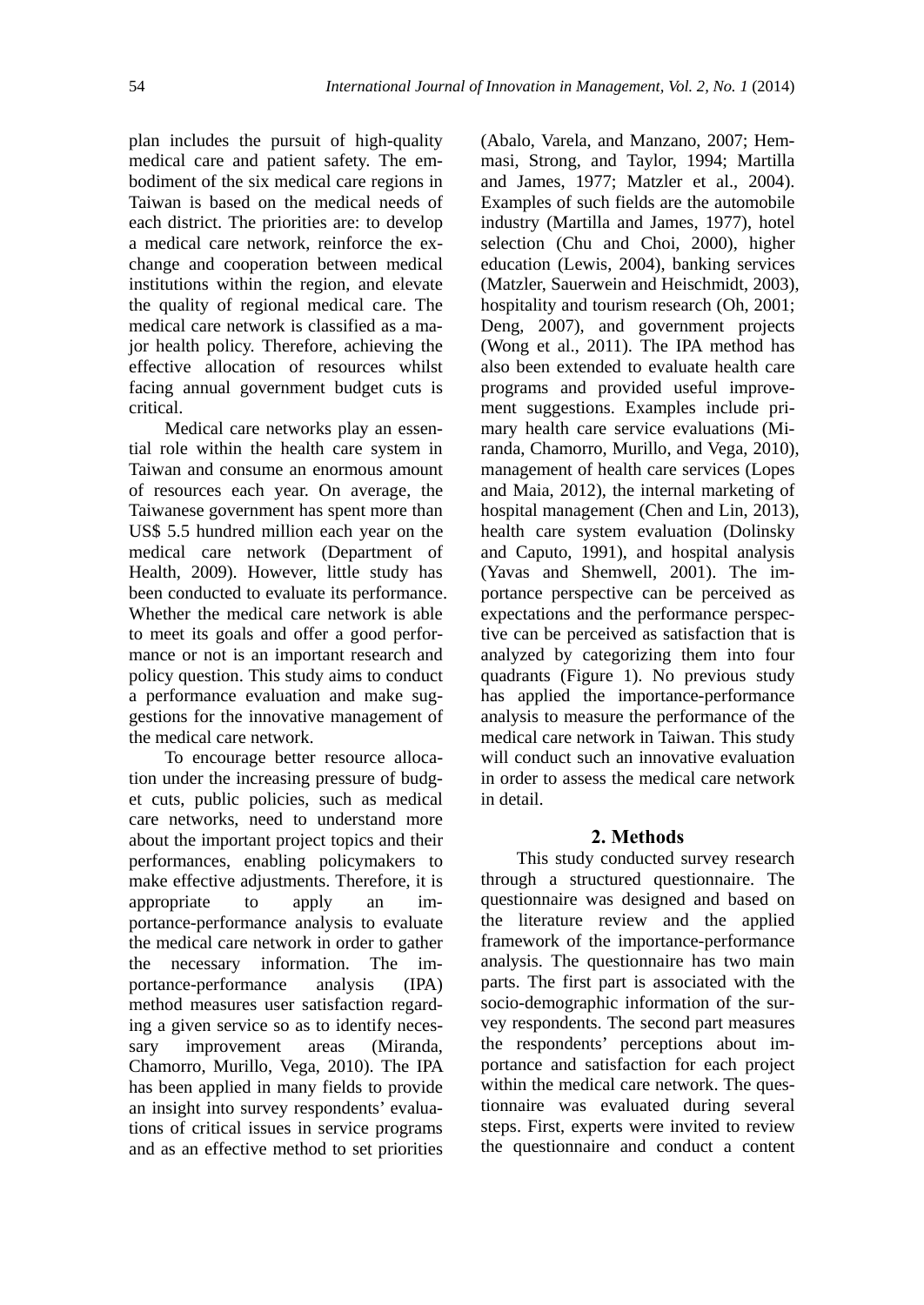validity analysis. Inappropriate words or sentences were removed or modified based on the experts' comments. Six experts reviewed the questionnaire and provided comments on the revision of items regarding the collection of respondent's background information (such as age group, hospital type) and project names (to be more specific) in the measurements. The experts were from different professional fields (one professor, three senior physicians working in different hospitals, one hospital president, and one hospital manager) and who had experience of projects undertaken by the medical care network. Second, a principal component analysis and the varimax method were used to conduct an exploratory factor analysis. Two major factors were extracted, namely "patient safety and quality of care" and "continued education and community care". The reliability test indicated that "patient safety and quality of care" and "continued education and community care" had a Cronbach's alpha value equal to 0.949 and 0.924, respectively. The closer the Cronbach's alpha coefficient is to 1.0 presents greater internal consistency of the scale items. Cronbach's alpha of 0.7 or above is considered adequate (Chen and Lin, 2013; Watson and Thompson, 2006).

The importance-performance analysis was applied to analyze the survey respondents' perceptions associated with different projects regarding the medical care network. A two- dimensional quadrant grid was drawn to indicate the associations between importance and performance from the respondents' perceptions. Within the quadrant grid, the perceptions of importance were measured on the Y-axis and the perceptions of performance (measured as satisfaction) were measured on the X-axis (Figure 1). Satisfaction is a proxy measurement of project performance. It is taken from the health care professionals' perspectives. If the project performs well, then the health care professionals will have higher satisfaction with such a project. A 5-point Likert scale was used to evaluate respondents' perceptions about the importance and satisfaction of each project within the medical care network. The questionnaire items were scored as "strongly agree/satisfied (5)", "agree/satisfied (4)", "not sure (3)", "disagree/unsatisfied (2)", and "strongly disagree/unsatisfied (1)". The mean scores for overall importance (3.83) and overall satisfaction (3.68) were used to split the axes. This is based on the suggestion by Martilla and James (1977) that cross-hair placement is a relative judgment, rather than an absolute measurement (Chen and Lin, 2013). Specific scores for the importance and satisfaction for each project were placed onto the quadrant grid accordingly.

The studied medical care network provides services to a metropolis and three rural areas totaling more than three million inhabitants. Eight hundred and fifty four questionnaires were sent to health care professionals and administrative staff working in health care facilities located in southern Taiwan. Four hundred and twelve questionnaires were returned with a 48.3% response rate. SPSS 17.0 statistical software was applied to analyze the descriptive and inferential analyses.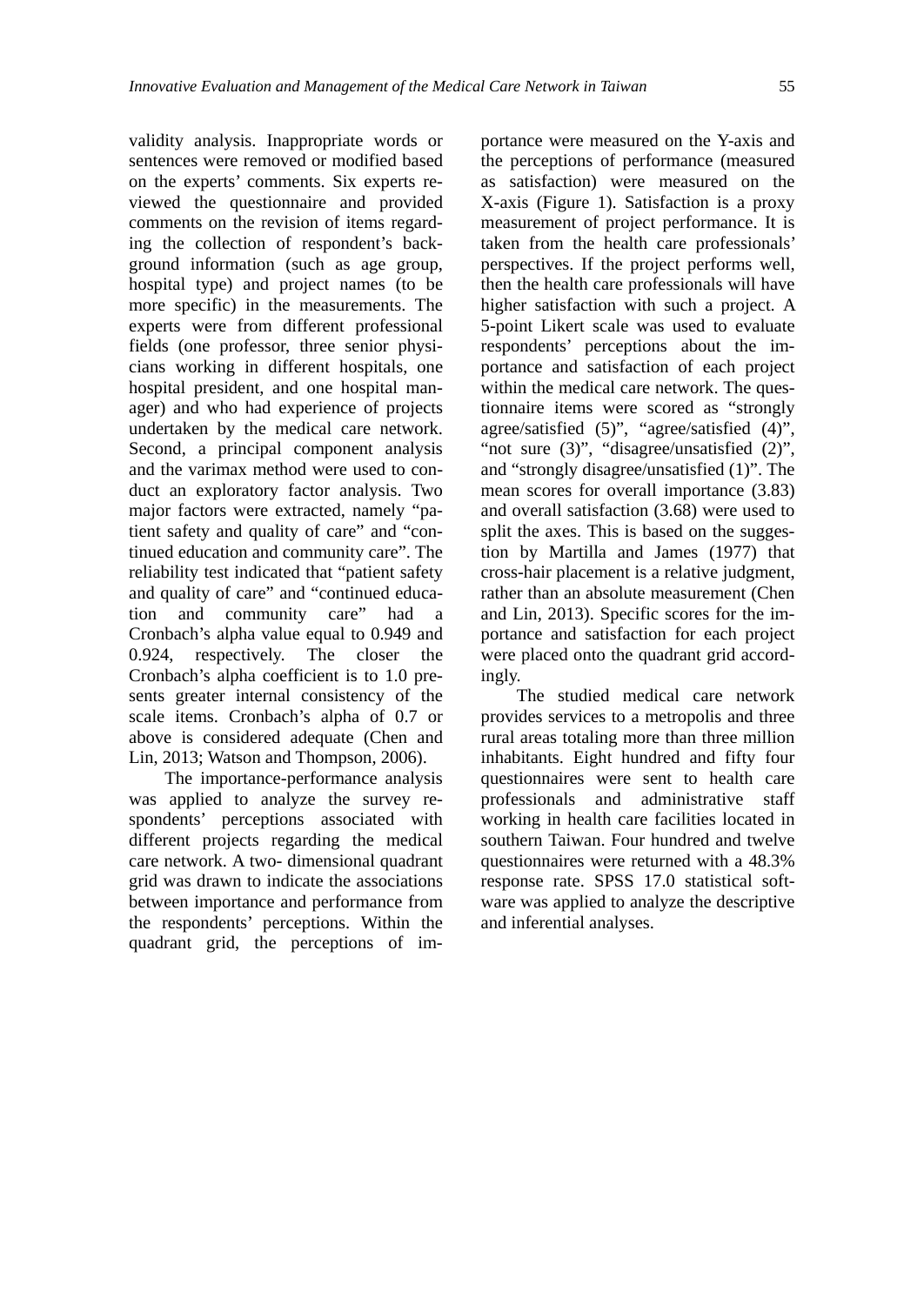

Figure 1: Importance – Performance Analysis

#### **3. Results**

The major study results include descriptive analyses and importance-performance analysis. After excluding the incomplete questionnaires, there were 380 valid questionnaires. Table 1 presents the demographic factors of the survey respondents. Female respondents (75.5%) numbered more than the male respondents. A large number of respondents were aged 31-40 (31.9%). Among the respondents working in different hospital types, community hospitals accounted for the largest number of participants (36.2%), followed by clinics (31.5%), regional hospitals (18.3%), medical centers (12.4%), and long term care facilities (1.6%). The majority of facilities were in private ownership (62.5%). The occupation categories of the survey respondents included nurses (45.2%), clinicians (38.6%), and administrative staff and others (16.2%). More than 70% of the survey respondents have participated in related courses associated with the medical care network, such as continued education, patient safety, patient-centered care, quality of care, community care, and early intervention for children with developmental problems.

Table 2 presents the average scores and standard deviations of importance and satisfaction for each project. All of the average scores for importance are higher than the average scores for satisfaction. A paired *t*-test was conducted to evaluate whether or not the mean importance scores differed significantly from the mean satisfaction scores. The *t*-test analyses indicated a significant difference in the average scores between importance and satisfaction (*p*<0.05). The gap scores between importance and satisfaction for each project were also estimated and all had positive values.

This study evaluated the importance and performance of the medical care network by collecting survey respondents' viewpoints about importance levels and satisfaction levels associated with different projects. The average scores of the importance levels for different projects were used as the Y values with the average scores of the satisfaction levels used as the X values in order to ascertain the IPA figures (Figure 2). Quadrant I of Figure 2 indicates "keep up the good work", which implies these projects have a higher importance and satisfaction within the respondents' viewpoints and should continue to be maintained. Projects located in quadrant I include: continued education for health care professionals and non-health care professionals in the Kaohsiung area (project 1), the setting-up of goals for patient safety among different health care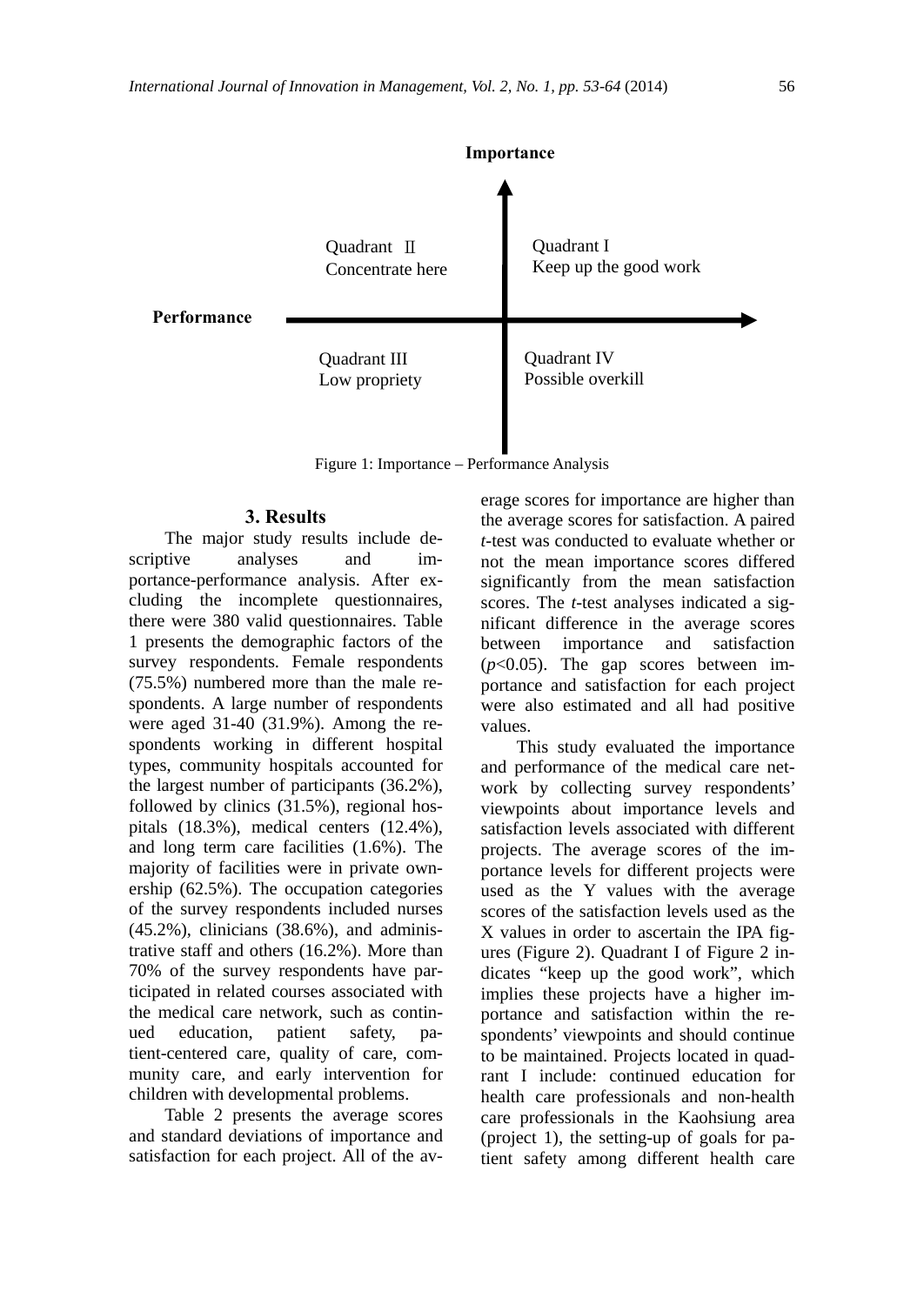facilities (project 3), education courses and benchmark learning for patient safety (project 4), medical care models for stroke and acute myocardial infarction (project 5), workshops on health education and ethics (project 7), promotion of the quality of primary care (project 11), building a community care network (project 12), the integration of regional medical care resources (project 18), and website performance of the medical care network (project 19).

| Variables                                                      | Frequency      | $\frac{0}{0}$ | Cumulative % |
|----------------------------------------------------------------|----------------|---------------|--------------|
| Areas                                                          |                |               |              |
| Kaohsiung                                                      | 302            | 79.5          | 79.5         |
| Ping-Tung                                                      | 74             | 19.5          | 99.0         |
| Peng-Hu                                                        | $\overline{4}$ | 1.0           | 100.0        |
| Gender                                                         |                |               |              |
| Men                                                            | 93             | 24.5          | 24.5         |
| Women                                                          | 287            | 75.5          | 100.0        |
| Age                                                            |                |               |              |
| $\leq 30$                                                      | 105            | 27.7          | 27.7         |
| $31 - 40$                                                      | 121            | 31.9          | 59.6         |
| $41 - 50$                                                      | 93             | 24.5          | 84.1         |
| 51-60                                                          | 42             | 11.1          | 95.2         |
| $\geq 61$                                                      | 18             | 4.8           | 100.0        |
| <b>Health Care Facilities</b>                                  |                |               |              |
| Clinics                                                        | 119            | 31.5          | 31.5         |
| District hospitals                                             | 137            | 36.2          | 67.7         |
| Regional hospitals                                             | 69             | 18.3          | 86.0         |
| Medical centers                                                | 47             | 12.4          | 98.4         |
| Long term care                                                 | 6              | 1.6           | 100.0        |
| Ownerships of health care facilities                           |                |               |              |
| Public                                                         | 38             | 10.0          | 10.0         |
| Private                                                        | 237            | 62.5          | 72.5         |
| Not-for-profit                                                 | 81             | 21.4          | 93.9         |
| Non-profit associations                                        | 23             | 6.1           | 100.0        |
| Health care facility department                                |                |               |              |
| Administration                                                 | 48             | 12.8          | 12.8         |
| Medical care                                                   | 146            | 38.6          | 51.4         |
| Nursing                                                        | 171            | 45.2          | 96.6         |
| Other                                                          | 13             | 3.4           | 100.0        |
| Have participated in courses or activities in the medical care |                |               |              |
| network                                                        |                |               |              |
| Yes                                                            | 269            | 70.8          | 70.8         |
| Continued education                                            | 208            | 29.3          | 29.3         |
| Patient safety                                                 | 100            | 14.1          | 43.4         |
| Patient-centered care                                          | 138            | 19.4          | 62.8         |
| Quality of care                                                | 127            | 17.9          | 80.7         |
| Community care                                                 | 71             | 10.0          | 90.7         |
| Early intervention for children with development problems      | 21             | 3.0           | 93.7         |
| Emergency medical care                                         | 45             | 6.3           | 100.0        |
| No                                                             | 111            | 29.2          | 100.0        |

| Table 1: Backgrounds of Survey Respondents (N=380) |  |
|----------------------------------------------------|--|
|                                                    |  |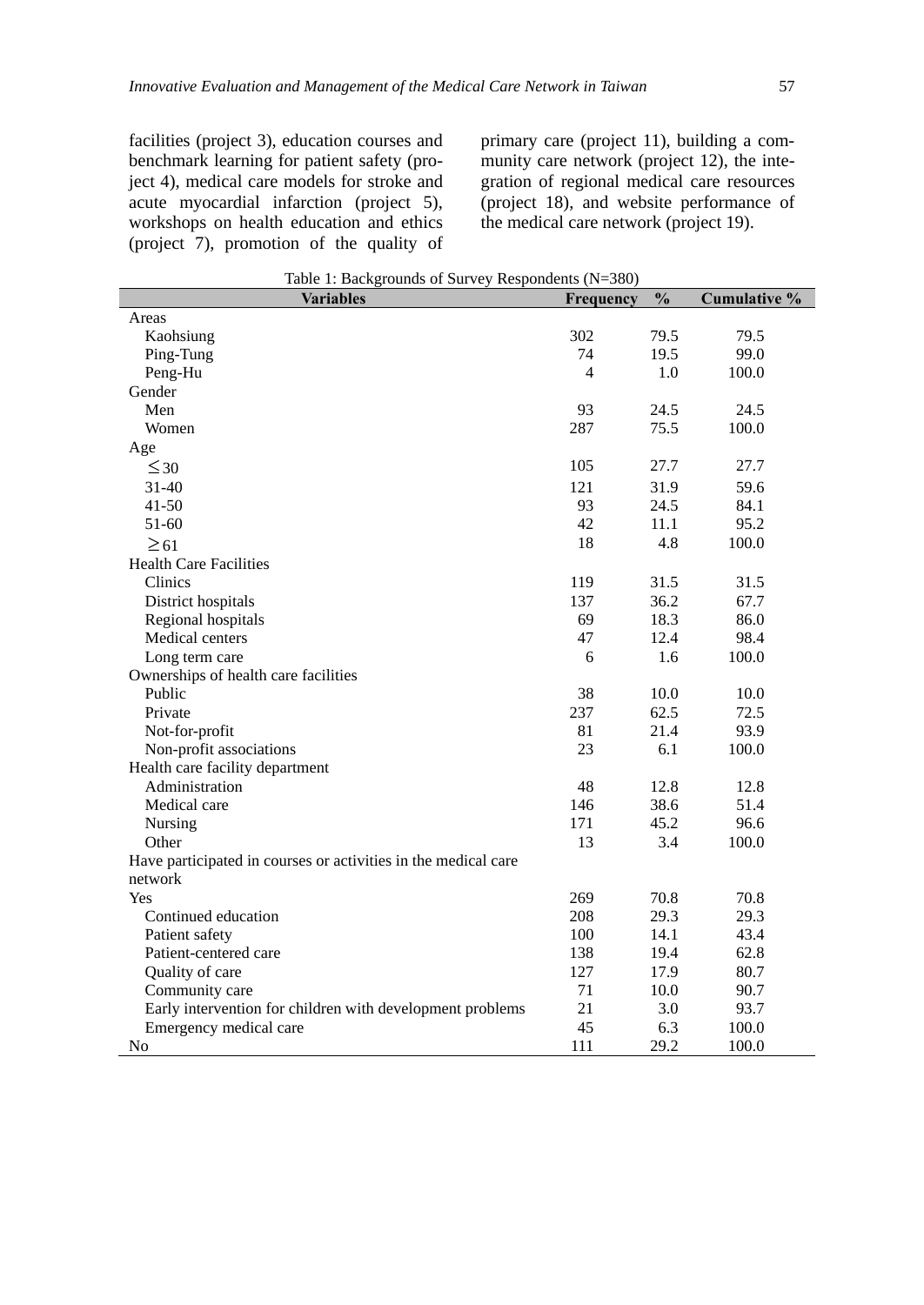|                                                                                                                                                  |      | Importance |      | <b>Satisfaction</b> |      | Gap       |        |
|--------------------------------------------------------------------------------------------------------------------------------------------------|------|------------|------|---------------------|------|-----------|--------|
| Projects                                                                                                                                         | Mean | SD         | Mean | <b>SD</b>           | Mean | <b>SD</b> | t-test |
| 01. Continued educa-<br>tion for health care<br>professionals and<br>non-health care profes-<br>sionals in the<br>Kaohsiung area                 | 4.04 | 0.703      | 3.88 | 0.722               | 0.16 | $-0.019$  | .000   |
| 02. Continued educa-<br>tion for health care<br>professionals and<br>non-health care profes-<br>sionals in the<br>Ping-Tung and<br>Peng-Hu areas | 3.74 | 0.826      | 3.67 | 0.751               | 0.07 | 0.075     | .043   |
| 03. Setting-up of goals<br>for patient safety<br>among different health<br>care facilities                                                       | 3.96 | 0.754      | 3.79 | 0.767               | 0.17 | $-0.013$  | .000   |
| 04. Education courses<br>and benchmark learn-<br>ing for patient safety                                                                          | 3.98 | 0.731      | 3.78 | 0.772               | 0.2  | $-0.041$  | .000   |
| 05. Medical care mod-<br>els for stroke and acute<br>myocardial infarction                                                                       | 3.9  | 0.736      | 3.69 | 0.778               | 0.21 | $-0.042$  | .000   |
| 06. Improve the quality<br>of care for disabled and<br>vulnerable population                                                                     | 3.87 | 0.772      | 3.67 | 0.808               | 0.2  | $-0.036$  | .000   |
| 07. Workshops on<br>health education and<br>ethics                                                                                               | 3.89 | 0.741      | 3.76 | 0.765               | 0.13 | $-0.024$  | .000   |
| 08. Health care work-<br>shops for the vulnera-<br>ble population                                                                                | 3.77 | 0.802      | 3.63 | 0.803               | 0.14 | $-0.001$  | .000   |
| 09. Prevention of sexu-<br>al harassment in health<br>care facilities                                                                            | 3.84 | 0.789      | 3.67 | 0.795               | 0.17 | $-0.006$  | .000   |
| 10. Promote electronic<br>medical records system<br>in health care facilities                                                                    | 3.76 | 0.838      | 3.66 | 0.825               | 0.1  | 0.013     | .006   |
| 11. Promotion of qual-<br>ity of primary care                                                                                                    | 3.84 | 0.786      | 3.68 | 0.833               | 0.16 | $-0.047$  | .000   |
| 12. Building a commu-<br>nity care network                                                                                                       | 3.87 | 0.777      | 3.72 | 0.798               | 0.15 | $-0.021$  | .000   |
| 13. Patient referral<br>system                                                                                                                   | 3.81 | 0.772      | 3.64 | 0.764               | 0.17 | 0.008     | .000   |
| 14. Comprehensive<br>evaluation center for<br>children's development<br>in the Ping-Tung area                                                    | 3.65 | 0.9        | 3.56 | 0.792               | 0.09 | 0.108     | .020   |
| 15. Early intervention<br>for children with de-<br>velopmental problem in<br>the Peng-Hu area                                                    | 3.63 | 0.882      | 3.56 | 0.815               | 0.07 | 0.067     | .104   |

Table 2: Assessment of Importance, Satisfaction and Gap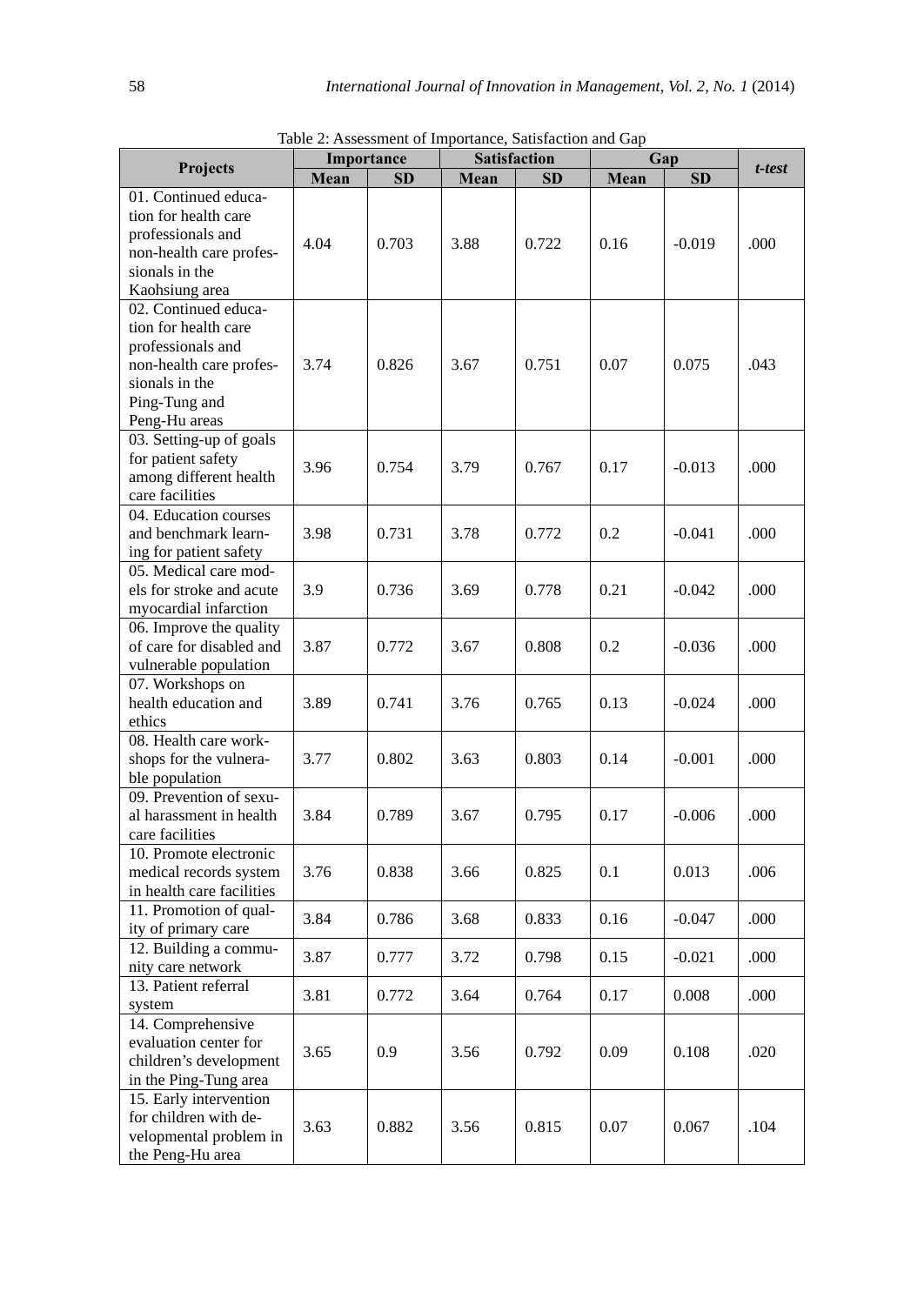|                                                                     | Importance |           | <b>Satisfaction</b> |           | Gap  |           |        |  |
|---------------------------------------------------------------------|------------|-----------|---------------------|-----------|------|-----------|--------|--|
| <b>Projects</b>                                                     | Mean       | <b>SD</b> | <b>Mean</b>         | <b>SD</b> | Mean | <b>SD</b> | t-test |  |
| 16. Enhance emergency<br>care for remote areas                      | 3.68       | 0.897     | 3.55                | 0.835     | 0.13 | 0.062     | .003   |  |
| 17. Integration of pa-<br>tient referral systems in<br>remote areas | 3.77       | 0.837     | 3.62                | 0.821     | 0.15 | 0.016     | .000   |  |
| 18. Integration of re-<br>gional medical care<br>resources          | 3.88       | 0.821     | 3.71                | 0.822     | 0.17 | $-0.001$  | .000   |  |
| 19. Website perfor-<br>mance of the medical<br>care network         | 3.85       | 0.817     | 3.69                | 0.826     | 0.16 | $-0.009$  | .000   |  |



#### **Satisfaction**

Figure 2: Results of the Importance-Performance Analysis

Quadrant II of Figure 2 indicates "concentrate here", which implies that projects located here have higher importance but lower satisfaction from the respondents' viewpoints. Projects in quadrant II include: improve the quality of care for the disabled and vulnerable population (project 6), and prevent sexual harassment in health care facilities (project 9). These projects need to put more effort toward improving their performances.

Quadrant III of Figure 2 indicates "low priority", which implies that projects in this area having lower importance and lower satisfaction from the respondents'

viewpoints. The medical care network needs to reconsider the efficiency of putting resources toward them. Projects in quadrant III include: continued education for health care professionals and non-health care professionals in the Ping-Tung and Peng-Hu areas (project 2), health care workshops for the vulnerable population (project 8), promotion of electronic medical records system in health care facilities (project 10), patient referral system (patient 13), comprehensive evaluation center for children's development in the Ping-Tung area (project 14), early intervention for children with developmental problems in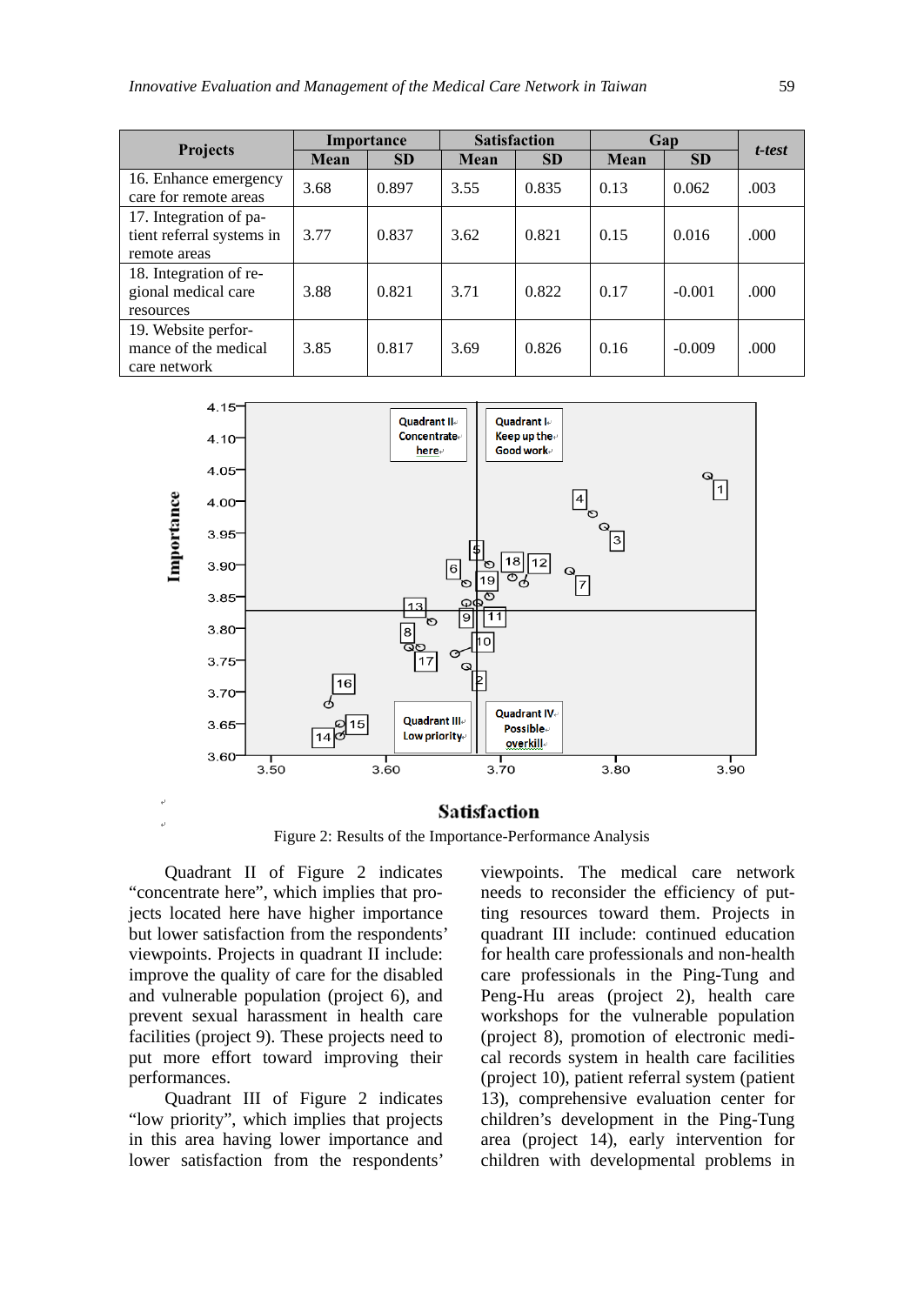the Peng-Hu area (project 15), enhance emergency care for remote areas (project 16), and the integration of patient referral systems in remote areas (project 17).

Quadrant IV of Figure 2 indicates possible overkill", which implies projects in this area as having lower importance but higher satisfaction from the respondents' viewpoints. The priority of providing resources for these kinds of projects needs to be reviewed. However, there is no project in this study that is located in this quadrant.

#### **4. Discussions**

The medical care network plays a significant role in the health care system of Taiwan. However, little research has studied its performance to date, nor made suggestions for effective management. This study aims to fill this research gap. Based on our best knowledge, this is the first time in literature that an importance-performance analysis has been applied to measure the performance of the medical care network in Taiwan. To enable better policy evaluations and suggestions, it is necessary to understand the importance of the network and how it performs from the health care professionals' perspectives. Because health care professionals are directly involved in various projects in the medical care network, their experiences and opinions can provide valuable insights for network improvements. The IPA was conducted as an analysis approach, which is the innovative evaluation of the medical care network. Meanwhile, based on the study results, recommendations are proposed for management improvements, which have not been properly undertaken in previous years. The study results for the importance-performance analysis indicated that not every project presents high importance and high satisfaction from the viewpoints of health care professionals. Some projects have higher importance but lower satisfaction. Some projects even have lower importance and lower satisfaction. It is necessary to look at the characteristics of these projects in details.

The health care professionals expressed significantly higher importance scores than the satisfaction scores for every project within the medical care network  $(p<0.05)$ . These results are similar to previous studies (Chen and Lin, 2013; Miranda, Chamorro, Murillo, and Vega, 2010). The results also imply that there is room for improvement across all projects. With limited resources, the medical care network may look at the discrepancies between the importance and satisfaction scores and give a higher priority to those projects with greater differences in scores (Miranda, Chamorro, Murillo, and Vega, 2010). Project 5 (medical care models for stroke and acute myocardial infarction) and project 6 (improve quality of care for a disabled and vulnerable population) were the two projects with the highest differences in scores. It is necessary to place more effort into these projects in order to decrease the differences. For example, the survey respondents recorded a much higher importance score (3.90) for project 5. The satisfaction score of project 5 is slightly higher than average (3.69). Project 5 involves medical care models for cardiovascular and heart diseases. These diseases are among the top ten causes of death in Taiwan. This implies that even though health care professionals are satisfied with project 5, they still wish for it to be continuously improved because they think project 5 is very important. It is necessary to review the current medical care models for these diseases in order to ascertain areas for improvement. The benchmark learning process and shared experiences form good models that will assist the network to have better medical care models for these diseases.

Nine out of the nineteen projects (9/19=47%) are located in the "keep up the good work" quadrant. In quadrant I, the health care professionals expressed higher importance and higher satisfaction with these projects. These projects are more associated with patient safety and patient-centered care. This could due to the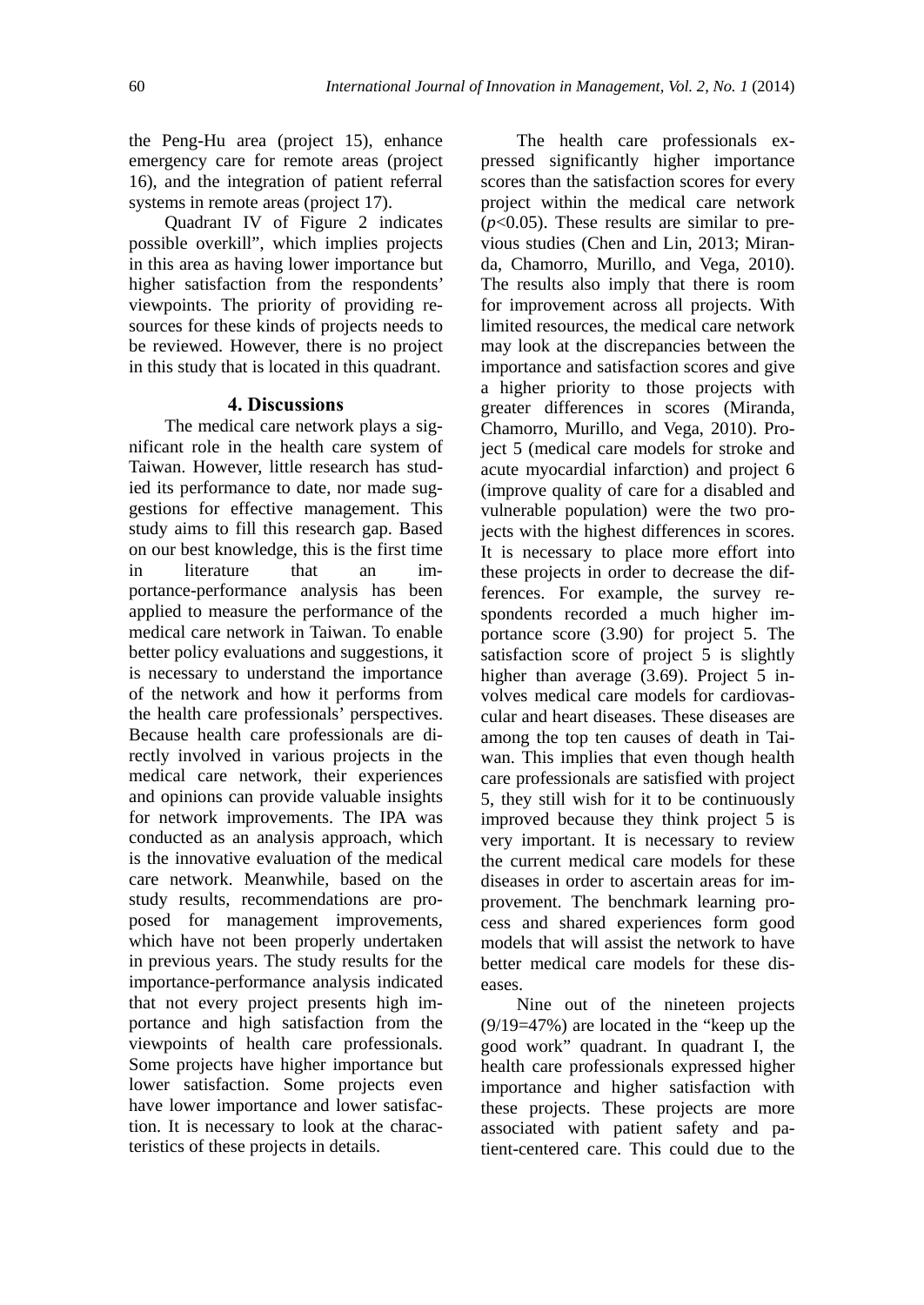increase in the awareness of quality of care in recent years. The health care delivery system in Taiwan has employed numerous resources to improve its quality when providing health care services. Several projects in the medical care network focus on providing related educational programs and workshops for health care professionals. Health care professionals will be able to receive necessary information on important topics. Thus, they presented higher satisfaction with higher importance perspectives for those projects.

Two projects  $(2/19=10.5%)$  were located in the "concentrate here" quadrant. In quadrant II, health care professionals expressed higher importance but lower satisfaction for these projects. One is project 6 "improve the quality of care for the disabled and vulnerable population. Quality of care is an important issue in the medical care network and health care professionals have higher satisfaction with general projects. However, it still did not reach optimal goals for providing care to the disabled and vulnerable population. Taiwan introduced National Health Insurance with universal coverage for its residents in 1995. Over time, access to care had been greatly improved for different populations including a disabled and vulnerable population (Lu and Hsiao, 2003). Nevertheless, more efforts are needed for continuous improvements. A medical care network can provide more access to care for those people living in remote areas and set up appropriate community programs care delivery. A medical care network can also re-evaluate the care needs of the disabled population and provide feasible services, such as dental services. Through health care system modifications and the assistance of health care professionals, it is possible to improve the quality of care for a disabled and vulnerable population. The other project in this quadrant is project 9 "prevent sexual harassment in health care facilities". This topic is not only associated with health care professionals but also related to patients. The result implies that such a topic still has a lot of room for improvement. A medical care network can evaluate the causes of sexual harassment and conduct reasonable activities for effective prevention. The network can provide more educational programs regarding the correct perceptions of sexual harassment to health care professionals and patients. Continual promotions in health care facilities are also in great demand. Meanwhile, regulations using the law to stop or punish sexual harassment behavior can decrease the probability of such events.

Eight projects (8/19=42%) are located in the "low priority" quadrant. In quadrant III, health care professionals expressed lower importance and lower satisfaction with these projects. The project topics were varied and more associated with specific community care. For example, comprehensive evaluation and early intervention for children with developmental problems in rural and remote areas (project 14 and 15) had relatively lower scores for importance and satisfaction. This implies that such issues do not raise the attention of health care professionals and are not really a significant problem. It may also be because there is less awareness among health care professionals and this is worthy of further evaluation. The medical care network should reassess the priority of health care delivery in rural and remote area, and make further efficient resource allocations.

There is no project located in the "possible overkill" quadrant. This result suggests that the medical care network does not waste resources on project allocation. This is a good outcome when evaluating the medical care network and can be maintained for future projects.

The study results of this research can provide valuable insights and references for other medical care networks in Taiwan. For continuous improvements, more research on performance evaluations of the medical care network in different areas are in great need.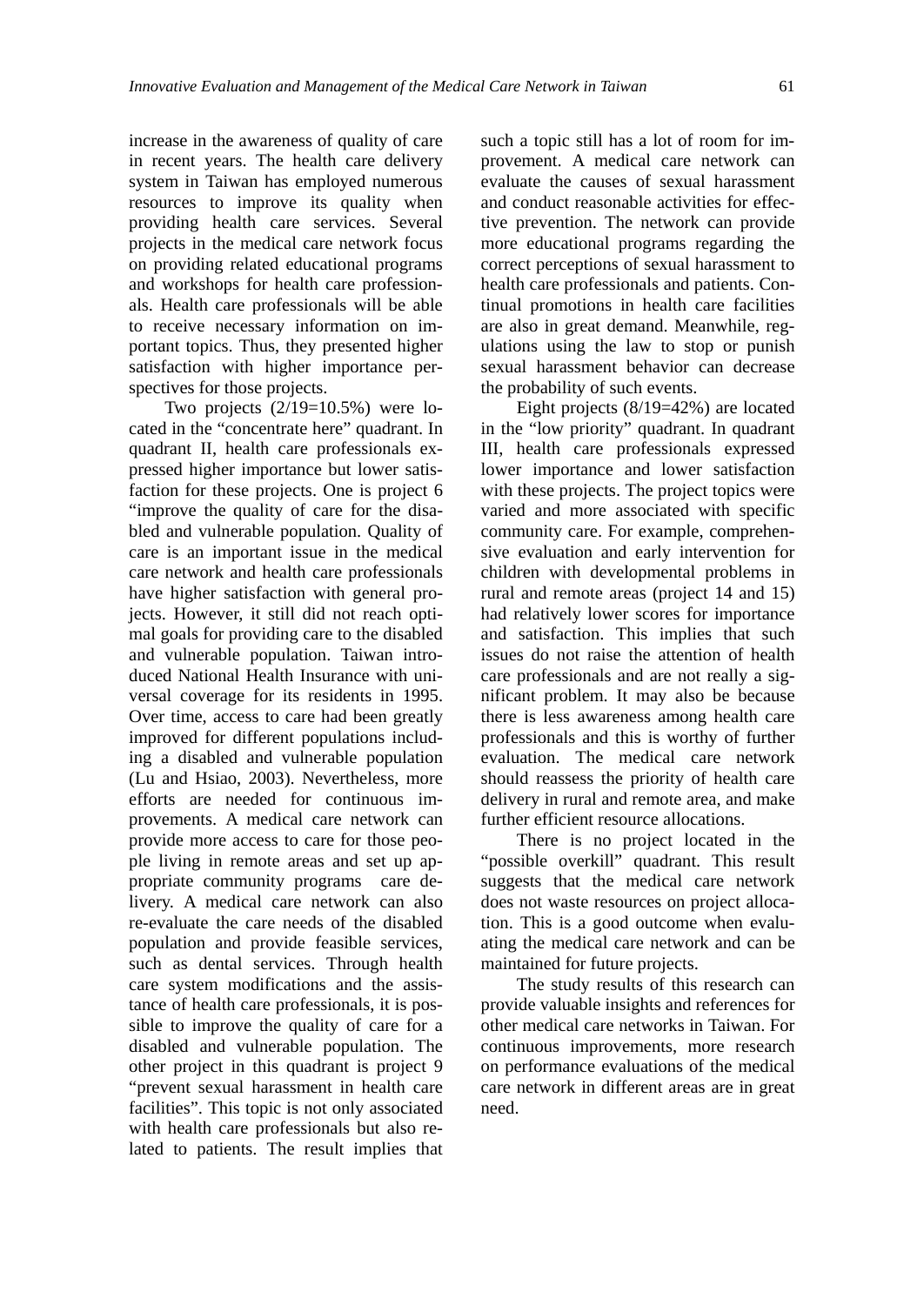#### **5. Conclusions**

Health care systems around the world have a similar situation with resources. Efficiently allocating the resources to the appropriate fields so as to promote population health is critical for the health care system. The medical care network in Taiwan also tries to achieve such a goal. Nevertheless, the study results indicate that its performance has not yet reached the optimum level. It is necessary to continuously evaluate the performance of the medical care network in order to develop effective strategies that ensure there is an innovative management structure in place for further improvement.

#### **References**

- Abalo, J., Varela, J. & Manzano, V. (2007). Importance values for importance-performance analysis: A formula for spreading out values derived from preference rankings. *Journal of Business Research*, *60*(2), 115-121.
- Chen, Y.C. & Lin, S. (2013). Applying importance-performance analysis for improving the internal marketing of hospital management in Taiwan. *International Business Research*, *6*(4), 45-54.
- Chu, R.K.S. & Choi, T. (2000). An importance-performance analysis of hotel selection factors in the Hong Kong hotel industry: A comparison of business and leisure travellers. *Tourism Management*, *21*(4), 363-377.
- Deng, W. (2007). Using a revised importance–performance analysis approach: The case of Taiwanese hot springs tourism. *Tourism Management*, *28*(5), 1274-1284.
- Department of Health, Taiwan (2009). http://210.241.21.133/DOC/4372/PLA N\_40\_200902132300334.htm
- Dolinsky, A.L. & Caputo, R.K. (1991). Adding a competitive dimension to importance-performance analysis: An application to traditional health care

systems. *Health Care Marketing Quarterly*, *8*(3), 61-79.

- Hemmasi, M., Strong, K.C. & Taylor, S.A. (1994). Measuring service quality for strategies planning and analysis in service. *Journal of Applied Business Research*, *10*(4), 24-34.
- Lewis, R. (2004). Importance-performance analysis. *Australasian Journal of Engineering Education*, online publication 2004-02, http://www.aaee.com.au/journal/2004/ lewis04.pdf .
- Lopes, S.DF. & Maia, S.C.F. (2012). Applying importance-performance analysis to the management of health care services. *China-USA Business Review*, *11*(2), 275-282.
- Lu, J.F.R. & Hsiao, W.C. (2003). Does universal health insurance make health care unaffordable? Lessons from Taiwan. *Health Affairs*, *22*(3), 77-88.
- Martila J.A. & James, J.C. (1977). Importance-performance analysis. *Journal of Marketing*, *41*(1), 77-79.
- Matzler, K., Franz Bailomb, F., Hinterhubera, H.H., Renzla, B., & Pichlerb, J. (2004). The asymmetric relationship between attribute-level performance and overall customer satisfaction: a reconsideration of the importance– performance analysis. *Industrial Marketing Management*, *33*(4), 271-277
- Matzler, K., Sauerwein, E. & Heischmidt, K.A. (2003). Importance-performance analysis revisited: The role of the factor structure of customer satisfaction. *The Service Industries Journal*, *23*(2), 112-129.
- Miranda, F.J., Chamorro, A., Murillo, L.R. & Vega, J. (2010). An importance-performance analysis of primary health care services: Managers vs. patients perceptions. *Journal Service Science and Management*, *3*(2)*,* 227-234.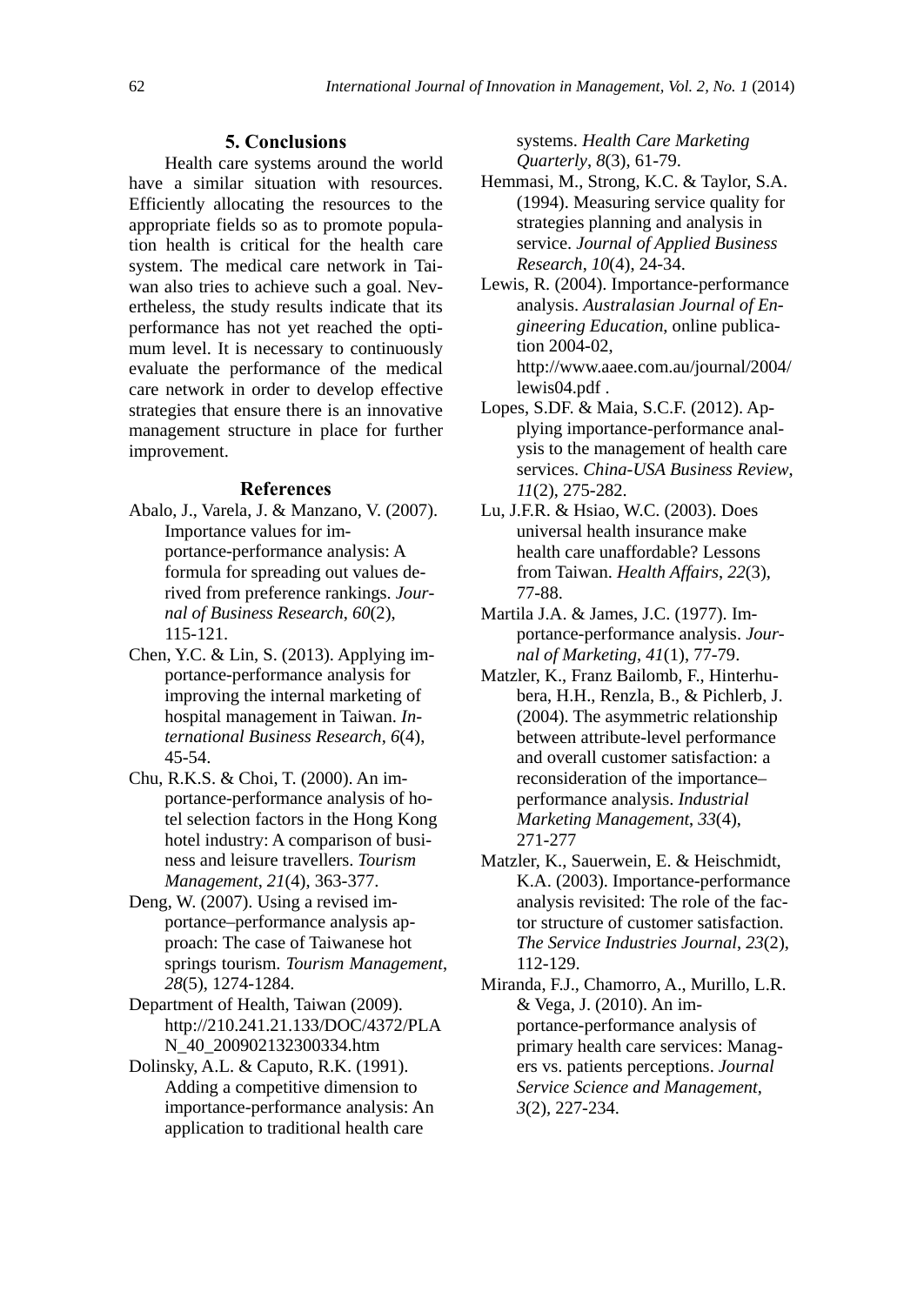- Oh, H. (2001). Revisiting importance– performance analysis. *Tourism Management*, *22*(6), 617–627.
- Watson, R. & Thompson, D.R. (2006). Use of factor analysis in Journal of Advanced Nursing: Literature review. *Journal of Advanced Nursing*, *55*(3), 330-341.
- Wong, M. S., Hideki, N., & George, P. (2011). The use of importance-performance analysis (IPA) in evaluating Japan's e-government services. *Journal of Theoretical and Applied Electronic Commerce Research*, *6*(2), 17-30.
- Yavas, U. & Shemwell, D.J. (2001). Modified importance-performance analysis: An application to hospitals. *International Journal of Health Care Quality Assurance*, *14*(3), 104-110.

#### **About Authors**

**Ying-Chun Li** is an Associate Professor at Institute of Health Care Management, National Sun Yat-sen University. He held projects to evaluate the performance of the medical care network in Taiwan for years.

**Lee-Huie Wang** is a manager in the St.Joseph Hospital. She had many years' experiences working in the medical care network.